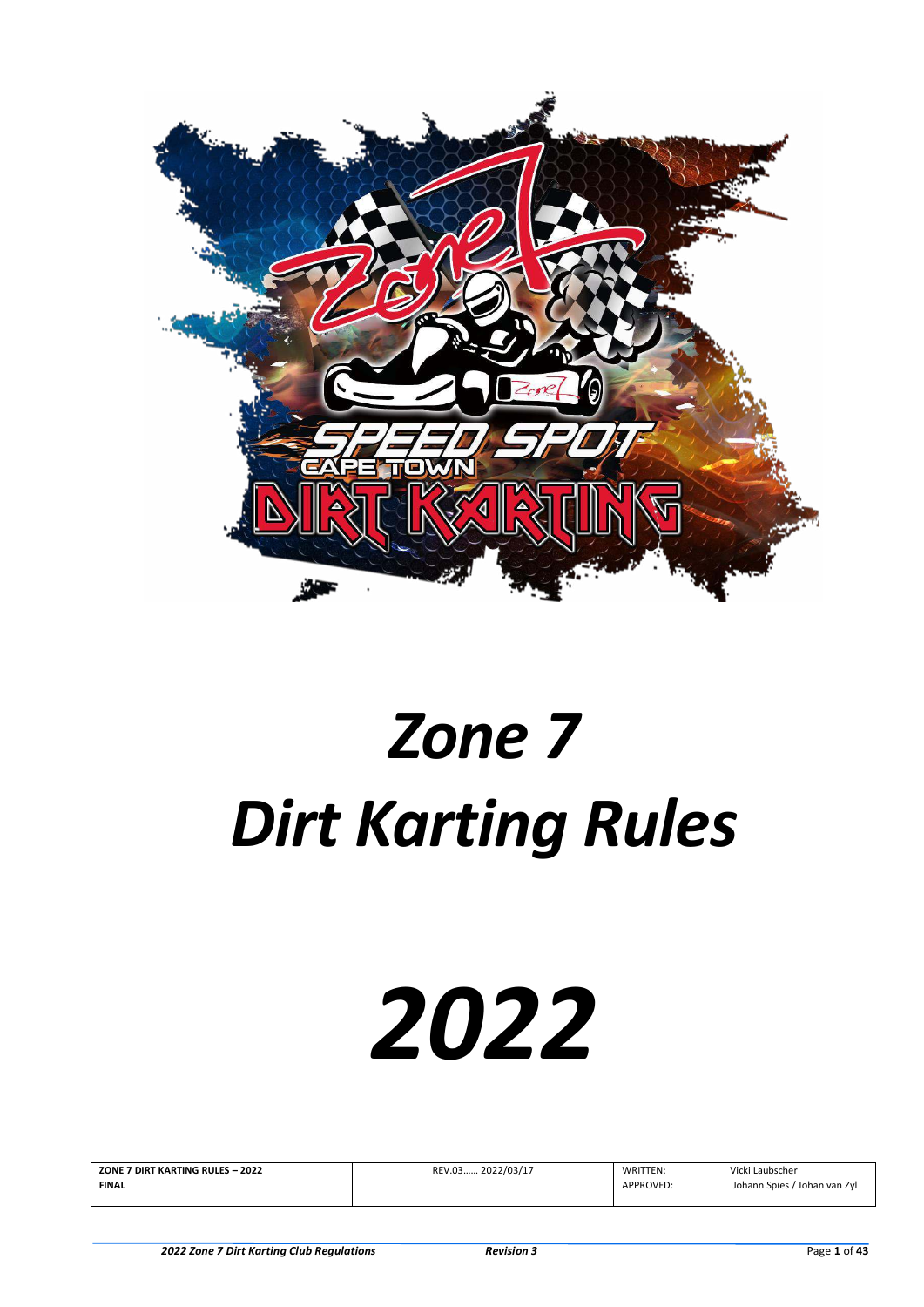# **TABLE OF CONTENTS**

| 1. |       |                           |  |
|----|-------|---------------------------|--|
| 2. |       |                           |  |
| 3. |       |                           |  |
|    | 3.1.  |                           |  |
|    | 3.2.  |                           |  |
|    | 3.3.  |                           |  |
|    | 3.4.  |                           |  |
|    | 3.5.  |                           |  |
|    | 3.6.  |                           |  |
|    | 3.7.  |                           |  |
| 4. |       |                           |  |
|    | 4.1.  |                           |  |
|    | 4.2.  |                           |  |
|    | 4.3.  |                           |  |
|    | 4.4.  |                           |  |
|    | 4.5.  |                           |  |
|    | 4.6.  |                           |  |
|    | 4.7.  |                           |  |
|    | 4.8.  |                           |  |
|    | 4.9.  |                           |  |
|    | 4.10. |                           |  |
|    | 4.11. | SURSTITUTE DRIVER:<br>. 8 |  |
|    | 4.12. |                           |  |
|    | 4.13. |                           |  |
|    | 4.14. |                           |  |
|    | 4.15. |                           |  |
|    | 4.16. |                           |  |
|    | 4.17. |                           |  |
|    | 4.18. |                           |  |
|    | 4.19. |                           |  |
|    | 4.20. |                           |  |
| 5. |       |                           |  |
|    | 5.1.  |                           |  |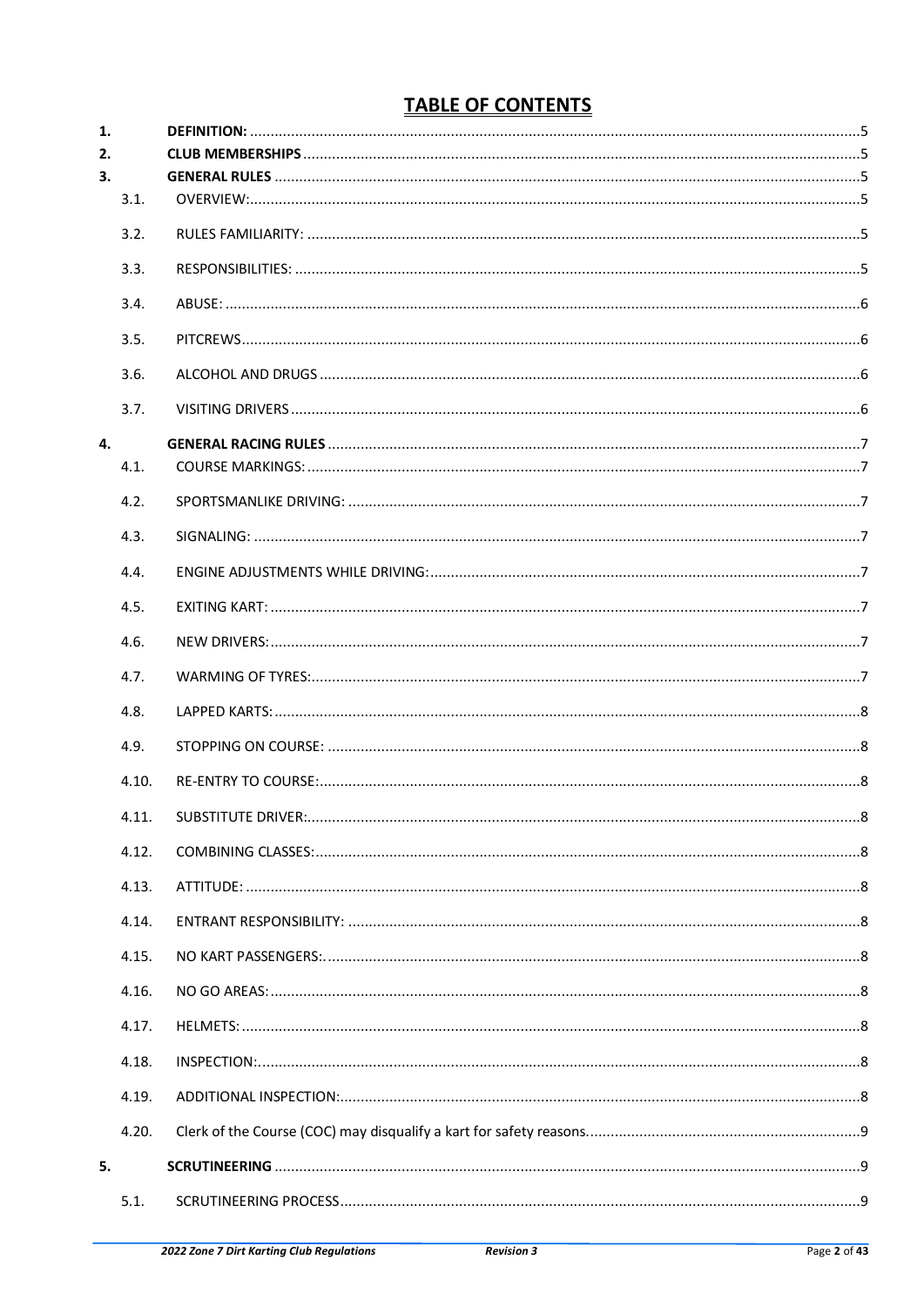| 6.  |       |          |    |
|-----|-------|----------|----|
| 7.  |       |          |    |
| 8.  |       |          |    |
| 9.  |       |          |    |
|     |       |          |    |
|     |       |          |    |
|     |       |          |    |
|     |       |          |    |
|     |       |          |    |
| 10. |       |          |    |
|     | 10.1. |          |    |
|     | 10.2. |          |    |
|     | 10.3. |          |    |
|     | 10.4. |          |    |
| 11. |       |          |    |
|     | 11.1. |          |    |
|     | 11.2. |          |    |
|     | 11.3. |          |    |
|     | 11.4. |          |    |
|     | 11.5. |          |    |
|     | 11.6. |          |    |
|     | 11.7. |          |    |
|     | 11.8  | RACE FND | 16 |
| 12. |       |          |    |
| 13. |       |          |    |
|     |       |          |    |
|     |       |          |    |
|     |       |          |    |
|     |       |          |    |
|     |       |          |    |
|     |       |          |    |
|     |       |          |    |
|     |       |          |    |
|     |       |          |    |
| 14. |       |          |    |
|     |       |          |    |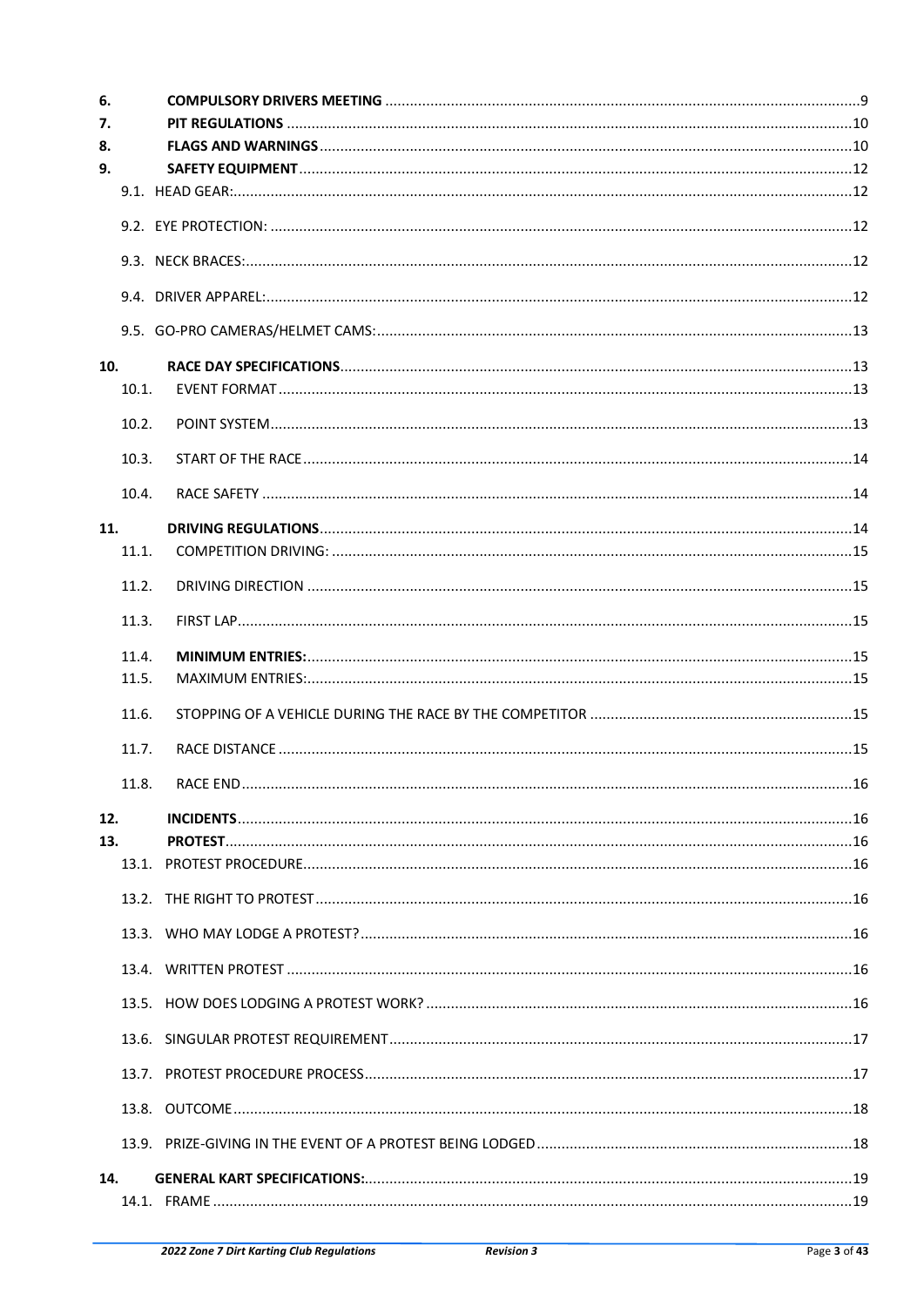| 15. |        |  |
|-----|--------|--|
|     | 15.1.  |  |
|     | 15.2.  |  |
|     | 15.3.  |  |
|     | 15.4.  |  |
|     | 15.5.  |  |
|     | 15.6.  |  |
|     | 15.7.  |  |
|     | 15.8.  |  |
|     | 15.9.  |  |
|     | 15.10. |  |
|     | 15.11. |  |
|     | 15.12. |  |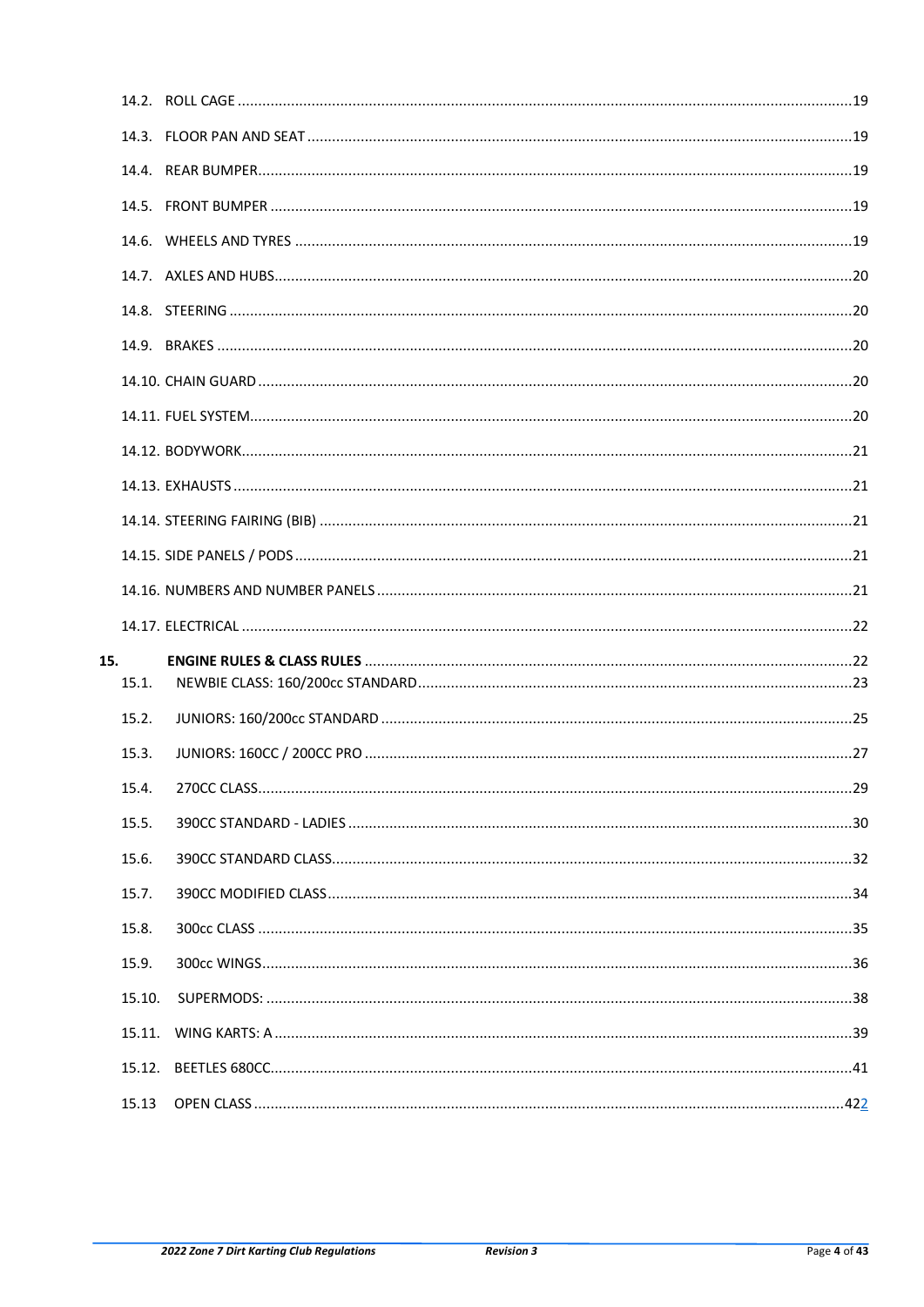# **INTRODUCTION**

This document contains the competition regulations, specifications, and racing procedures of ZONE 7 DIRT KARTING. The information contained herein becomes effective 1 January 2022 of the reigning year and shall remain in force unless modifications and / or additions deemed necessary by ZONE 7 DIRT KARTING Committee are made. The Committee reserves the right to amend any of these rules and regulations in the course of the season if deemed necessary. This document may not be reproduced without the expressed written permission of ZONE 7 DIRT KARTING.

# <span id="page-4-0"></span>**1. DEFINITION:**

- a) RACE INCIDENT: A race **incident** is something that is the result of the inherently chaotic nature of auto **racing**, rather than the result of an egregious mistake or an intentional attack. In a **racing incident**, neither driver bears the majority of the blame.
- b) B-PILLAR: It is noted that the B-Pillar point will be by the Drivers Elbow*.*

# <span id="page-4-1"></span>**2. CLUB MEMBERSHIPS**

- a. **Membership** is your own responsibility and with full understanding of the dangers that the sport hold. The club will take every measure to ensure the safety of the competitors as far as possible, and also to enforce the rules set out herewith. Underage competitors are only permitted to ride under a parent / guardian member supervision.
- b. **Parent / Guardian Membership** holds the same responsibility as the underage competitor. Any infringement of the rules by driver or parent/guardian will be construed as one person, and penalties imposed will be against both parties, as at the committee's discretion.
- c. **Social Membership** is your own responsibility and with full understanding of the dangers that the sport hold. The club will take every measure to ensure the safety of the competitors as far as possible, and also to enforce the rules set out herewith. Underage competitors are only permitted to ride under a parent / guardian supervision.
- d. Any member of any club is welcome to join Zone 7 Dirt Karting at any time. You are allowed to be members of more than one club. Club status is you as competitor's choice and responsibility.
- e. Membership is renewable on a yearly basis.
- f. **Social Media** including but not limited to Twitter, Facebook, Instagram, WhatsApp and Zone 7 WhatsApp Groups is a powerful and wide-reaching medium for the expression of views and opinions, and the sharing of photographs and videos. As such, competitors should be aware that their conduct on social media regarding the Sport and Zone 7, its drivers and Sponsors should reflect the impact social media has. If a competitor is considered to have brought the Championship and/or Zone 7 into disrepute in the opinion of the Championship controllers, they may be subject to a penalty or disqualification from the championship. For clarity, it is acceptable that crashes are an inevitable feature of motor-racing and the posting on social media of imagery containing crashes does not bring motorsport into disrepute, but competitors are reminded that careless associated comments may do.
- g. Should the member bring Zone 7 into disrepute, the committee reserves the right to terminate your membership without compensation with immediate effect.

# <span id="page-4-2"></span>**3. GENERAL RULES**

- <span id="page-4-3"></span>**3.1. OVERVIEW:** The specifications and regulations contained herein are intended for the orderly conduct of the sport of competitive dirt karting.
- <span id="page-4-4"></span>**3.2. RULES FAMILIARITY:** Individuals entering events as dirt kart owners and / or drivers and those entering the pit area of our racing facility are required to be familiar with these regulations and any instructions governing an event. By participation in said events, all individuals are bound by said regulations, supplementary rules or instructions
- <span id="page-4-5"></span>**3.3. RESPONSIBILITIES**: The primary responsibility for the safe condition and operation of a kart placed in competition rests solely with the owner / driver. The Club's primary responsibility is to provide a place for racing configured to acceptable known practices and reasonably maintained. ZONE 7 DIRT KARTING strives to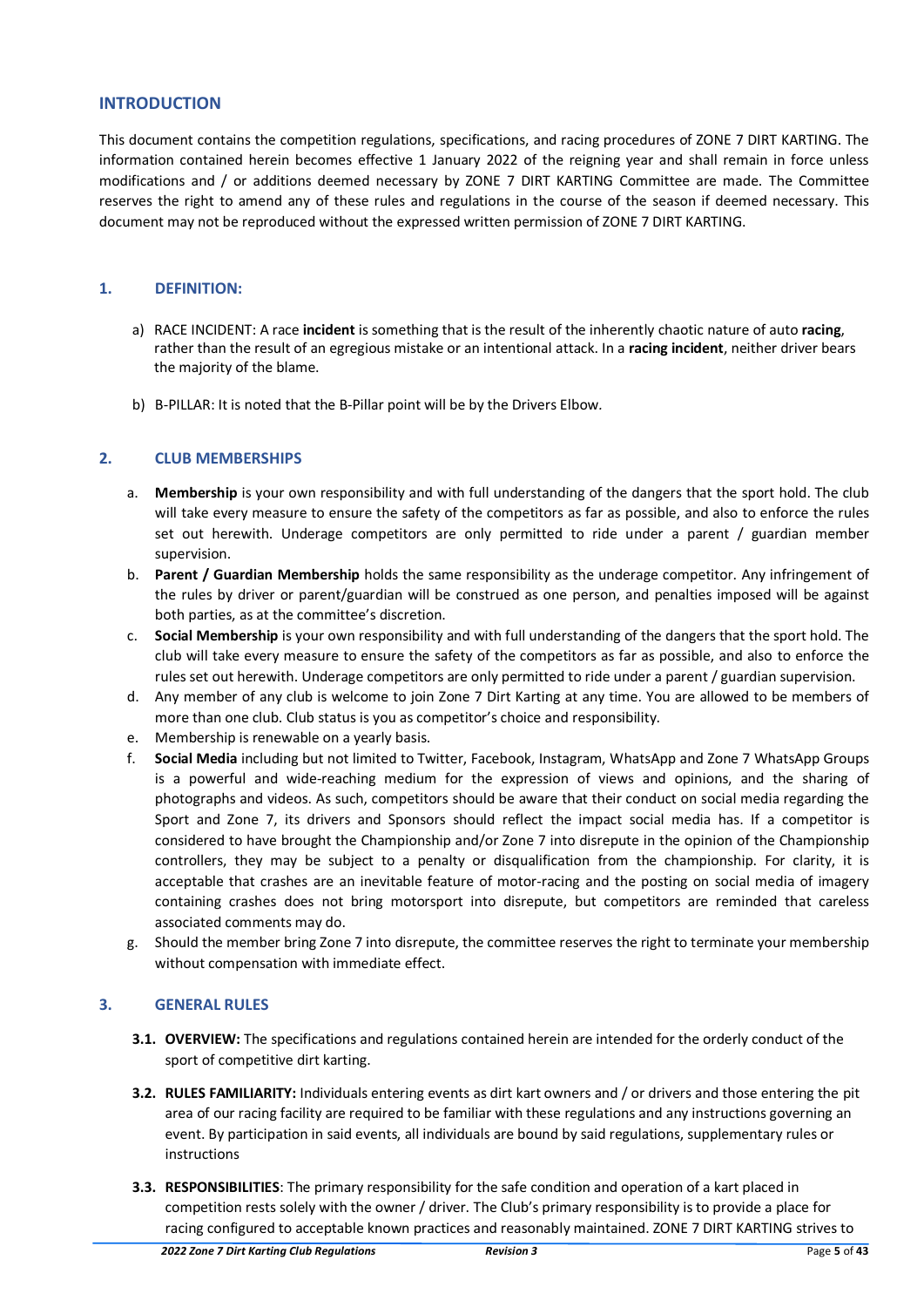provide specifications and regulations for the orderly conduct of racing events based upon experience gained in motor sports events all over the world. The quest for safety is a shared responsibility between the participant, and the Club Committee. The purpose of this document is to provide common standards, which may benefit all concerned. Thus, adherence to the rules and specifications set forth in this document is fundamental to the welfare of each participant.

- <span id="page-5-0"></span>**3.4. ABUSE:** Verbal Abuse, Physical Abuse, and or Disorderly Behaviour/Conduct will not be tolerated from members, non-driving members, Pitmacs/Crew and any member of the public.
	- 3.4.1. **VERBAL ABUSE:** of any official, member, fellow competitor/s or any member of the public will NOT be tolerated. The Perpetrator/s concerned will be excluded from the next two (2) race meetings.
	- 3.4.2. **PHYSICAL ABUSE**: of any official, member, fellow competitor/s or any member of the public will NOT be tolerated.

*First offence* - the competitor/member will be excluded for three (3) race meetings as well as banned from the premises (Zone 7 Dirt Karting) for three (3) race meetings.

*Second offence* - Permanent expulsion from the Club and the premises as well as termination of competitor/members membership.

# 3.4.3 **DISORDERLY BEHAVIOUR**:

*A non-driving member or any member of the public* found to be in breach of the above, will be requested to leave the premises immediately.

*Drivers and social members* misbehaving, whether at Zone 7 or at another club will result in a hearing by the Zone 7 Dirt Karting Disciplinary Committee. Members are reminded that should you be considered to have brought the Club Zone 7, into disrepute in that your actions affect the name of Zone 7, the Disciplinary Committee is entitled, but not limited to, suspend and/or fine the person concerned.

NOTE: The decisions of the Disciplinary Committee will be final and will be upheld by the Zone 7 Dirt Kart Committee.

- <span id="page-5-1"></span>3.5. **PITCREWS**: Drivers are responsible for the conduct and actions of their pit crew members including friends, family or any other entity attached to them. Unacceptable actions of crew members may subject the driver to a penalty or disqualification from an event, possible fines or suspension of membership privileges.
- <span id="page-5-2"></span>3.6. **ALCOHOL AND DRUGS**: Alcohol and drugs are not permitted in the Pit area. No driver, pit crew, official is allowed to consume any form of alcohol, before or during a race event. Persons found in breach, will face disciplinary action, with penalty as decided upon by the Disciplinary Committee or Zone 7 Committee. Drivers are forewarned that no leniency will be allowed.

Any driver who is taking mind altering drugs or medication that impacts or impairs their ability to safely compete should refrain from entering as a driver at an event. This is for their safety and the safety of other drivers.

Under no circumstances, should a driver drink whilst in his racing overall. Should a driver withdraw from an event, it is required that all racing apparel be removed, as spectators don't know the driver has withdrawn, and this puts the club in a bad light.

No illegal substances are allowed on the premises; offense will result in immediate ban.

<span id="page-5-3"></span>3.7. **VISITING DRIVERS**: All visiting drivers/competitors may be protested by the Zone 7 Dirt Karting Club committee / members / competitors or impounded by the Clerk of the Course (COC) or impounded by the Zone 7 Dirt Karting Club for inspection. If found out of spec, or refusal to supply the kart/motor for inspection, a two (2) race meeting ban will immediately come into effect. A second offence to the above will result in permanent expulsion from competing at the Club. By completing the necessary entry and scrutineering documents, all drivers and visiting drivers agree to the rules and regulations as stated above.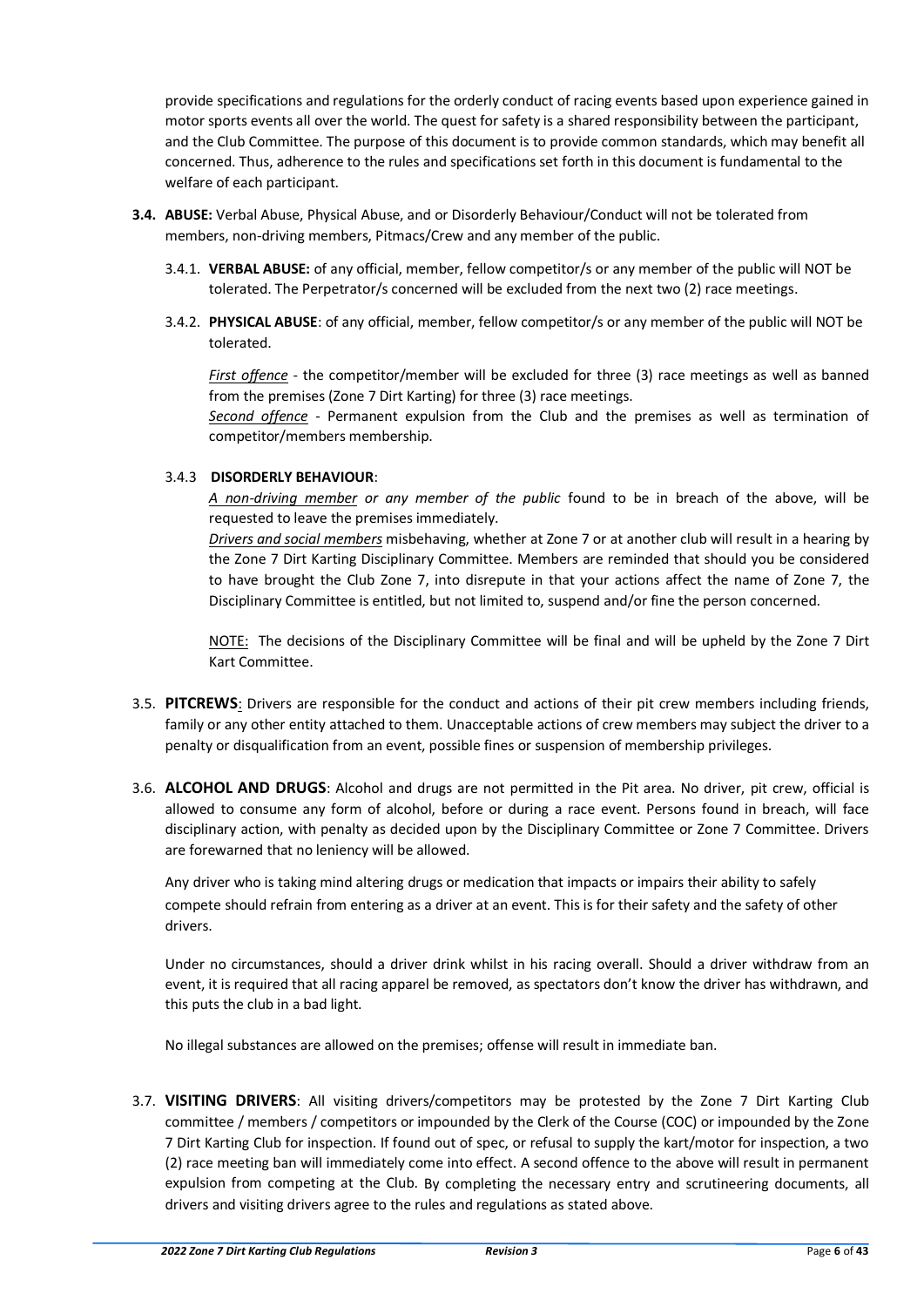# <span id="page-6-0"></span>**4. GENERAL RACING RULES**

- <span id="page-6-1"></span>4.1. **COURSE MARKINGS:** Course markings such as flags, cones, tyres or other markings so designated by the Clerk of the Course must be observed by all drivers at all times.
- <span id="page-6-2"></span>4.2. **SPORTSMANLIKE DRIVING**: The spirit and intent of sportsmanlike racing competition is to proceed on the track without touching or endangering the vehicles of fellow participants. Inadvertent contact is a reality of racing.
	- 4.2.1. However, no bumping, crowding, chopping, blocking or pushing other participants in other than an inadvertent manner is allowed or will be tolerated.
	- 4.2.2. Wild or disorderly driving or any unsportsmanlike conduct after chequered flag shall not be tolerated.

#### *The committee reserves the right to determine a suitable penalty or suspension for offenders.*

- 4.2.3. Any driver unable to continue because of mechanical failure or lack of fuel should move their kart well off the track into a safe location (5 Meters min) on the infield as soon as safe conditions permit. Do not leave kart adjacent to the track at any time.
- 4.2.4. Where a competitor is unable to complete a race due to race damage caused by another competitor, directly or indirectly, the competitor who caused the damage shall be excluded.
- 4.2.5. Manoeuvres liable to hinder other competitors such as premature direction changes, obvious obstruction, deliberate crowding to the inside or outside of the track, dangerous lane changes, premature braking, braking on exits of corners or any other abnormal actions are strictly prohibited. Manoeuvres that have the clear intention of being unsporting shall be penalised.
- 4.2.6. Any driver signalling his dissatisfaction by throwing his/her arms in the air, whether it be directed at the CoC or at another competitor or official, shall be construed as an unsportsmanlike offence. Any driver waving a finger or pointing at another driver on the circuit, shall be construed in the same way. Not only does this bring the Club into disrepute, it also has a detrimental effect to the sport. A 2-Point penalty; or Back of the Grid; or as such deemed appropriate to the offence, will be imposed by the CoC on the day or by the Committee after the event.
- <span id="page-6-3"></span>4.3. **SIGNALING**: Drivers shall raise one arm over their head to signal following drivers when a kart slows from racing speed on course or pulling off course. This requirement includes slowing to exit at a pit entrance after an event. Drivers shall raise both arms high over their heads to signal following drivers that they have no control over their karts after spinning off course or stopping on course due to mechanical failure. Drivers are reminded not to raise their arms until the kart is safely stopped.
- <span id="page-6-4"></span>4.4. **ENGINE ADJUSTMENTS WHILE DRIVING**: Competitors are NOT allowed to adjust with their engine while driving.

Engine adjustments can be done but only under the following conditions:

- at least 5 meters from the race track, on the infield.
- Regain entry to the race line with both hands back on the steering wheel, eyes on the race and without causing disadvantage to another driver, *also not[e Rule 11.6.1](#page-14-5)*
- <span id="page-6-5"></span>4.5. **EXITING KART**: A driver is permitted to get out of his kart in a safe manner 5 meters from the track on the infield to restart his kart. This is allowed ONLY ONCE during a heat and only to restart the kart. Entry to the track after successfully starting the kart needs to be at the same location as where the track was exited (Please refer to Re-entry to Course below for specifics)
- <span id="page-6-6"></span>4.6. **NEW DRIVERS**: All new drivers are required to carry an X over their number and start at the back of the grid for the first 3 events or longer should the Committee feel this is necessary. Should a driver perform well after the first event, he/she may address the committee to have this uplifted.
- <span id="page-6-7"></span>4.7. **WARMING OF TYRES**: Drivers are not permitted to warm or heat tyres in any manner, whether in the pits, on the dummy-grid, and/ or on the track at any event.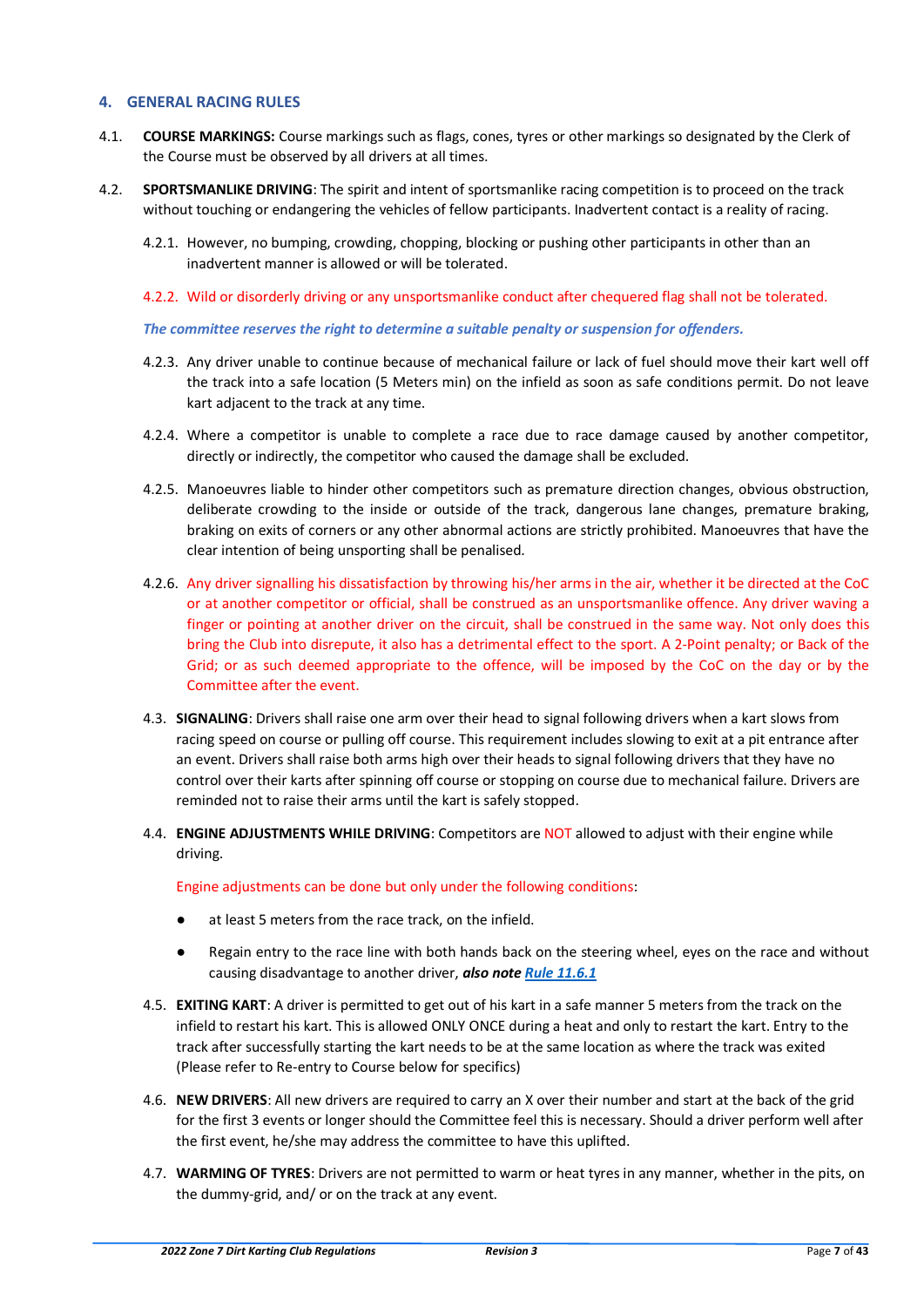- <span id="page-7-0"></span>4.8. **LAPPED KARTS**: Participants about to be lapped by faster competitors are responsible for being aware of the approaching faster karts. Lapped karts will observe the passing (Blue) flag or subject themselves to a warning (Black/White) flag from the Clerk of the Course. Lapped karts should maintain their current racing line until faster karts has passed, and it is safe to move to the outside of the circuit.
- <span id="page-7-1"></span>4.9. **STOPPING ON COURSE**: If for any reason a competitor is forced to stop on or near the course during an event, it is the responsibility of the competitor to assist in removal of the kart to a safe zone on the infield as quickly as possible.

If a competitor is forced to stop on the racing surface during an event, the competitor must raise both hands to signal approaching competitors that they are immobile. Once you raise your hands it will be construed that your kart can no longer continue and you are withdrawing or as per 4.2.6..

Any driver removing his/her helmet while on the track or infield is immediately excluded from the race while the race is live.

- <span id="page-7-2"></span>4.10. **RE-ENTRY TO COURSE**: When a competitor leaves the course during an event, and where safe to do so, must re-enter the racing surface at a point as close to where they ran off the track. A driver may not enter at another point on the course that will provide them, at any time, with a position or distance advantage. Drivers re-entering the track must do so safely, yield to the on-track competitors and abide by the directions of the turn marshals or officials in charge.
- <span id="page-7-3"></span>4.11. **SUBSTITUTE DRIVER**: Substitute drivers will not be allowed.
- <span id="page-7-4"></span>4.12. **COMBINING CLASSES**: The Clerk of the Course may, combine classes, classify entrants into groups according to driver experience ability or other factors, for purposes of safety or event expediency.
- <span id="page-7-5"></span>4.13. **ATTITUDE**: The attitude of those individuals charged with the responsibility of conducting technical inspection should be to:
	- 4.13.1. Help the competitor be aware of possible deficiencies in a timely manner that may pose a safety danger or could constitute a rules infraction;
	- 4.13.2. To help establish that all entrants are competing under equal conditions.
	- 4.13.3. That specifications and regulations established by this document are adhered to by all competitors.
- <span id="page-7-6"></span>4.14. **ENTRANT RESPONSIBILITY**: It is the competitor's responsibility to assure that all technical safety requirements have been met, that all documentation are up to date and that you familiarize yourself with all the rules and regulations pertaining to Zone 7 Dirt Karting race days.
- <span id="page-7-7"></span>4.15. **NO KART PASSENGERS**: Karts may not be operated with more than one person on board at any time.
- <span id="page-7-8"></span>4.16. **NO GO AREAS**: During racing events, no kart is permitted to be driven outside of the designated pit and track area.
- <span id="page-7-9"></span>4.17. **HELMETS:** A Kart may NEVER be driven without a Helmet – regardless of the circumstances!
- <span id="page-7-10"></span>4.18. **INSPECTION**: The Committee / CoC or Technical Official may require any competitor to submit to a technical and / or safety inspection at any time. Failure to do so will be construed as an admission of guilt and will result in the loss of points for that event. If kart or engine parts need to be changed due to mechanical failure or have been damaged due to an incident or accident during a heat, this may be done during the race event. However, once any technical or engine changes have been made, the onus is on the competitor/driver of the kart to have a further technical inspection (scrutinised) and for the safety of the kart. A complete engine replacement is allowed to take place, the onus is on the competitor / driver to have the relevant technical inspection done before entering the next heat. This needs to be signed off by one of the scrutineers. Failure to adhere to the above may result in loss of points for the day and exclusion from competing for the rest of the race day/meeting.
- <span id="page-7-11"></span>4.19. **ADDITIONAL INSPECTION**: On unspecified dates, the Zone 7 Dirt Karting Committee could inspect any of the karts. If a driver has left the race meeting and has not withdrawn from the event and all karts get impounded, he/she will forfeit all his/her points for the day. Should this occur a second time, all season points will be forfeited.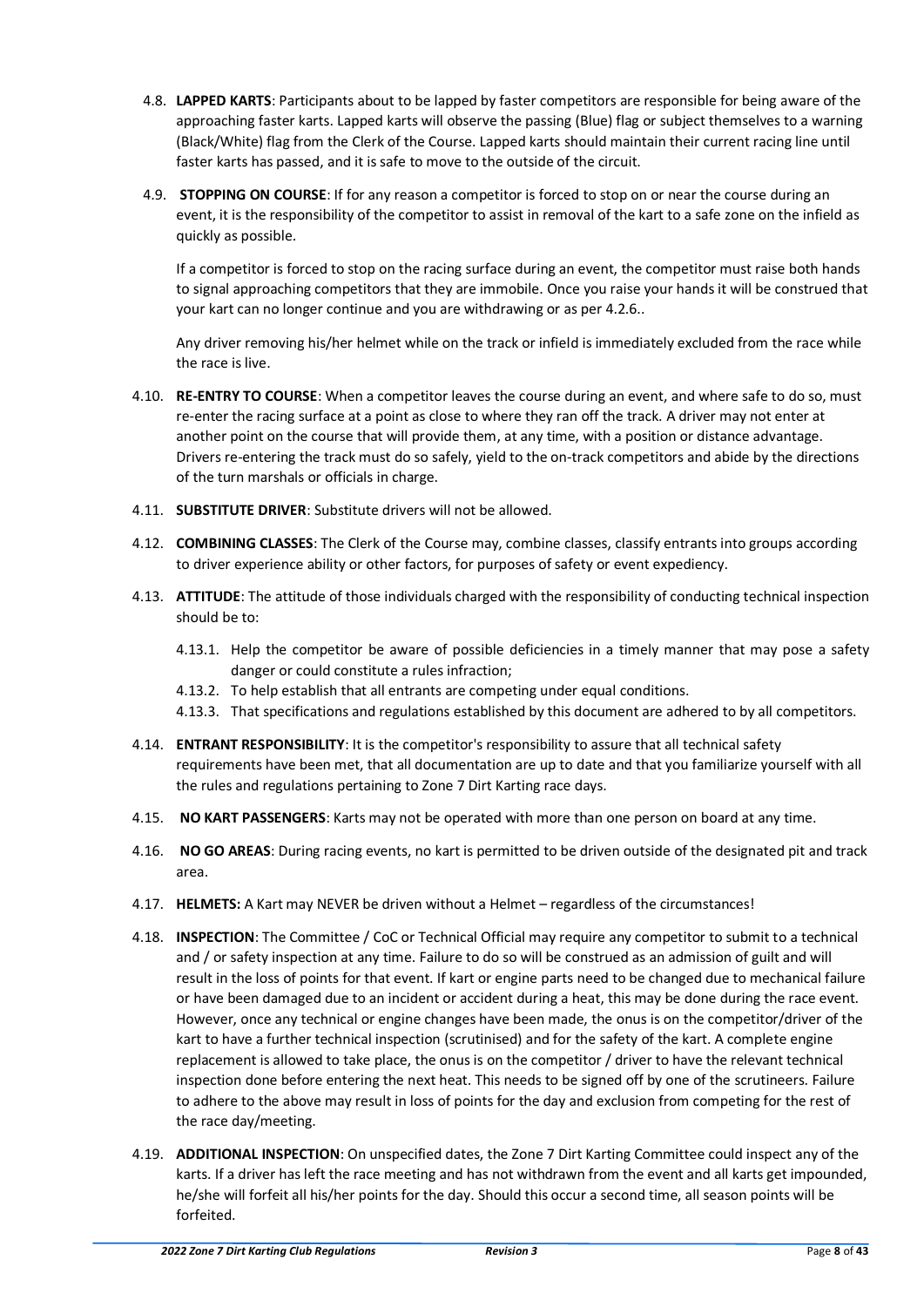All drivers impounded must stay to the end of racing to complete the procedures i.e., weigh-in, if not they will forfeit their day points and on the second time, they will forfeit all their season points.

Any illegal or modified parts found will result in the forfeiture all accumulated points for the season. If found illegal for a second time in the season, all points will be forfeited plus an additional two (2) race ban for the driver/ competitor.

- <span id="page-8-0"></span>4.20. **Clerk of the Course** (COC) may disqualify a kart for safety reasons.
- 4.21. Any person failing to provide his/her engine for scrutiny will be construed as an admission of guilt and penalty imposed would be the same as if the engine was found illegal.
- 4.22. Within the regulations and specification listed, any item that does not appear does not imply legality. This may be construed as being illegal based upon intent.

# <span id="page-8-1"></span>**5. SCRUTINEERING**

The Clerk of the Course or Technical Official may require any competitor to submit the technical and/or safety scrutineering inspection at any time. When requested, the driver must be able to produce the scrutiny record card/book issued for his/her kart. Failure to do so will result in loss of points for races run up to that event and / or a one (1) race meeting ban.

The inspection includes the following:

- The Go Kart
- The Engine
- The Driver
- The Driver Safety Kit/Gear
- Scrutineering Booklet

The kart being inspected is the kart that you will race with in the entered class that it was inspected for. Cross-riding will be allowed, only if all the rules are following, and only in the 390STD and 390 Ladies Class – This is incorporated to increase memberships and driver numbers on race days.

A Scrutineering booklet will be issued to each driver/kart at the first race. This booklet is compulsory and is valid for the year of racing and should be kept in a safe place. A replacement booklet can be bought at an additional fee from the race secretary under strict conditions. Failure to produce your scrutineering booklet at weigh-in, scrutineering and documentation will result in the driver/competitor forfeiting his/her opportunity to compete in the race day's events. This booklet forms part of the driver/competitor, the kart and safety kit/gear.

When visiting other clubs, please use the Zone 7 booklet for scrutineering and have them sign off on your booklet.

# <span id="page-8-2"></span>5.1. **SCRUTINEERING PROCESS**

- Weigh in process The onus is on the driver/competitor to make sure he/she is on the correct required minimum weight limit for the class that he/she has entered.
- Complete the scrutineering form.
- Report at class scrutineering area.
- Have all PPE for race ready and available for scrutineering.
- Wait at Kart until scrutineering officer gives the clear and signs off scrutineering form.
- Faults that will need to be rectified will be noted in the scrutineering booklet as per the scrutineer's instructions. Mistakes need to be rectified before the next race event. Repeat offences will not be permitted and will result in the driver/competitor forfeiting his/her right to compete in the event.
- Enter the event and sign in.

# <span id="page-8-3"></span>**6. COMPULSORY DRIVERS MEETING**

It is compulsory for all drivers to attend the drivers briefing. The driver must ensure that the pit crew is aware of what was said in the driver's briefing.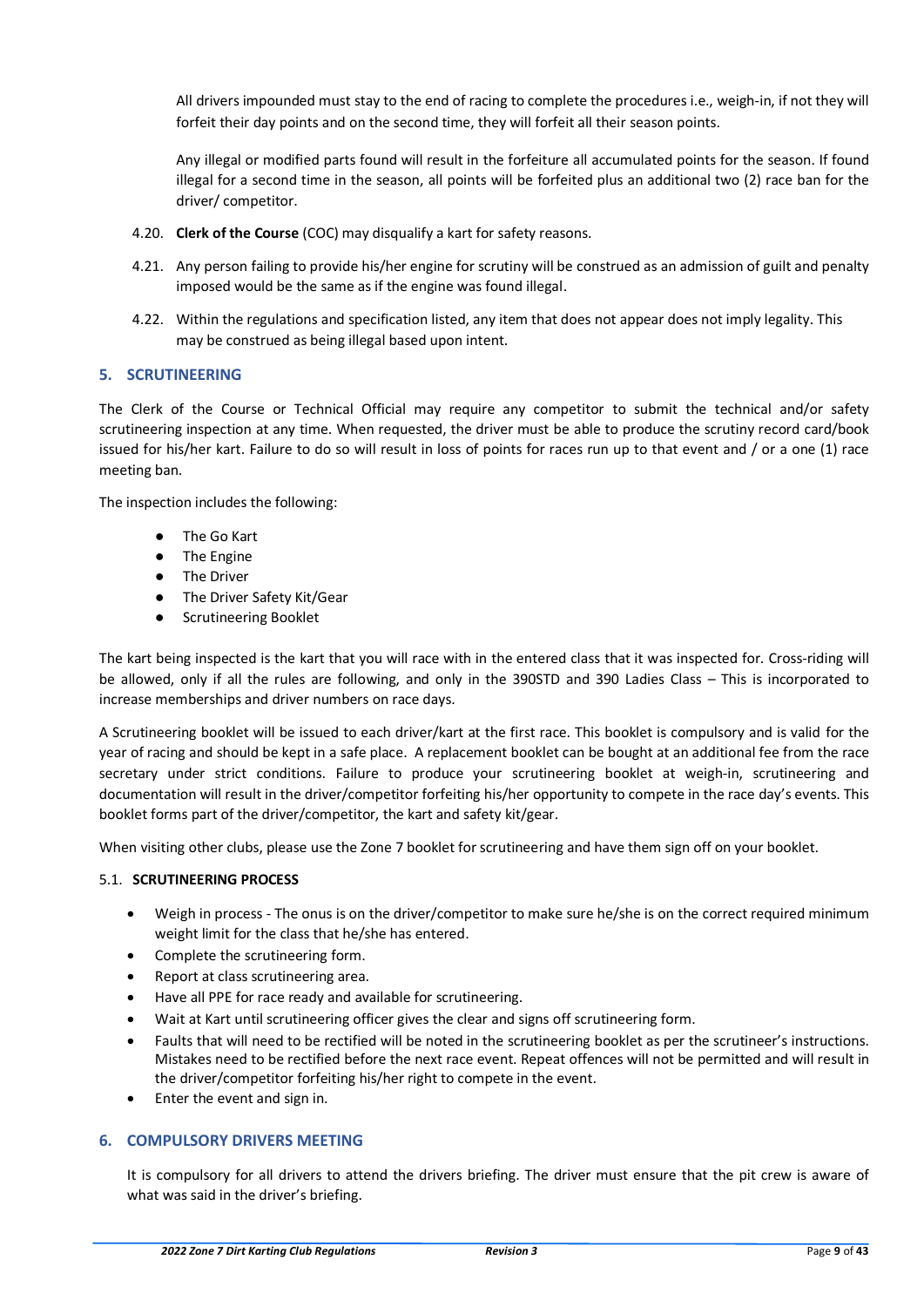Failure to attend drivers meeting will result in a driver/competitor to forfeit the right of lodging a grievance for the event and will result in starting in the last/back position for every heat.

A driver/s meeting is only for drivers (driver's parent or guardian when under age of 18) and one (1) pit mechanic and race officials.

# <span id="page-9-0"></span>**7. PIT REGULATIONS**

- a) **CONTROL OF PIT AREAS**: The pit area of the track is under complete control of the assigned officials. All persons entering this area, whether connected with an entrant or not, are subject to all regulations regarding deportment and behaviour and may be ejected from this area by the officials in charge.
- b) **FIRE SAFETY**: The use of open flame devices in the pit area is prohibited. An area away from fuel and/or other flammables should be used for welding. No Open flames are allowed near the pit areas during racing and these include braai / gas fires.
- c) Every driver must have at least one 1Kg fire extinguisher in his/her pit area and it must be within date.
- d) **WASTE REMOVAL**: All competitors must leave their pit areas in an as received condition. It is expected of all members to remove any litter or waste generated by them, from the site.
- e) **DRIVING IN PITS:** The flow of traffic in the pits is Clockwise. Drivers may not drive faster than walking speed, no reckless driving, neither spinning or sliding will be permitted in the pit area. A spot fine of not less than R 500 may be induced. Further failure to adhere to this may result in loss of points for the day. Repeated offence will result in loss of season points and a one race ban may be imposed, at the discretion of the Committee.
- f) **PARKING IN PITS**: Vehicles for personal transportation will be restricted from the pit area. Due to the size of the pits area we strive to accommodate all drivers/competitors. Either your mechanical vehicle or trailer will be allowed in the pits area. Only 1 mechanical vehicle or trailer per kart. All other vehicles to be parked at spectator parking area outside the pits. The onus is on the driver/competitor to request that their family, friends and acquaintances park their private vehicles outside the pit area in the designated public parking area.
- g) **VISITING/GUEST DRIVERS**: These competitors will be allocated a pit area. We ask all our members to please respect all our visiting/guest drivers. By entering and agreeing to race at Zone 7 Dirt Karting, all visiting/guest drivers are bound by the same conditions as stipulated in the Zone 7 Dirt Karting Rule Book.
- h) **REFUELING**: Karts are to be refuelled in the pit area only. During refuelling, the engine must be stopped and the driver must vacate the kart.
- i) **SIGNS**: Zone 7 may post information signs throughout the facility. These signs will be considered part of the rules and must be obeyed. Failure to observe the signs will be considered a rule violation.
- j) **STARTING ENGINES**: In the pit area or on the grid, karts may only be started if:
	- 1. Driver is sitting in the kart with all race equipment on, or
	- 2. The kart is on a stand and secured, or
	- 3. When both drive wheels are raised off the ground.
	- 4. No kart may run unattended.

# <span id="page-9-1"></span>**8. FLAGS AND WARNINGS**

All races are controlled by means of flags of different colour. The following flags are compulsory at all events.

- a) STARTING FLAG: The flag utilised shall be the Club flag or the National flag. The starter shall show the flag to the field of competitors to indicate the race is to be started. The race is started when the flag is dropped.
- b) WHITE FLAG: The flag is used to indicate the last lap of (a) warm-up phase, or (b) last lap of the race. This flag is held in a stationary position.
- c) FINISH FLAG: The flag utilised shall be a black and white chequered flag. Once this flag is shown, the race has ended and all participants crossing the finish line must complete one more lap to prepare to leave the track (cool down Lap). After crossing the finish line, drivers must slow down to pace speed to exit the track. All karts to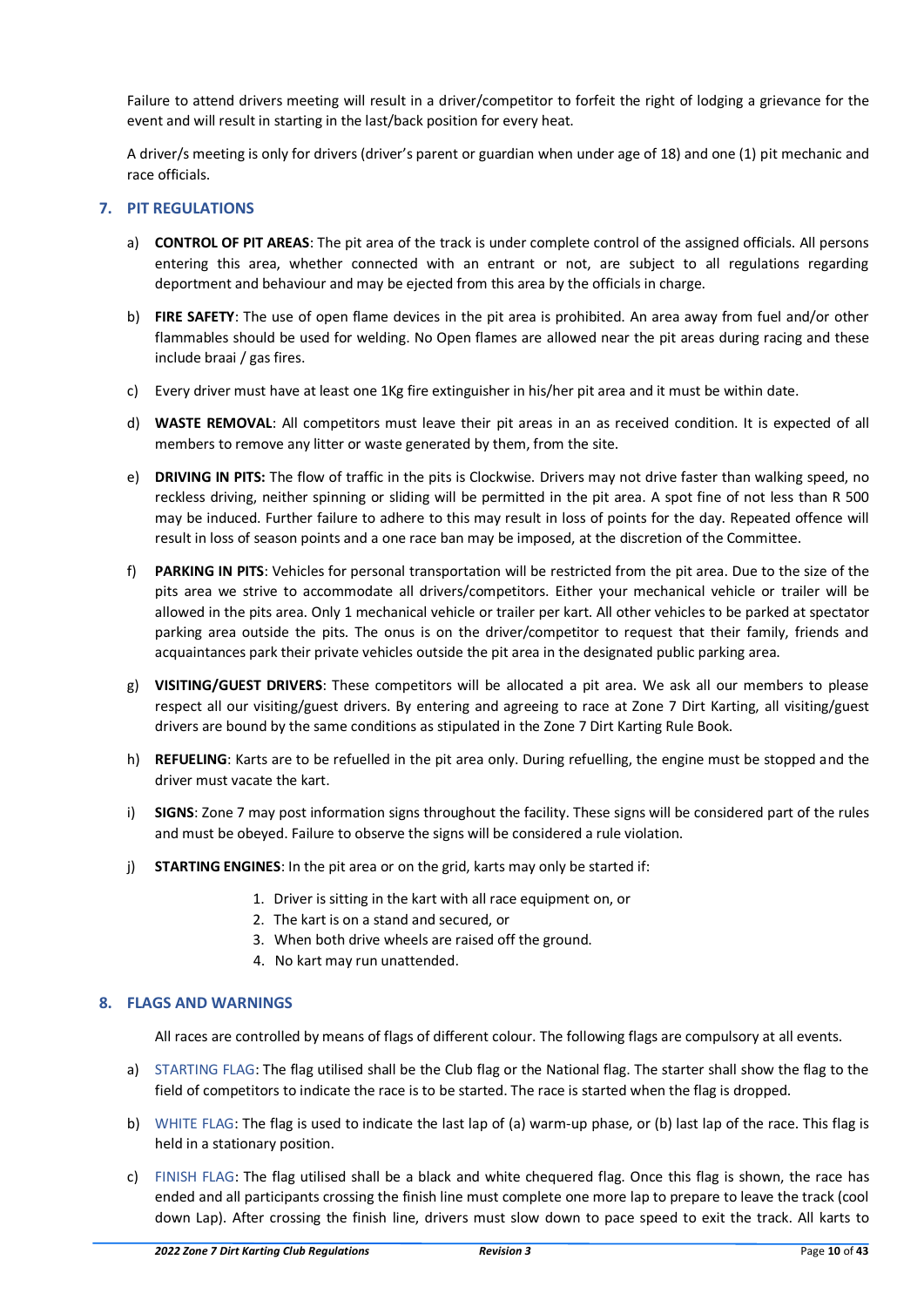gather in front of gate before gate is opened and karts exit the track if the driver did not cross the finish line, he will be seen as DNF. The CoC may make an exception for the finals and allow the winner to do victory lap.

- d) GREEN FLAG: This flag is used to signal a race ready situation, such as following on a period of racing under safety (yellow flag) conditions and to restart the race. The green flag shall be used just like the starting flag in the case of a stopped race.
- e) BLACK FLAG: This flag will only be used in severe cases. This flag signals that a participant has been disqualified and that the latter should stop and park on the infield IMMEDIATELY. This disqualification may be for a driving infraction or unsportsmanlike conduct.

Procedure when a black flag is received:

- The driver must immediately, when safe, pull to the infield for the remainder of the race. Points for that race are forfeited.
- Report to the Clerk of the Course IMMEDIATELY after the race.
- Should a driver receive a second black flag for the day, all points for the day will be forfeited and the driver will not be permitted to complete the day.
- f) TECHNICAL "MEATBALL" FLAG: This is a black flag with a yellow/orange centre. Displayed for technical or mechanical infractions or in cases of unsafe equipment or loss of safety apparel. You have to stop and park on the infield immediately. After the race you can return to the pits and execute the necessary repairs before the next race. This is not a "Black Flag", i.e., not disqualified!
- g) BLACK AND WHITE FLAG: This flag indicates to the competitor that he is being warned and watched for contravention of the rules/regulations, or indicates that a competitor is engaging in deliberate obstructive tactics. The competitor shall continue for the rest of the race and shall report to the Clerk of the Course immediately after the race. A class warning will not be construed as a Penalty Warning.

The following will be applied by the Clerk of the Course as a Penalty Warning:

- First warning flag: Minus 2 Points and back of the Grid for the next heat.
- Second warning flag: Minus 5 Points and back of the Grid for the next heat.
- Third warning flag: Excluded Load Kart Your days racing is Complete

# *(Black Flag will only be used in extreme cases)*

If a penalty is imposed within a race (full caution and the perpetrator who has received the warning flag sent to the back of the grid) – the Next heat "Back of the Grid Penalty" will NOT apply.

- h) YELLOW FLAG: This is used to invoke the safety flag status. Any marshal in the interest of safety can deploy it. When the yellow flag is held out, competitors should be aware that there might be an obstruction on the track posing a danger.
	- a. Full Course Yellow Flag Restart procedures:
		- Single file start Grid  $-1$  lap back.
		- Competitors need to line up in single file in position when the yellow flag went up.
		- Transgressors to be put at the back of the grid.
		- If no transgressor is identified, all will remain as per grid position allocated by the COC using the above method.
		- If re-flagged during flag lap, same rules will apply
		- The yellow flag period will be followed by one lap under the white flag.
		- The race will be restarted with the green flag.
	- b. Under a yellow flag, competitors are not allowed to overtake and must stay in their original positions. Circling will continue until officials are satisfied that the track is clear / driving conditions are safe.
	- c. Laps completed under yellow flag conditions will not count towards the duration of the race.
	- d. Multiple restarts in one race COC discretion on restart race order using prescribed grid positions.
- <span id="page-10-0"></span>i) RED FLAG: The red flag is used only to stop races and is always initiated by the Clerk of the Course (CoC) only. Once the red flag is shown, all competitors must endeavour stop racing as soon as possible, taking the safety of everybody into consideration, and coming to a complete stop in front of the CoC.

Any driver refusing to obey a Red Flag immediately will be Black Flagged and excluded from the entire event.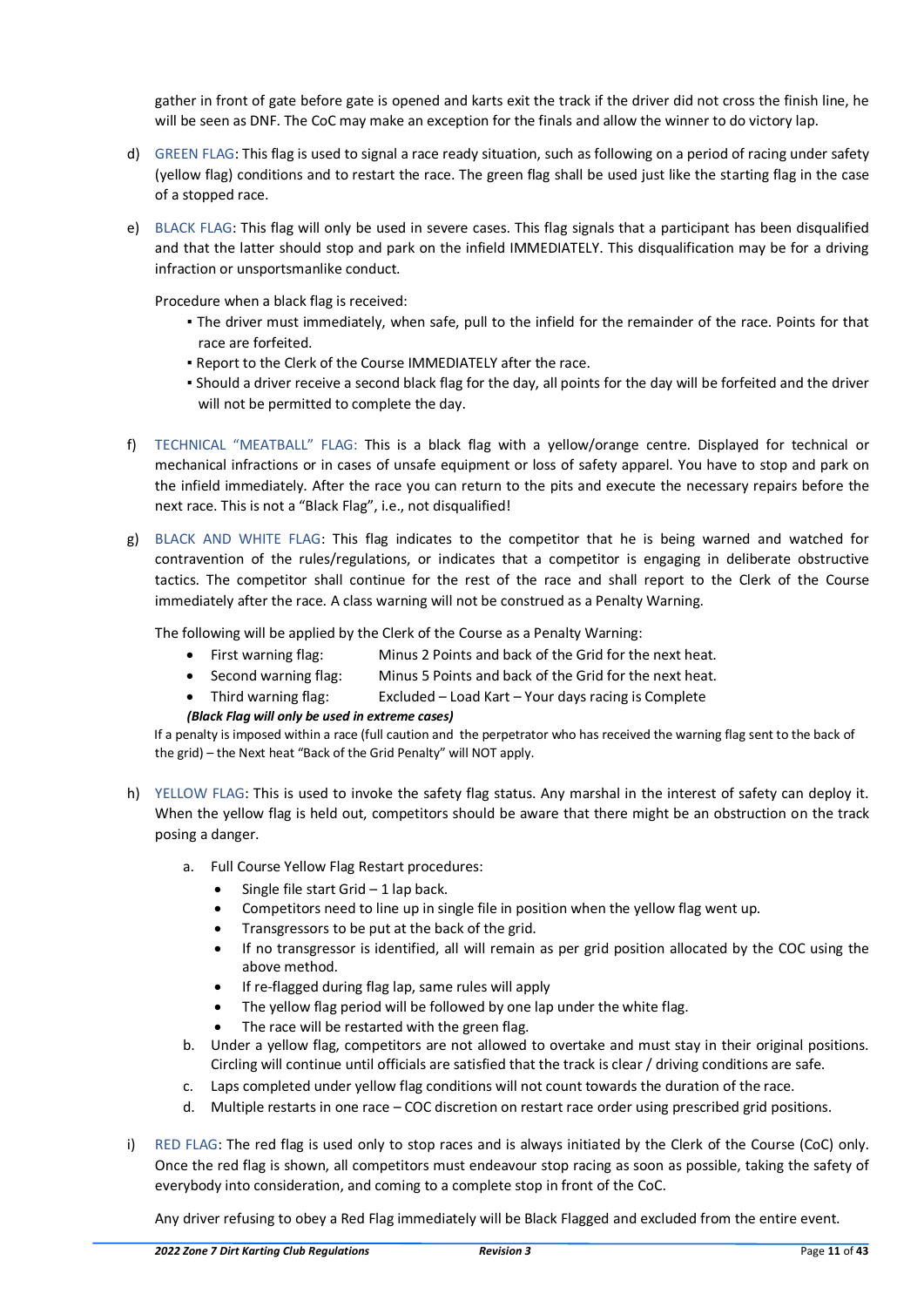- a. Red Flag first lap incident
	- Transgressor(s) to be put at the back of the grid.
	- Restart in first lap, original grid position.
	- If no transgressor is identified, all will remain as per grid position allocated by COC using the above method.
	- If re-flagged during the lap, same rules will apply.
- b. Red Flag after successful first lap
	- Single file restart
	- Grid 1 lap back
	- Transgressor(s) will be put at the back of the grid
	- If no transgressor is identified, all will remain as per grid position allocated by COC using the above method.
	- If re-flagged during flag lap, same rules will apply.
- c. Multiple restarts in one race the COC's discretion on restart race order using prescribed grid positions.
- d. As per [11.7](#page-14-6) (below), should the scheduled distance of the race have been reached at the time of the red flag, the race may be considered completed or may be restarted at the discretion of the Clerk of the Course.
- j) BLUE FLAG: This flag is used to indicate to a competitor that he is about to be overtaken or lapped. This competitor may under no circumstances try to prevent the opponent from overtaking and must move to the outside line in a safe manner in order for the faster karts to pass on the race line. Once moved to the outside, the competitor must remain there for one complete lap, after which he can move back to the inside line. Should a competitor be found to be "blocking" a blue flag may be shown to advice the competitor to keep his/her racing line.
- k) FIRST AID FLAG: This is a white flag with a red cross. Displayed when medical assistance is needed on track. Should this flag be displayed when racing under yellow flag condition, drivers should yield to allow for medical personnel on track. This flag is not used to regulate racing.
- l) YELLOW AND RED STRIPPED FLAG: This flag is used to advise competitors that the track conditions have changed. Normal racing Continues, but drivers are to be on the look out for an obstruction/item.

# <span id="page-11-0"></span>**9. SAFETY EQUIPMENT**

# <span id="page-11-1"></span>9.1. **HEAD GEAR:**

 Full coverage (full face) helmets designed for competitive motorsports use are compulsory. Helmet must be in good condition and is subject to pre-race inspection. Helmet must be secured with a strap. Failure to properly secure helmet may result in disqualification. **NOTE**: If hair extends appreciably from beneath helmet level it is COMPULSORY that participant wear "balaclava" / head-sock / hair-net to keep hair from extending outside helmet. Also, no apparel items such as bandanas, sweater hoods, loose belts, etc., will be permitted.

# <span id="page-11-2"></span>9.2. **EYE PROTECTION:**

Eye protection is compulsory, either goggles designed for motor sports use or a full visor integral with helmet. Industrial safety goggles and sun glasses may not be worn on track.

Only shatter proof sun glasses may be used behind full face visor.

# <span id="page-11-3"></span>9.3. **NECK BRACES:**

Collar-type, unaltered neck brace designed for motorsports compulsory for all competitors in all classes.

# <span id="page-11-4"></span>9.4. **DRIVER APPAREL:**

Drivers are required to wear the following:

- One-piece overalls. These may be special racing designed or ordinary industrial overalls. The said overalls must have long sleeves, a collar and full-length pants. When racing it will be buttoned / zipped up to the neck. It may not have parts liable to be caught up in the chain or any other moving parts.
- Wearing of full gloves for protection of their hand's compulsory for all competitors. No gloves not covering fingers are allowed.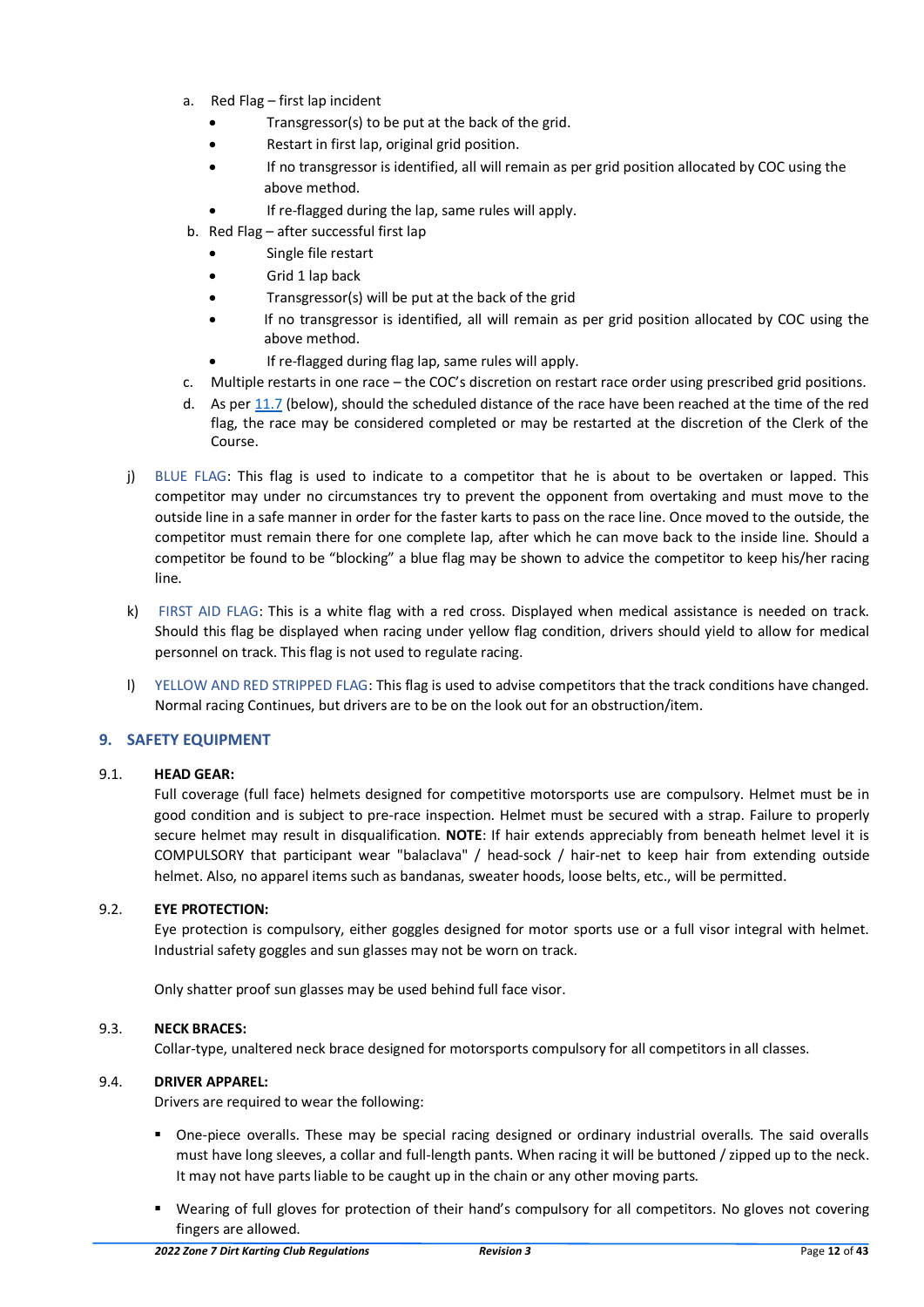■ Closed shoes with no laces is recommended. In case of shoes with laces they need to be safely tucked into the sides of the shoes as to prohibit loose ends. Closed shoes are compulsory.

# <span id="page-12-0"></span>9.5. **GO-PRO CAMERAS/HELMET CAMS:**

- The use of GO-PRO/HELMET CAMS are allowed to be mounted on a helmet. This may only be done if the camera is securely attached with a strong adhesive and safety bracket. No camera may be screwed or bolted to the helmet. The scrutineer may request the camera be removed should it not be safely and securely attached. The committee reserves the right to change this rule at anytime should it become a safety concern. *(Amended 09 March 2022)*
- The use of GO-PRO/HELMET CAMS may be mounted to, but must be securely attached, to the kart with an additional safety chain in the event of the camera dislodging and falling off the kart.

# <span id="page-12-1"></span>**10. RACE DAY SPECIFICATIONS**

# *A race day will consist out of multiple heats and will be referred to as an event, race day or race meeting.*

# <span id="page-12-2"></span>10.1. **EVENT FORMAT**

- a) NORMAL EVENT FORMAT: Will be to run four heats, (laps calculated on the number of karts entered + 2 laps) and Main Event (Final). No race will be run for less than 6 laps. The Clerk of the Course may decide to end a race prematurely should too many karts be eliminated.
- b) HEATS: First heat will be gridded according to a blind-draw, with the lowest draw number starting inside pole. The second heat inverted draw order of the first heat. Third heat will again be gridded according to a blind-draw, with the fourth heat inverted draw order of the third. Competitors entering after entries close on race day, will start all races in the last position, except in the finals, where grids are calculated according to point scoring of the day, most points in front. If due to time constraints, the finals may be cancelled.
- c) RACE START: The complete starting position will be made available after the drivers briefing. It is the competitors' responsibility to ensure that he/she is aware of their starting position. As soon as the gates open, all karts for that lap needs to be present on the track. Each competitor will be ready by the gates at the start of the previous race in order to not waste time.
- d) GRID POSITIONS FOR SPLIT-CLASSES: Numbers drawn will be split and will determine in which group you will participate for the day. This is only in cases where the class has to be split.

# <span id="page-12-3"></span>10.2. **POINT SYSTEM**

- a) Zone 7 Dirt Karting events counting toward annual club championships shall be listed in an annual schedule printed by Zone 7. The schedule must be available to all competitors. Schedule change notifications can be made at drivers' meetings, by direct mail, e-mails and telephone contact, provided that all members are dully notified.
- b) TIE-BREAKING: In the event of a tie in points scoring situation, the tie will be broken by the highest finishing position of the first (if also a draw, the next) heat of the day for those competitors at a draw.
- c) POINTS SCORING: Points for the four heat races as well as the final will be calculated as indicated below:

| <b>Position</b> |          |        | - | д      |   |   | $\bullet$ | $9 - 15$ |
|-----------------|----------|--------|---|--------|---|---|-----------|----------|
| <b>Points</b>   | 11<br>ᆠᆠ | O<br>- |   | h<br>u | ັ | ے | -         |          |

- d) FINAL: The final will also be scored as per the above table. Person with most points will start first on grid during finals. Class winner is the driver with the most points at the end of the day; this includes the 4 heats and the finals. This will determine the day overall winner per class. Non club members' points will be subtracted for the club championship and points will be reworked before the club points are released. Points earned in the final will also count towards the championship.
- e) DUMMY GRID (PRE-RACE GRID): All karts and drivers must be in their starting position on the grid, one class prior to their class. If your class is the first to grid you will be notified by announcement, whistle, or other means and you must be at the grid in 5 minutes.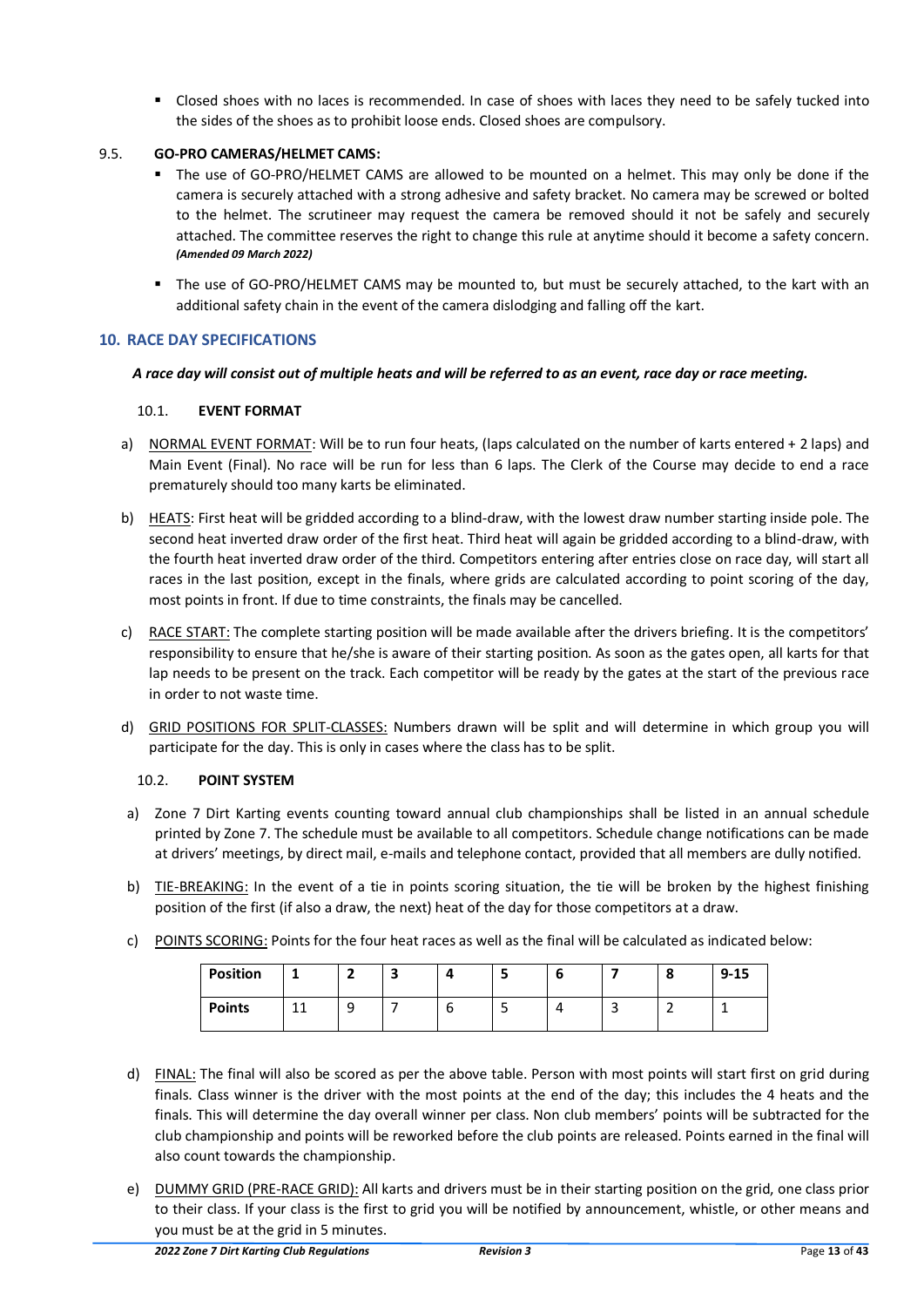- f) NON-STARTERS: In the event of non-starters, drivers should be moved in the grid without leaving any gaps.
- g) WARM-UP, PACE LAPS, AND RESTARTS: There shall be no warm-up lap other than the first lap out on the track to form up the starting grid. Once the kart is on the racing surface, working on the kart(s) is not allowed.
- h) Once the pit gate is closed, the Clerk of the Course (COC) shall signal a white flag allowing for 1 pace lap. All competitors shall drive to their appropriate grid positions and maintain a slow pace speed. If a kart cannot continue under its own power, the driver shall park his kart as far off the racing surface on the infield as possible and move himself to a safe position off the track.
- i) The competitor in the first position will determine the race pace, in case first position is left open, by default the second position will take this responsibility. As soon as the first 4 karts are in position, the CoC may begin the race.

# **REMEMBER:**

Kart 1 will determine the pace.

Drivers to maintain their position until the start race flag drops after which you can start passing the competitor in front of you.

# <span id="page-13-0"></span>10.3. **START OF THE RACE**

# **Rolling Start: The race shall begin when the starting flag is dropped.**

At the Clerk of the Course's discretion, the start may be controlled by the use of cones placed on the centre line of the track to keep the two rows of karts separated. Recommended procedure is to use no more than three cones and they may not extend past the start line.

If after the start of the race, the starter decides that a restart is necessary (i.e., false start, poor start) he shall signify a restart with yellow and red flags crossed. Karts shall reform their positions in the pack for a restart at a slow pace in their original grid positions.

Note: The decision to restart a race is not protestable.

# <span id="page-13-1"></span>10.4. **RACE SAFETY**

After the start of the race and within the first lap, if any accidents happen whereby other competitors' loose position, the race can be stopped with a red flag in accordance with rule [8 i\)\(](#page-10-0)Red Flag); all the competitors will reform starting position after which the race will restart. In case some of the karts are damaged beyond starting, the driver / competitors may be called off the track and sent back to the pit areas for repairs. A maximum of 2 substitute race heats will be allowed for "repair time". Thereafter class will be recalled. Competitors, who after this "repair time" do not appear at the track, will result in them forfeiting the race, and will be recognised as a DNS (Did not start).

In the event a race is stopped due to an incident, and a kart stalls on the reformed grid, he/she will be allowed to be restarted by a Class rep only. This may only be done with the consent of the Clerk of the Course and the Representative must wear a Reflective bib. Maximum 3 attempts allowed. No Marshal is allowed to start a kart.

After 2 failed race restart attempts, a cone may be deployed (at the CoC's discretion), and drivers will be instructed to line up in single file. If a cone is used, competitors will then restart on the outside of the cone. Any driver failing to go on the outside of the cone will be penalised.

# <span id="page-13-2"></span>**11. DRIVING REGULATIONS**

A competitor shall, at all times, drive in a manner compatible with general safety.

Manoeuvres liable to hinder other competitors such as premature direction changes, obvious obstruction, deliberate crowding, dangerous lane changes, premature braking, braking on exits of corners or any other abnormal actions are strictly prohibited.

When a competitor leaves the track while competing, he / she shall immediately bring his / her kart under control and re-join the race near the place he / she left the race, when it is safe to do so. No advantage must be gained over the other competitors, nor may he disadvantage any other competitors upon re-joining.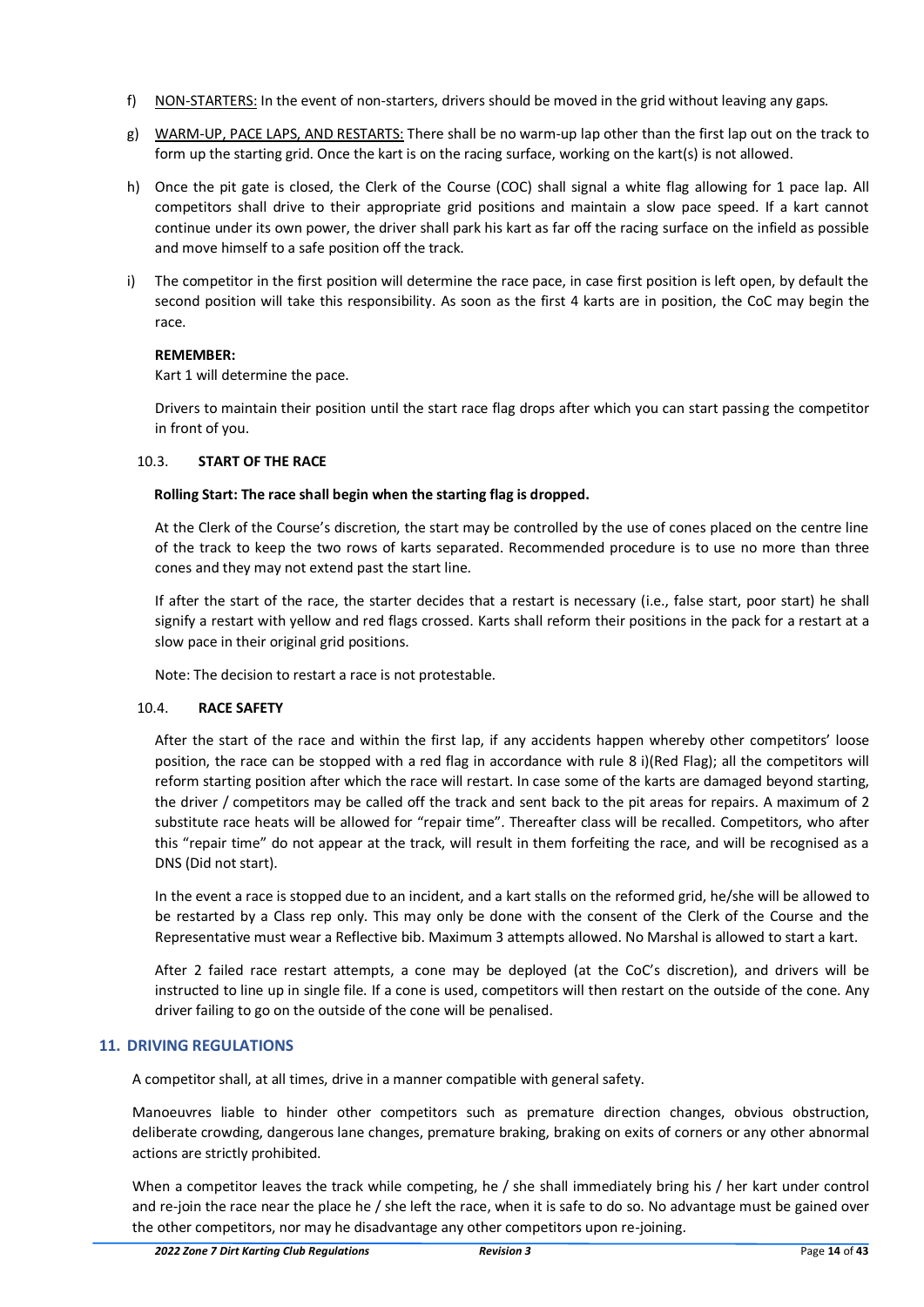Contact Racing is prohibited for all classes. Non-Contact shall mean nothing more than the coming together of karts caused by close racing. Although it is understood some inadvertent contact will occur, intentional and avoidable bumping, nerving, pushing, etc., will be grounds for disqualification. Such coming together shall not be forceful enough to cause any kart to be placed in a different racing line involuntary. You will be warned only once with a black and white flag; a second warning will result in a waved black flag.

# <span id="page-14-0"></span>11.1. **COMPETITION DRIVING:**

Remain alert. Give consideration to fellow competitors in all areas of safety. When entering a corner simultaneously, all karts should maintain a constant line through the corner and avoid erratic changes in direction.

Any driver slipstreaming or drafting another kart should use extreme caution and should be prepared for evasive action should the lead kart suffer a mechanical failure.

#### <span id="page-14-1"></span>11.2. **DRIVING DIRECTION**

Clockwise driving direction: Newby Class, 160cc/200cc Standards, Junior 160cc / 200 Pro's, 390 Standards, 390 Mods, Super Mods, Beetles.

Anti-Clockwise driving direction: 270 Class, 300 Class, 300 Wing Class, 465 Wing Class.

# <span id="page-14-2"></span>11.3. **FIRST LAP**

- Passing manoeuvres are permitted.
- An accident/incident that causes a disadvantage to other competitors, will automatically cause the race to be restarted.
- If a competitor is spun out by another competitor the race will be restarted and the transgressor punished.
- Should a competitor loose/spin him/herself in the first lap, the race will be restarted, but the transgressor will be placed at the back of the grid.

# <span id="page-14-3"></span>11.4. **MINIMUM ENTRIES:**

Minimum of 5 karts, entered and paid, validates that a class be run. In case of less than 5 entries on the day in a specific class; the class may be combined with another class. No club points will be awarded for the class that has insufficient entries – They may however compete for the day's trophies in the class which they are partaking.

# <span id="page-14-4"></span>11.5. **MAXIMUM ENTRIES:**

*All Classes:* The maximum number of karts permitted in any one heat will not exceed 15 entries. Classes with more than 15 entries will be split up in two or more groups. The main event will consist of the 15 highest scoring entries from the days' races. This may be adjusted at the CoC's discretion.

*Re-Draw:* Should the total number of competitors in any split class become less than 12, a redraw will be done on the starting line with all remaining karts in the same heat.

# <span id="page-14-5"></span>11.6. **STOPPING OF A VEHICLE DURING THE RACE BY THE COMPETITOR**:

- 11.6.1. Competitors who stop racing on their own accord shall not be entitled to rejoin the race, if more than two laps had been completed by the pole man; It would have been deemed that they withdrew from the race;
- 11.6.2. Should a vehicle come to a standstill on the track but off the race lines, it will be at the discretion of the Clerk of the Course, that if safe, not to invoke the yellow flag bringing the race under safety.

# <span id="page-14-6"></span>11.7. **RACE DISTANCE**

The number of laps will be determined by the number of karts that entered plus 2 laps. Example: 8 karts entered will results in 8 laps + 2 laps = 10 laps. No race will be less than 6 laps. The COC may at his / her own discretion shorten the race in case too many karts have been damaged and retired from the race.

If seventy percent (70%) of the scheduled distance of the event have been reached at the time of the red flag, the event may be considered completed or may be restarted at the discretion of the Clerk of the Course. Generally, it is desired to run all the events at the scheduled distance, however, if the reason for time or weather or other circumstances is not desirable the Clerk of the Course may act upon his discretion call the event/race "complete". This will be indicated with a Red and Checkered flag waved simultaneously. Races completed due to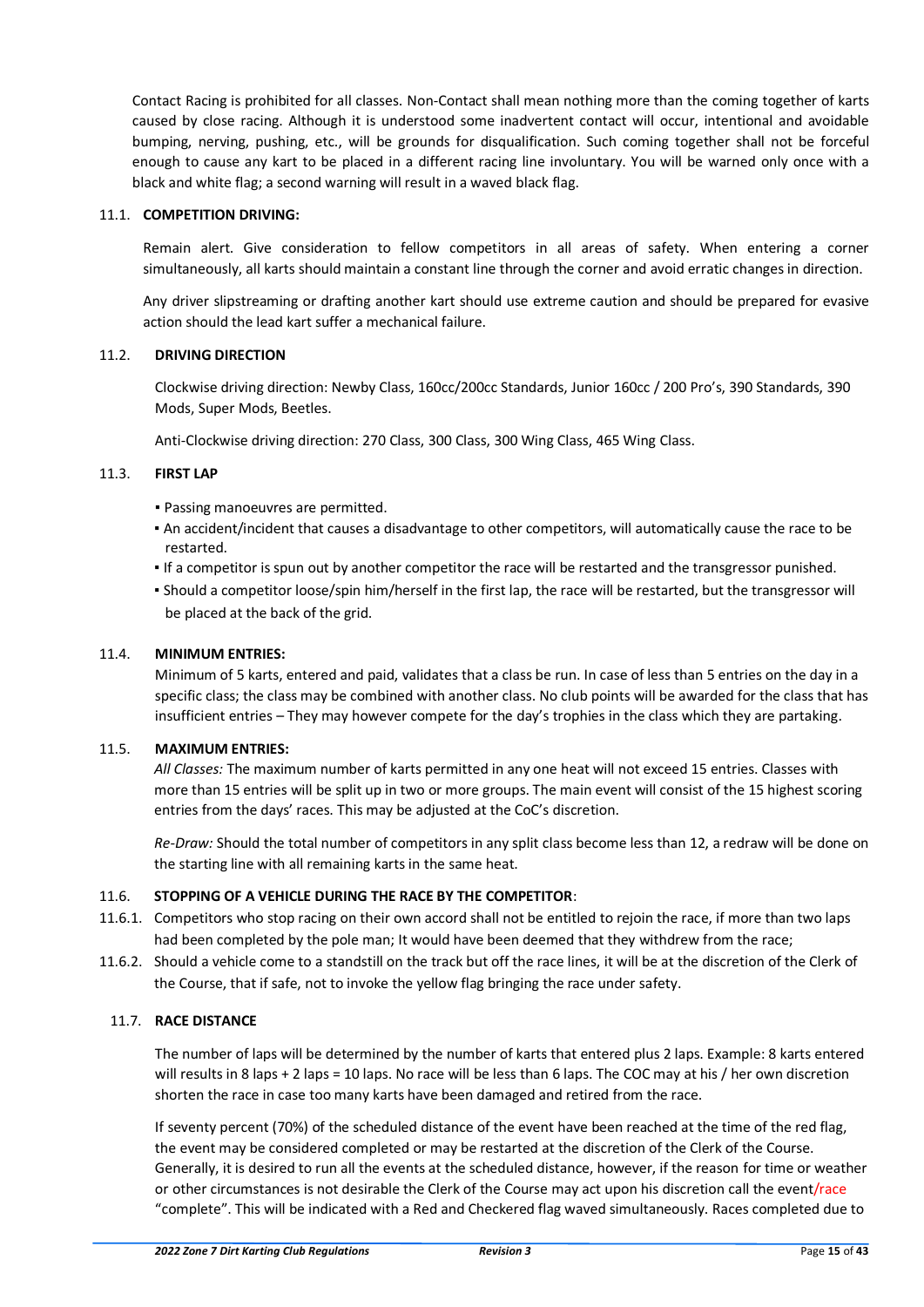red flag will revert to most current order of last completed lap with the involved parties moved to the rear or disqualified.

# <span id="page-15-0"></span>11.8. **RACE END**

The end of the race shall be signalled with a checkered flag. This may be shown in conjunction with a Red or Yellow flag. Should, for any reason, a race run beyond the proposed laps, due to electronic failure or otherwise, the race will only be complete once the checkered flag is shown.

# <span id="page-15-1"></span>**12. INCIDENTS**

Completion of an Incident Form serves to bring an issue to the attention of the senior race officials at an event. It shall not replace a formal protest and the race officials shall not be obliged to act on its contents. Any competitor who considers him/herself sufficiently aggrieved, and requires an issue to be formally investigated, is advised to rather lodge a formal protest as per item 13, within the stipulated time limits.

# <span id="page-15-2"></span>**13. PROTEST**

# <span id="page-15-3"></span>13.1. **PROTEST PROCEDURE**

All protests involving specifications legality and driver conduct shall be submitted by a bona fide (legal) entrant from the same class as the accused participant. Aggrieved party may be required to submit to similar inspection procedure as accused participant. If a driver has left and not withdrawn for the day and gets a grievance lodged against him/her, he/she will lose his points for the day and on the 2nd time his season points, all drivers accused must stay to the end of racing to complete procedures (e.g. weigh in) if not, day points will be lost and on the 2nd time season points.

# <span id="page-15-4"></span>13.2. **THE RIGHT TO PROTEST**

The right to protest lies solely with any entrant or official who may consider himself/herself rightfully aggrieved by any decision, act or omission of an organiser, official, competitor, driver or other person connected with any competition in which he/she is or has been taking part/officiated in.

# <span id="page-15-5"></span>13.3. **WHO MAY LODGE A PROTEST?**

The right to lodge a protest is solely for a driver/guardian entering the race and in the same class as the person being accused. The Clerk of the Course is allowed to impound any kart under suspicion.

# <span id="page-15-6"></span>13.4. **WRITTEN PROTEST**

Written protest on the prescribed form, obtainable from the Club Secretary, should refer to a specific

- (a) specification and/or
- (b) regulation contained within this document

And, refer to paragraph and page number when specifications and / or rules apply.

# <span id="page-15-7"></span>13.5. **HOW DOES LODGING A PROTEST WORK?**

a) A written protest will only be accepted within the time limits below:

| <b>PROTESTS:</b> | Competitors who feel aggrieved by the actions of a<br>fellow competitor may enquire from the Clerk of the<br>Course if any action was taken against such competitor;<br>such enquiry shall be in writing and shall be lodged with<br>the Clerk of the Course. | Within 30 minutes of the<br>end of the race in which<br>the incident<br>occurred.    |
|------------------|---------------------------------------------------------------------------------------------------------------------------------------------------------------------------------------------------------------------------------------------------------------|--------------------------------------------------------------------------------------|
|                  | A protest against an entry of a competitor not legible to<br>partake in an event.                                                                                                                                                                             | Before closing of<br>documentation                                                   |
|                  | Protest against the actions of a Clerk of the Course;                                                                                                                                                                                                         | Within 30 minutes                                                                    |
|                  | A protest against the driving conduct of another<br>competitor, or of the aggrieved competitor being<br>advised by the Clerk of the Course that no action would<br>be taken.                                                                                  | Within 15 minutes after<br>the particular race or<br>announcement made by<br>the COC |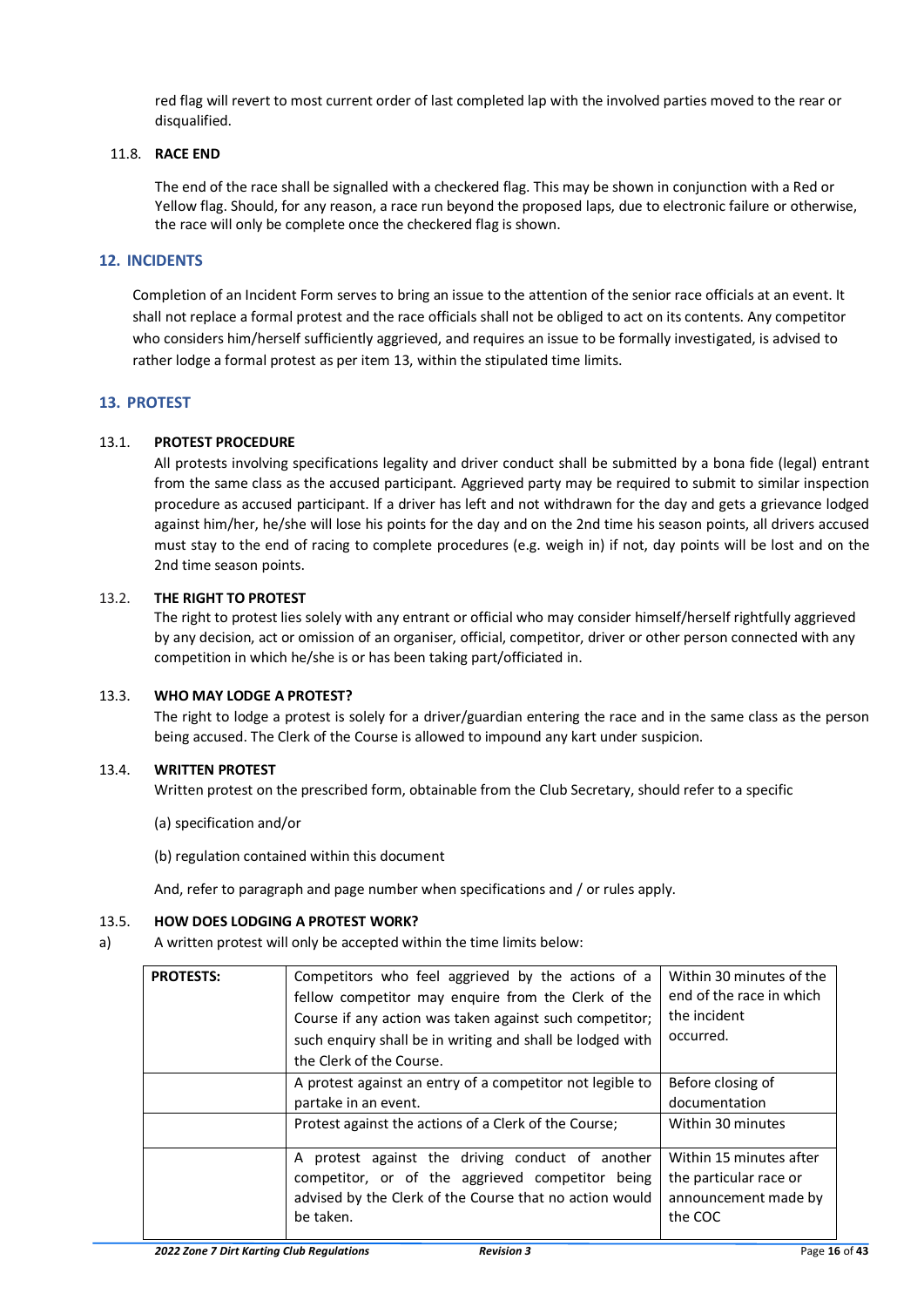| A protest against the eligibility of any vehicle, or part of<br>vehicle, when the reason for the alleged ineligibility is<br>not apparent, but it is alleged that the vehicle is<br>performing in a manner which suggests that it is<br>ineligibile or if a part or parts may have been changed<br>after scrutineering; It shall be mandatory that the<br>protestor shall equally have his/her vehicle stripped at<br>the same time $-$ it follows that both cars are to be<br>stripped, firstly the vehicle that is being protested and<br>secondly the protestors vehicle. | Within 30 minutes of the<br>performance that gave<br>rise to the protest |
|------------------------------------------------------------------------------------------------------------------------------------------------------------------------------------------------------------------------------------------------------------------------------------------------------------------------------------------------------------------------------------------------------------------------------------------------------------------------------------------------------------------------------------------------------------------------------|--------------------------------------------------------------------------|
| Points / Results been posted on the notice board;                                                                                                                                                                                                                                                                                                                                                                                                                                                                                                                            | Within 30 minutes after<br>the posting                                   |
| All other matters not noted;                                                                                                                                                                                                                                                                                                                                                                                                                                                                                                                                                 | Within 30 minutes after<br>becoming aggrieved                            |

b) The penalty for being found guilty of any wrong doing is determined by the Zone 7 Club Committee. Minimum penalty is losing your points for the day and losing all club points accumulated for the year. In case of second offence of the same type, driver can be banned from 2 race meetings as well as losing all club points for the year having to restart the championship from the back.

# <span id="page-16-0"></span>13.6. **SINGULAR PROTEST REQUIREMENT**

A protest may not be collective, that is a bona fide entrant of the class in which the protest is made. Once a protest is properly lodged, additional protests of the same incident, alleged technical infraction, etc., will not be accepted.

# <span id="page-16-1"></span>13.7. **PROTEST PROCEDURE PROCESS**

- a. Get all relevant documentation from Club Secretary
- b. Hand in the completed form plus R1000 Protest fee to the Race Secretary. As soon as the protest has been acknowledged and handed in the aggrieved party must refrain from any further action as to penalise him / herself and possible cancelation of protest action.
- c. The Race Secretary will call the person being affected and will advise him/her of the Protest Lodged and its contents. No personal contact is allowed by any other competitor in the same class as the accused or the aggrieved party until protest procedures are finalised.
- d. The accused will only then get the chance to explain and give his side. Relevant documentation will be received from the Race Secretary to be completed in order for the protest to be filed.
- e. No legal representation will be permitted at protest hearings, however, competitors or officials may be represented by a fellow competitor or club member provided that such a representative is not a practicing lawyer or attorney;
- f. The protestor or the parties that are been protested, may present witnesses, On Board footage or video footage taken directly in the area of the COC for protest purposes;
- g. It shall remain the sole rights of the officials to call upon and use video footage in order to reach a conclusion;
- h. Should the accused wish to lodge a counter protest against the aggrieved party, the relevant steps need to be repeated.
- i. Should the accused not agree with the protest outcome, an independent Subject Matter Expert may be called in to investigate the matter further, at the accused expense, but arranged by the Committee. Only the matter rising from the protest will be investigated.
- j. Should the accused admit to any wrong doing, knowingly or unknowingly, the Clerk of the Course can cancel the protest with permission from the committee.
- k. Any protest pertaining to irregular engine modifications will be dealt with as follow:
	- i. The kart together with the race driver will be part of the protest procedure.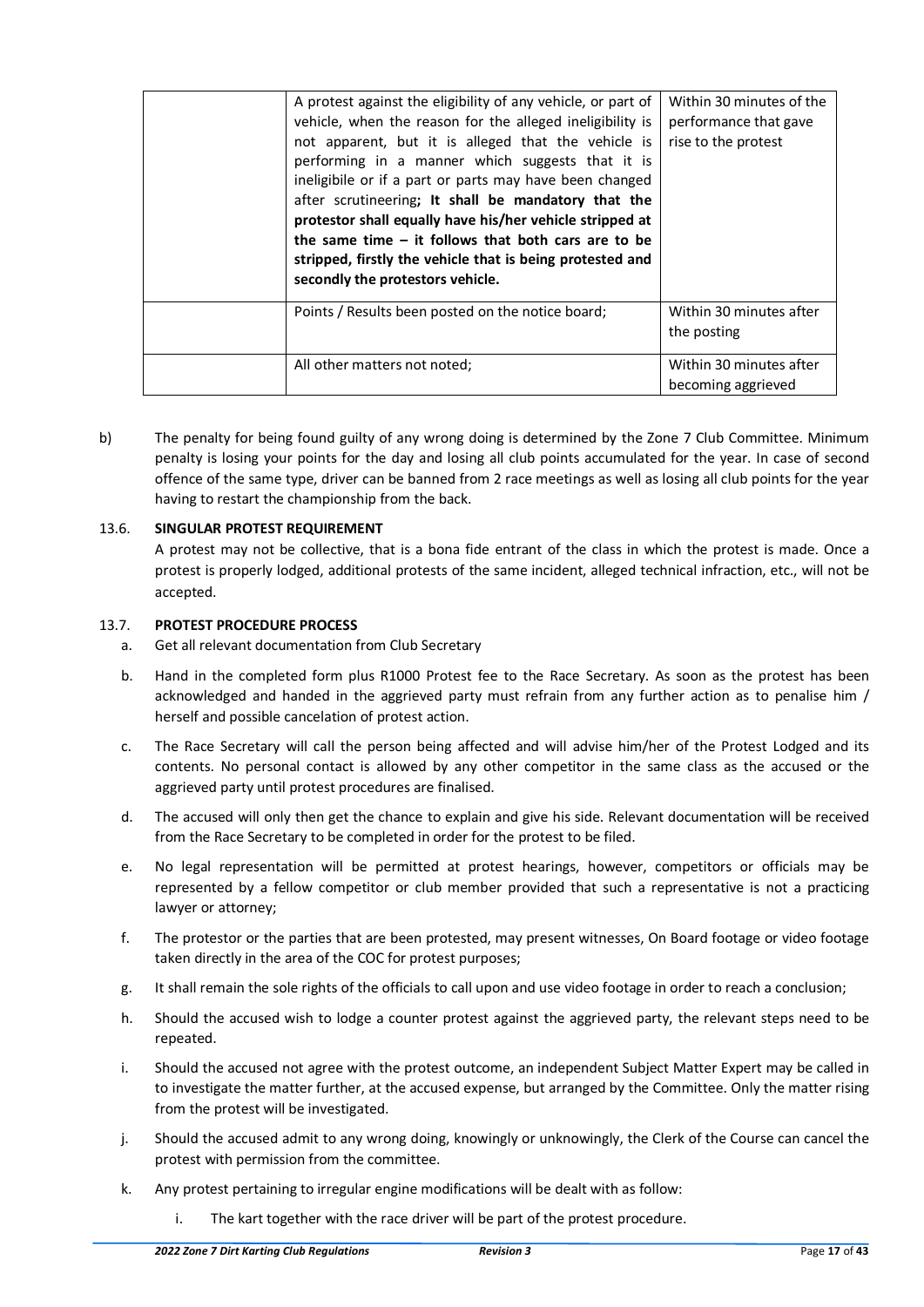- ii. The kart will be impounded
- iii. Both competitor and kart will be investigated and weight as per class rules
- iv. Should the accused not allow the inspection or disregard the protest, it will be deemed admission of guilt with the penalty as set out in 13.8.
- v. Where protests involve specific components such as engine parts that must be examined by the Zone 7 Technical committee, the said kart will be impounded by the officials in charge and put in custody of the Technical committee, who will be responsible for providing said kart to Zone 7 Impound area. Zone 7 officials may at their discretion open the engines on any race day after the finals have been completed.
- vi. All engines used during the race are part of the protest procedure and is subject to inspection should the Technical Committee and Zone 7 Karting Committee deem it necessary.
- vii. Zone 7 has a Kart impound area where all inspections will take place. No kart shall leave the premises unless written approval is given by the owner of the kart should the inspection necessitates inspections that cannot be carried out at Zone 7.
- l. The following people will be part of the inspection:
	- i. Clerk of the Course / Secretary who received the Protest
	- ii. Zone 7 Chairperson and/ or committee member
	- iii. Driver / pitmac who will open components for the inspection
	- iv. Technical director and / or members of the Technical Committee who will conduct the inspection
	- v. No other people will be allowed at the inspection. The aggrieved party will be allowed as a witness to the inspection.
	- vi. The class captain is also allowed as witness but will not be allowed an input/opinion

# <span id="page-17-0"></span>13.8. **OUTCOME**

Should the protested be found NOT guilty, he will receive R500 of the protest fee. The balance will go to the club. Should protested be found guilty, R1000 will be paid back to the aggrieved party, the accused will be held liable for the R1000 payable to the club and he will forfeit his points for the race in which the grievance was actioned, he will also loose all accumulated season points. If found illegal for a 2nd time in the season all points will be lost and the driver will receive a 2-race meeting ban.

If the protest is disallowed the aggrieved party shall forfeit the protest fee to Zone 7. The decision of the technical committee is final. The results may be made public and no appeal will be granted.

In case the committee or Clerk of the Course or technical director chooses to lay claim on a kart because of suspected wrong doing, no fees / claims will be applicable regardless of the outcome of the inspection. Should the competitor be found guilty in such instance, the competitor will forfeit is club points for the race, and / or the season, as decided by the Zone 7 Committee.

Should it be found that a kart is outside his engine specs, the competitor will forfeit the complete season points and his cart will have to be re-inspected prior to entering for the next race.

Should a person be found guilty a second time for the same wrong doings, he will automatically forfeit his season club points and depending on the committee may have a 2-race ban.

# <span id="page-17-1"></span>13.9. **PRIZE-GIVING IN THE EVENT OF A PROTEST BEING LODGED**

Should a protest be received, and no findings available due to the requirement of the protest, no trophies will be issued until the protest is resolved.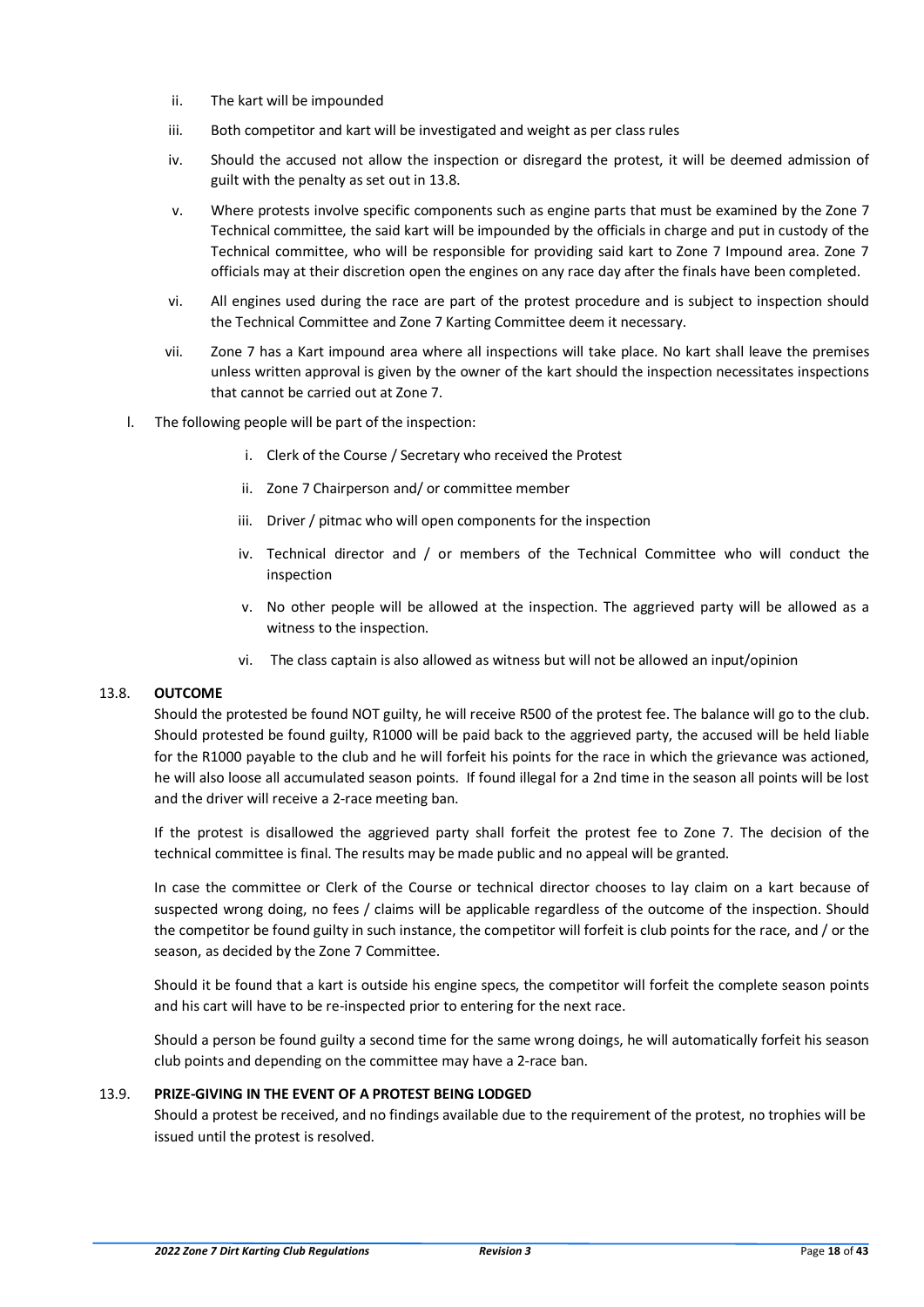# <span id="page-18-0"></span>**14. GENERAL KART SPECIFICATIONS:**

# <span id="page-18-1"></span>14.1. **FRAME**

Main frame members shall be constructed of nominally round tubing, allowing for normal distortion and elongation near bend ratios Minimum diameter for main frame members is 25,4mm and maximum diameter is 35 mm. Minimum tubing wall thicknesses at 1.6mm. The mounting points need to be welded forming a solid structure in correlation to the engine providing safety for the competitor, competitors, and spectators. No protruding pipes past the end or sides of the kart that can cause harm to other competitors or karts. The outside measurements of the kart may not be more than 2000mm x 1400mm.

# <span id="page-18-2"></span>14.2. **ROLL CAGE**

A roll cage must be fitted where the class requires eg. Wings. Should another class want to ride with rollcages, all riders must agree – Prior approval from the Committee must be requested.

Cage constructed out of ferrous metal with min OD of 21mm & min wall thickness 2mm or 25mm OD & 1.6mm wall thickness.

Frame to no less than 100mm above driver's head.

A minimum bend radius of 90 degrees is allowed.

If roll cage is fitted, aluminium seat and minimum 4-point harness required. The seat minimum 3mm thickness, back section must be at least 100mm higher than your shoulders.

#### <span id="page-18-3"></span>14.3. **FLOOR PAN AND SEAT**

These items shall be of a design that would prevent any portion of driver's body to pass between these components to the track surface. A full floor or belly pan is allowed providing it is within the area inside of the main frame rails and is no higher than the centre of the rear axle.

SEATS: Seat must be of one-piece or moulded construction with a bucket-shaped design. Aluminium will be allowed.

Seat must securely locate driver laterally and longitudinally. Seat must bolt securely to the frame at a minimum of four different locations. Only solid spacers may be used to position the seat. The use of rubber mountings or ready-bolt (threaded bar) for this purpose is not allowed. No lay down seats allowed. Covers are allowed permitting that it is completely stuck to the seat; no loose covers will be permitted as this is a safety hazard.

# <span id="page-18-4"></span>14.4. **REAR BUMPER**

Rear bumper must be a rectangular shaped loop with rounded ends. The bumper should protect both the rear wheels. A straight length of tubing will not be permitted as rear bumper. The bumper must be constructed of 25mm maximum diameter steel tubing with a 1,6mm wall thickness and positioned so that: Maximum Height: 220mm (as raced) Minimum Height: no lower than rear axle. The bumper will not be mounted lower than the chassis. The use of plastic (karting bumper) or engineering plastic with rounded corners is allowed. These bumpers should cover half or more of the rear wheels if viewed from behind. The steel bumper may be covered with maximum 5mm Lexon or engineering plastic as mud flap or advertising.

NB: The overall width of the kart may not exceed 1,400m.

# <span id="page-18-5"></span>14.5. **FRONT BUMPER**

 Only original bumpers manufactured from plastic is allowed. No metal reinforcement may be used on or inside these bumpers. Reinforcement may only be used as anchor points and may not be the full length of the inside of the bumper.

#### <span id="page-18-6"></span>14.6. **WHEELS AND TYRES**

Only 2 front wheels and 2 back wheels allowed.

TYRES: Pneumatic, designed for racing application tyres only, maximum tyre size will be 7,1 x 11 x 5.

6" Rear wheels and tyres allowed for Wing karts, 300 wing karts, Open Class and Beetles.

No restriction on type of tyres.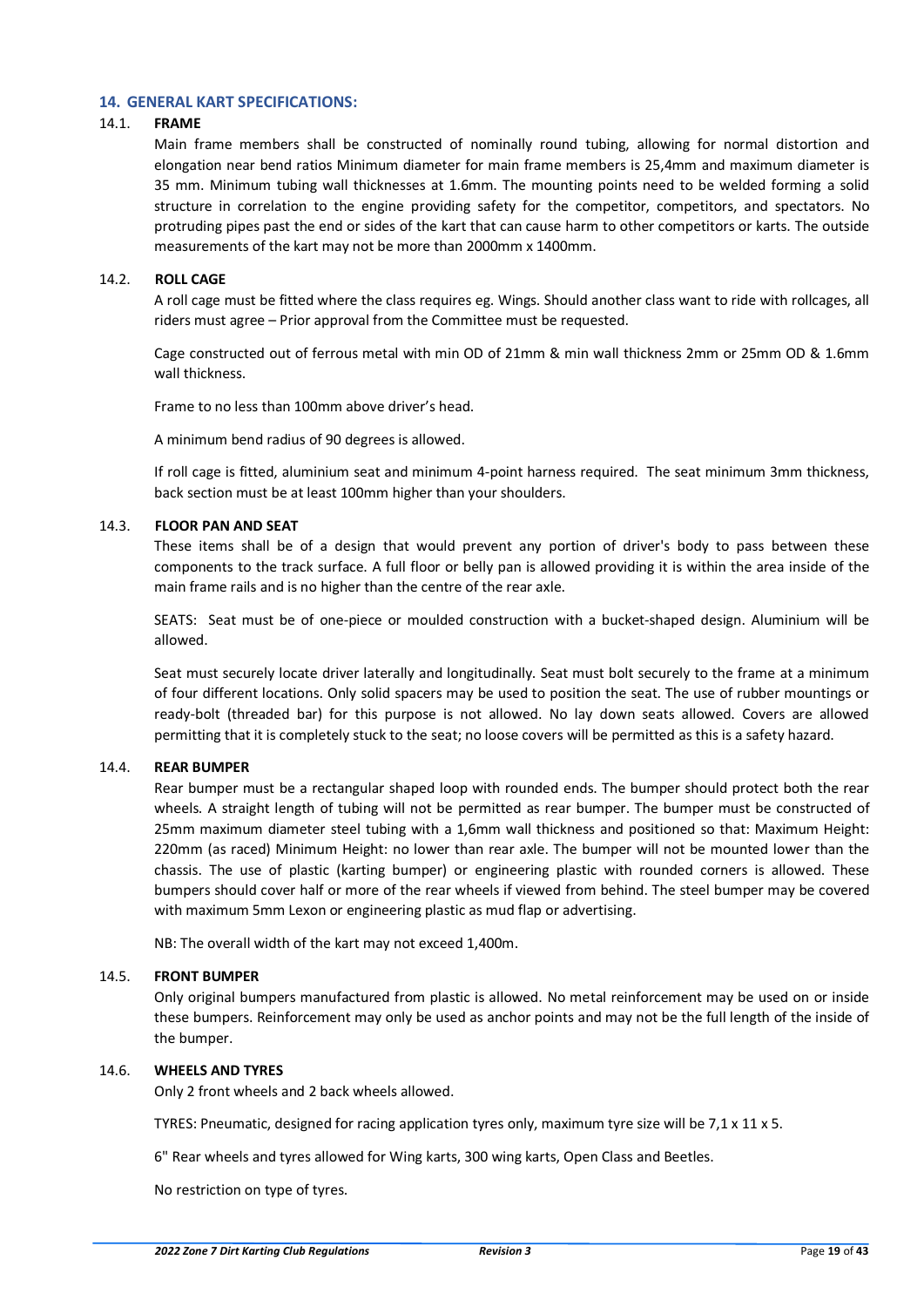WHEELS: Material optional but must be of proven design capable of maintaining tyre bead seal in competition conditions.

#### <span id="page-19-0"></span>14.7. **AXLES AND HUBS**

WHEEL HUBS: Must be constructed of metallic materials. Wheels are to be secured by using either bolts or studs.

 WHEEL BEARINGS: Round ball or roller-type bearings only. Wheel bearings must be adjusted so there is no excessive wheel play.

 REAR AXLE ASSEMBLY: Axles may be solid or tubular of one-piece design. Minimum diameter is 25mm and maximum axle diameter is 50mm. Axles must be of a ferrous material. Both driving wheels must be locked to the rear axle with a "live" axle design.

#### <span id="page-19-1"></span>14.8. **STEERING**

Steering must be of direct, mechanical type.

STEERING SHAFT and all other steering components may not be manufactured from High Tensile or Stainless steel. Bolts and fasteners are excluded.

STEERING WHEEL: Steering wheels should have a minimum 250mm diameter and minimum 2 spoke design.

#### <span id="page-19-2"></span>14.9. **BRAKES**

MINIMUM BRAKES: All karts must have brakes working in such a manner to at minimum, brake both rear wheels equally and adequately. Brake pedal must be secured to the kart with safety lock nuts.

Any hydraulic or cable brakes are allowed on the back axle.

DUAL BRAKING: Dual braking systems (front and rear) are only allowed in the following classes; 300's, Super Mods, Open Class, Beetles and Wing karts.

No scrub or band type brakes allowed.

Master cylinder actuating rod must be at least 6mm diameter solid steel rod without any welding done onto it, or a cable of at least 3mm diameter with positive fasteners at each end. Connector blocks may not be used for this purpose.

Only Crosby clamps allowed or else professionally made cables to be used.

# <span id="page-19-3"></span>14.10. **CHAIN GUARD**

The kart should be fitted with a channel shaped chain guard constructed of ferrous metal not thinner than 2mm or Non-ferrous metal not thinner than 5mm to avoid injuries in case of breakage.

The entire chain, when viewed from above, must be covered.

The chain guard shall be closed in front to cover the whole clutch and should give adequate protection on the sides to prevent any possible contact with the clutch or chain.

All seems to be welded.

The chain guard must be mounted with a minimum of two mounting points.

The clutch area of the wing chain guard needs to be adequately protected to prevent the lap safety belt from being lodged into the chain/clutch area which may lead to serious injury.

# <span id="page-19-4"></span>14.11. **FUEL SYSTEM**

TANKS: The original gravity feed fuel tank may be used. If using any other fuel tank, the tank must be securely fastened to primary frame / structure / floor pan of the kart. Fuel tank must be located within main frame rails beneath the steering shaft unless integral part of engine. Maximum of one fuel tank permitted with maximum 5 litre capacity. Fuel tanks must be constructed of puncture-resistant material and have a secure, leak-proof fill closure. No pressurized fuel systems are allowed.

FUEL: Only commercial fuel or Aviation fuel (AVGAS) may be used, unless otherwise stipulated herein. No other type of fuel will be allowed. Methanol will NOT be allowed under any circumstances.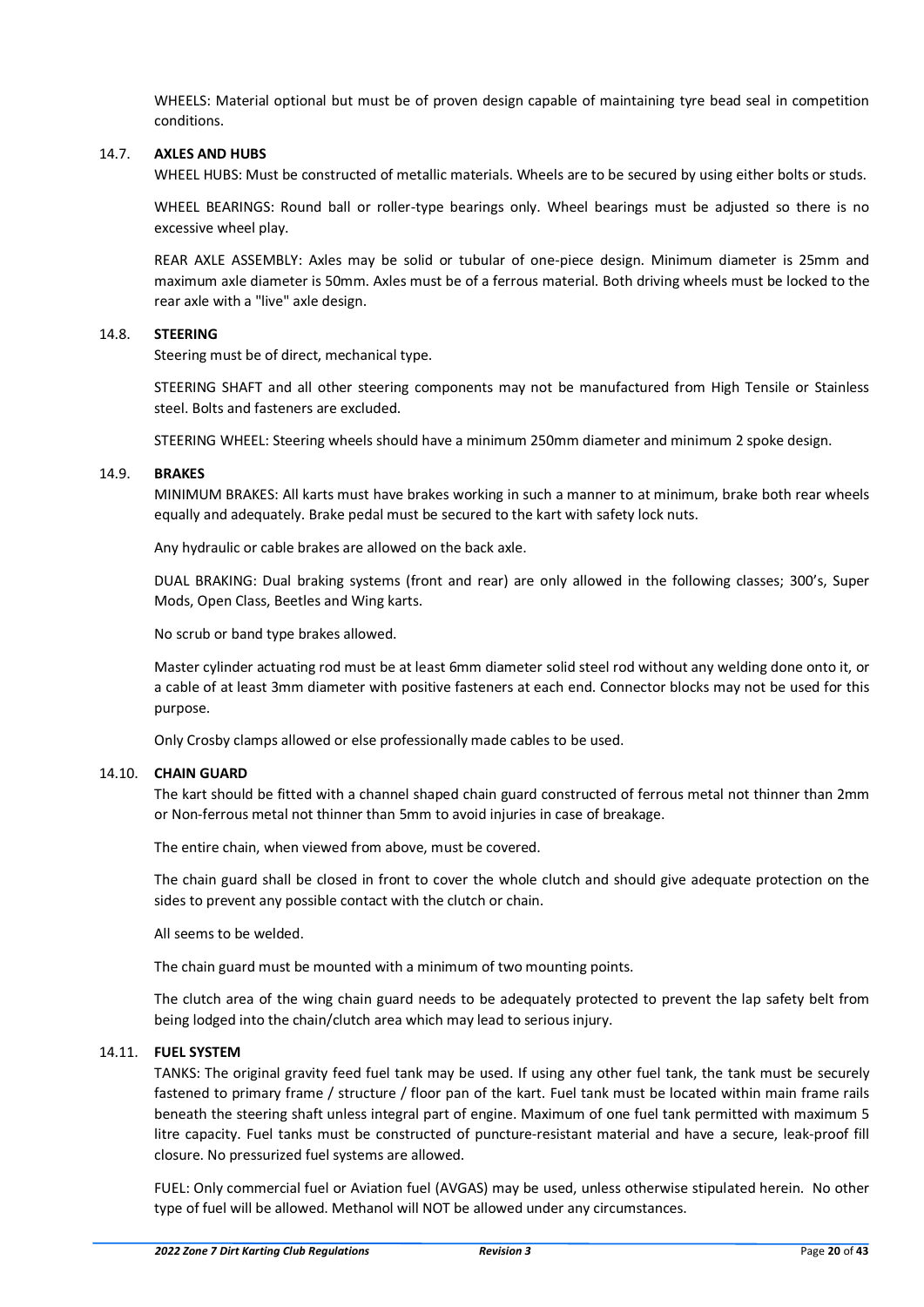Allowed octane is 95 to 109 (This excludes beetle class, beetle class to use 95 pump fuels only).

# <span id="page-20-0"></span>14.12. **BODYWORK**

IMPORTANT: No kart will be allowed on track with anything resembling mud guards. Mud flaps may be placed behind front wheels but may not be higher than the side pod and must be constructed of Lexon or engineering plastic. No fibre glass, or plastic that is liable to shatter under impact, like Perspex, may be used on a kart.

WORKMANSHIP: General suitability for competition, workmanship and appearance of kart will be considered in approving it for entry in an event. Decision of the race officials is final.

APPEARANCE: All bodywork must be neat in appearance and in good repair. Bodywork that appears loose and in danger of falling off may subject the entrant to black flag and/or disqualification during the running of an event.

#### <span id="page-20-1"></span>14.13. **EXHAUSTS**

Exhausts must face in a downwards angle. No exhaust may protrude the rear bumper. Exhausts must have 3 mounting points.

#### <span id="page-20-2"></span>14.14. **STEERING FAIRING (BIB)**

A fairing may extend from the front bumper rearward on an angle roughly paralleling the steering shaft. No portion of the steering fairing may be located within 75mm of any part of the steering wheel.

#### <span id="page-20-3"></span>14.15. **SIDE PANELS / PODS**

Side panels or pods to be used and must be securely mounted. Plastic side pods are preferred. These may, however, be replaced with a tubular nerf bar covered with Lexon / engineering plastic. Nerf bars must be constructed of minimum 20mm diameter steel tubing and must be secured by a minimum M6 HT bolt. The rear portion of the nerf bar may not protrude laterally beyond the rear tyre. This may not have any sharp corners or edges that may cause injury to any competitor.

NB: No fibre glass, or plastic that is liable to shatter under impact, like Perspex, may be used on a kart. No sharp edges allowed

# <span id="page-20-4"></span>14.16. **NUMBERS AND NUMBER PANELS**

Four numbers are to be displayed on the kart, one at the front centre (number bib) of the vehicle as viewed from the front and at the rear of the vehicle (Bumper) as viewed from behind, and one on each side of the kart. A maximum of Three digits may be used. Digits must be 150mm high and may only be Black on Yellow. Rear number to be mounted on bumper (plastic) or plastic number plate (steel bumper). Numbers must be in a block shape format (Preferably "IMPACT FONT"), No fancy lettering and No numbers allowed on seat. Numbers may not touch each other.

Wings classes must ensure the numbers are clearly displayed on the front of the kart, the rear of the kart, as well as on the sides of the Wings and the roof of the Wing. On the sides of the wings, although they may be any colour numbering, this must have a clear contrast, with minimum 150mm.

The winners of each class from the previous year's championship will be allowed to ride with white numbering on black background for the next season. Having been allocated nr  $1 - 3$  numbers for the year. There original race number will be reserved for them for the year of victory racing.

The race number allocated by the race secretary to the driver/competitor will be carried throughout all classes for example no Z10 allocated to a competitor in the 270 Class will be carried throughout all classes giving the competitor the opportunity to compete in other classes without having to change his/her number. This decision has been taken to alleviate duplicate numbers and assist lap scoring.

Kart numbers are to be requested from the Race Secretary for the year. No exceptions from the above rule will be entertained. Should a driver not take-out membership for 1 year, the number will be recycled to allow other drivers to use the number. For the 2022 year, there are still duplicate numbers; this will be phased out over time, with the more Senior Driver retaining preference. Family members may carry the same number.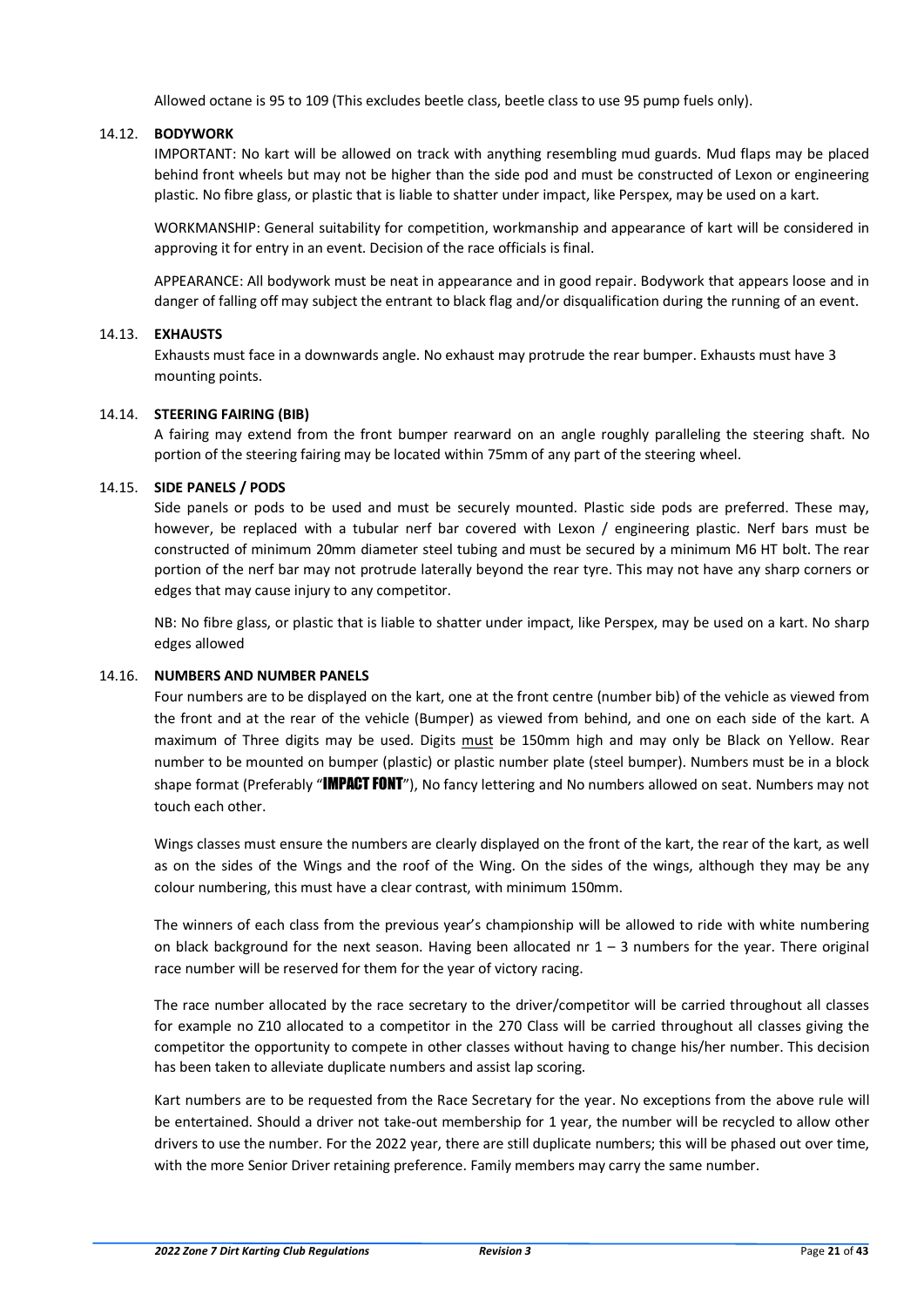# <span id="page-21-0"></span>14.17. **ELECTRICAL**

CUT-OFF/CUT OUT SWITCH: All karts must have a functional cut-out switch to be mounted on the side of the number bib marked with red.

Cut-out switch must be a toggle switch.

A loose wire to short-circuit will not be tolerated.

BATTERY: Where a kart is fitted with a battery, it must have a metal hold-down bracket over it and be clamped down with at least 2 x M6 bolts. Tie-down straps and/or cable ties may not be used.

#### 14.18. **MISCELLANEOUS**

THROTTLE RETURN: It is compulsory for all karts to be equipped with positive acting dual throttle return springs.

INSPECTION MARKING: Method of engine and/or tyre marking is at the discretion of the officials in charge. Any means undertaken by a competitor to duplicate, counterfeit or otherwise avoid normal component-marking procedures is cause for immediate disqualification and possible suspension of membership privileges.

PEDAL MOUNTING: Front bumper that incorporate pedal mounting points must be either welded to the frame or through-bolted. Both pedals must be equipped with return springs.

SUSPENSION: Use of suspension components of any type, including springs, shocks, etc., is prohibited.

TRANSMISSION: No transmission, gearbox or other device which permits a change of gear/sprocket ratios while the vehicle is in motion is allowed. Torque converters and CVTs are prohibited.

DIFFERENTIALS / WHEEL DRIVE or WHEEL STEER: The use of differentials or any differential type of rear axle or any type of system that permits the rear wheels to turn independently of each other is not permitted. Front wheel drive, four-wheel drive, rear steer, and four-wheel steer are not permitted.

DRIVER AND WEIGH-IN: In all cases, minimum weight is defined as total weight of driver and kart in as-raced condition. All drivers may be subjected to a minimum combined kart/driver weight check. Mounting of weights to nerf bars, front bumpers and rear bumpers is prohibited.

- All weights must be WHITE in colour for visibility. All additional weight pieces to be bolted down:
- $\blacksquare$  1kg and less = 1 x M8 HT bolt + nyloc:
- $\bullet$  More than 1 kg = 2 x M8 HT bolts + nyloc's.
- No cable ties / temporary fasteners may be used. No added weight allowed on driver.

# <span id="page-21-1"></span>**15. ENGINE RULES & CLASS RULES**

- The following rules will be applicable to all karts competing in events staged by ZONE 7 DIRT KARTING during the 2022 Racing Season. **REMEMBER – if it's not stipulated – it's not allowed.**
- Honda or Hoffmann GX type 4-stroke engines / or as approved by Zone 7 Technical Director and Committee. These are the only engines that will be used to participate in the classes mentioned below, unless otherwise stipulated.
- Briggs and Stratton engines allowed in 300cc, 390 Mods, Super Mods and Wing karts only.
- Participants will only be allowed to use an engine as per specific class rules for the class competing in.
- A pulse fitting for fuel pump may be fitted.
- Electric starters may be fitted.
- Engineering allowed in all classes for repairing and bringing back parts to fall within specification according to this rule book. (All engineering **MUST** be Inspected and approved by the Technical head)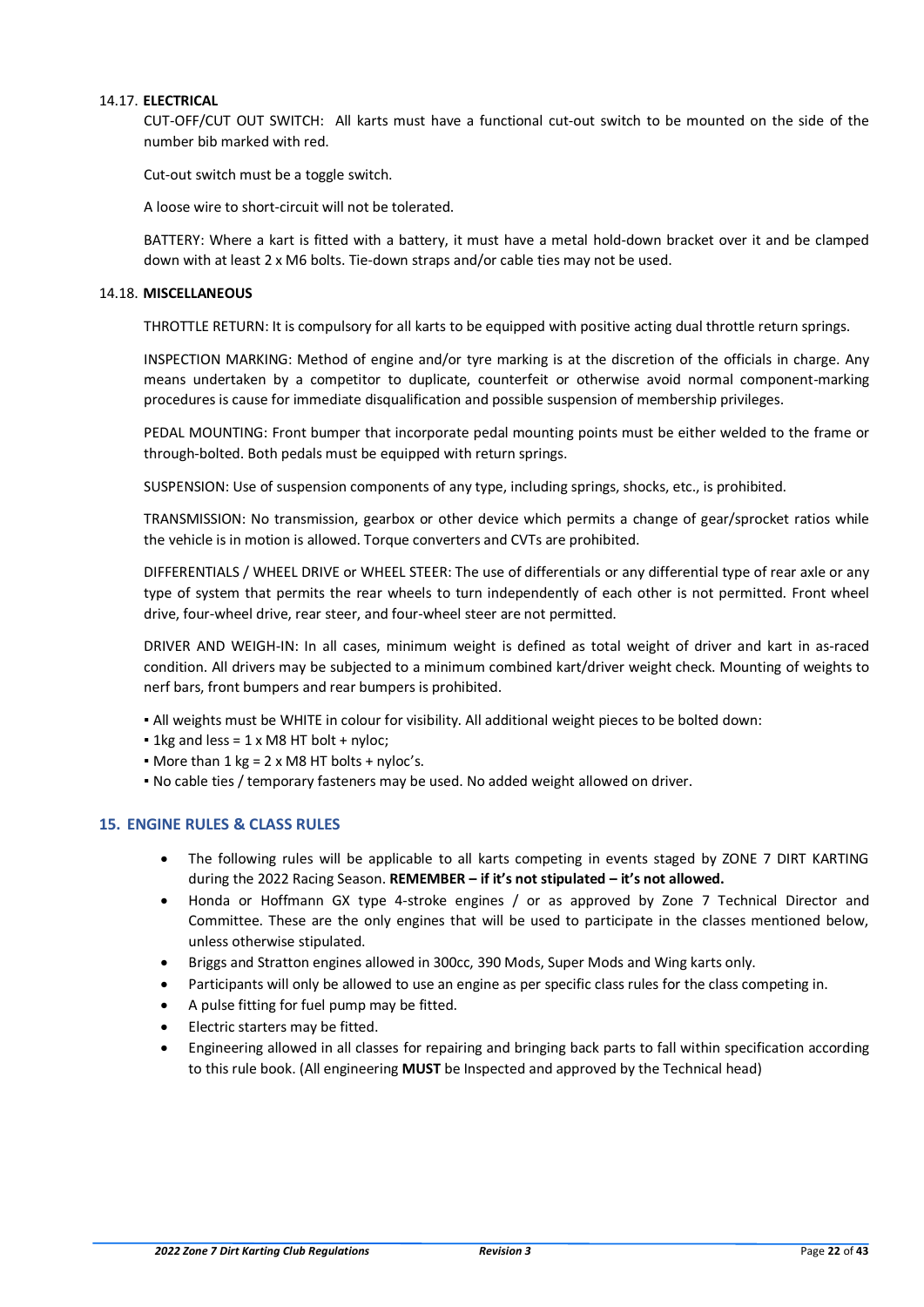# <span id="page-22-0"></span>15.1. **NEWBIE CLASS: 160/200cc STANDARD**

This is not a championship class, no points will be scored for the championship, Maximum one year, at the discretion of the committee drivers can be moved up to the next class. Only participation trophies will be relevant for the day. This is a standard class. Open to competitors from the year of their  $5<sup>th</sup>$  birthday to  $31<sup>st</sup>$  December of the year in which their 12<sup>th</sup> birthday occurs.

Minimum weight - 95Kg

The engine (Honda / Hoffmann / or as approved by Zone 7 Technical Director and Committee) must comply with the original 160/200cc specifications. The following changes are permitted:

- Machine crankshaft to fit a bearing on big end.
- Machine connecting rod to fit big end bearing.
- Machine crankshaft end to fit a clutch.
- Remove low oil sensor and governor.
- Skimming of cylinder head.
- An electric starter may be fitted.
- Air cleaner and exhaust may be replaced.
- Top mount fuel tank may be removed, and a pulse fitting may be fitted for the fuel pump. No electric fuel pumps.
- No other machining allowed.

| 15.1.1 Engine maximum size   | 166cc/204cc                                                                                                                                                                         |
|------------------------------|-------------------------------------------------------------------------------------------------------------------------------------------------------------------------------------|
| 15.1.2. Engine type          | Honda GX and Clone only, No Briggs and Stratton                                                                                                                                     |
| 15.1.3 Cylinder head         | Cylinder head combustion chamber must have a capacity of not less than 12cc when<br>plug is fitted. Only skimming allowed. No welding. No porting or polishing of ports<br>allowed. |
| 15.1.4 Head gasket           | Original Honda / Hoffmann / or as approved by Zone 7 Technical Director and<br>Committee head gasket for this engine only. No handcrafted head gaskets allowed.                     |
| 15.1.5 Valve springs         | Springs - 29 - 30,5mm free length<br>Must stay original as per manufacturer spec                                                                                                    |
| <b>15.1.6 Valves</b>         | Diameters: Intake head - 25mm max.<br>Intake stem $-5,318$ mm $-5,48$ mm<br>Exhaust head - 24mm max<br>Exhaust stem $-5,275$ mm $-5,44$ mm                                          |
| 15.1.7 Cotters and retainers | Must stay original as per manufacturer spec                                                                                                                                         |
| 15.1.8 Valve rockers         | Must stay original as per manufacturer spec                                                                                                                                         |
| 15.1.9 Pushrods              | Must stay original as per manufacturer spec                                                                                                                                         |
| 15.1.10 Piston               | Must stay original as per manufacturer spec 68mm (160cc) / 68mm(200cc) 0,5mm<br>oversize allowed<br>May not protrude the block<br>No machining allowed                              |
| 15.1.11 Conrod               | Must stay original as per manufacturer spec (machining allowed for bearing)                                                                                                         |
| 15.1.12 Crankshaft           | Must stay original as per manufacturer spec 45mm stroke (160cc) / 54mm (200cc)<br>(machining allowed for clearances clutch & bearing)                                               |
| 15.1.13 Flywheel             | Must stay original as per manufacturer spec, original key and keyway, no machining<br>allowed. Only original Cast iron flywheels allowed.                                           |
| 15.1.14 Flywheel key         | Key must be in place, and original as per manufacturers spec                                                                                                                        |
| 15.1.15 Fan                  | Must stay original as per manufacturer spec                                                                                                                                         |
| 15.1.16 Coil                 | Must stay original as per manufacturer spec, 6mm bolts to be used, mounted on<br>original mounting points, bolts and coil may not be machined                                       |

*….15.1 NEWBIE CLASS: 160/200cc STANDARD*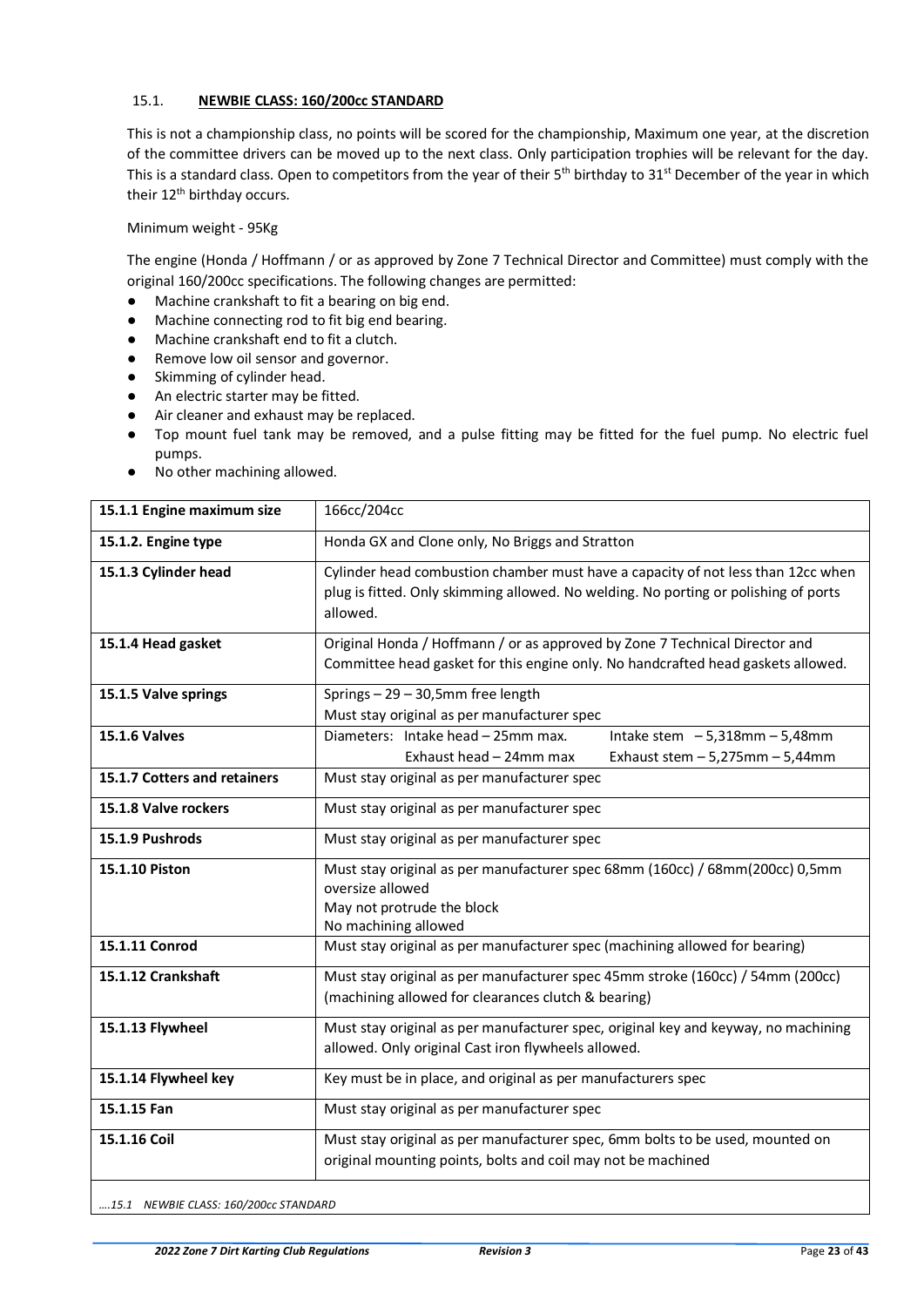| 15.1 NEWBIE CLASS: 160/200cc STANDARD  Continues |                                                                                                                                                                                                                                     |
|--------------------------------------------------|-------------------------------------------------------------------------------------------------------------------------------------------------------------------------------------------------------------------------------------|
| 15.1.17 Ignition timing                          | No alteration of ignition timing allowed                                                                                                                                                                                            |
| 15.1.18 Air cleaner and air                      | Intake and filter, no limitation                                                                                                                                                                                                    |
| cleaner intake                                   | Must have safety cable, chain or bracket attached to filter                                                                                                                                                                         |
| 15.1.19 Carburettor                              | Must stay original as per manufacturer spec, 18mm or 19mm butterfly, jetting<br>allowed. A 14mm restrictor plate (as supplied by Zone 7) must be fitted.                                                                            |
| 15.1.20 Isolator block                           | Must stay original 7mm isolator block must be in position no machining allowed;<br>Gaskets may be matched to carburettor and intake port.                                                                                           |
| 15.1.21 Exhaust                                  | No limitation, must have 3 mounting points                                                                                                                                                                                          |
| 15.1.22 Camshaft                                 | Original standard Honda / Hoffmann / or as approved by Zone 7 Technical Director<br>and Committee camshaft for this engine only. Maximum cam height allowed: Intake<br>= 28mm, Exhaust = 28mm. No re-profiling / machining allowed. |
| 15.1.23 Wheels and Tyres                         | Only 5" high wheels allowed                                                                                                                                                                                                         |
| <b>15.1.24 Starter</b>                           | Pull starter and electric starter allowed                                                                                                                                                                                           |

**NO engineering tolerance will be allowed. Any changes not stipulated above are not permitted.**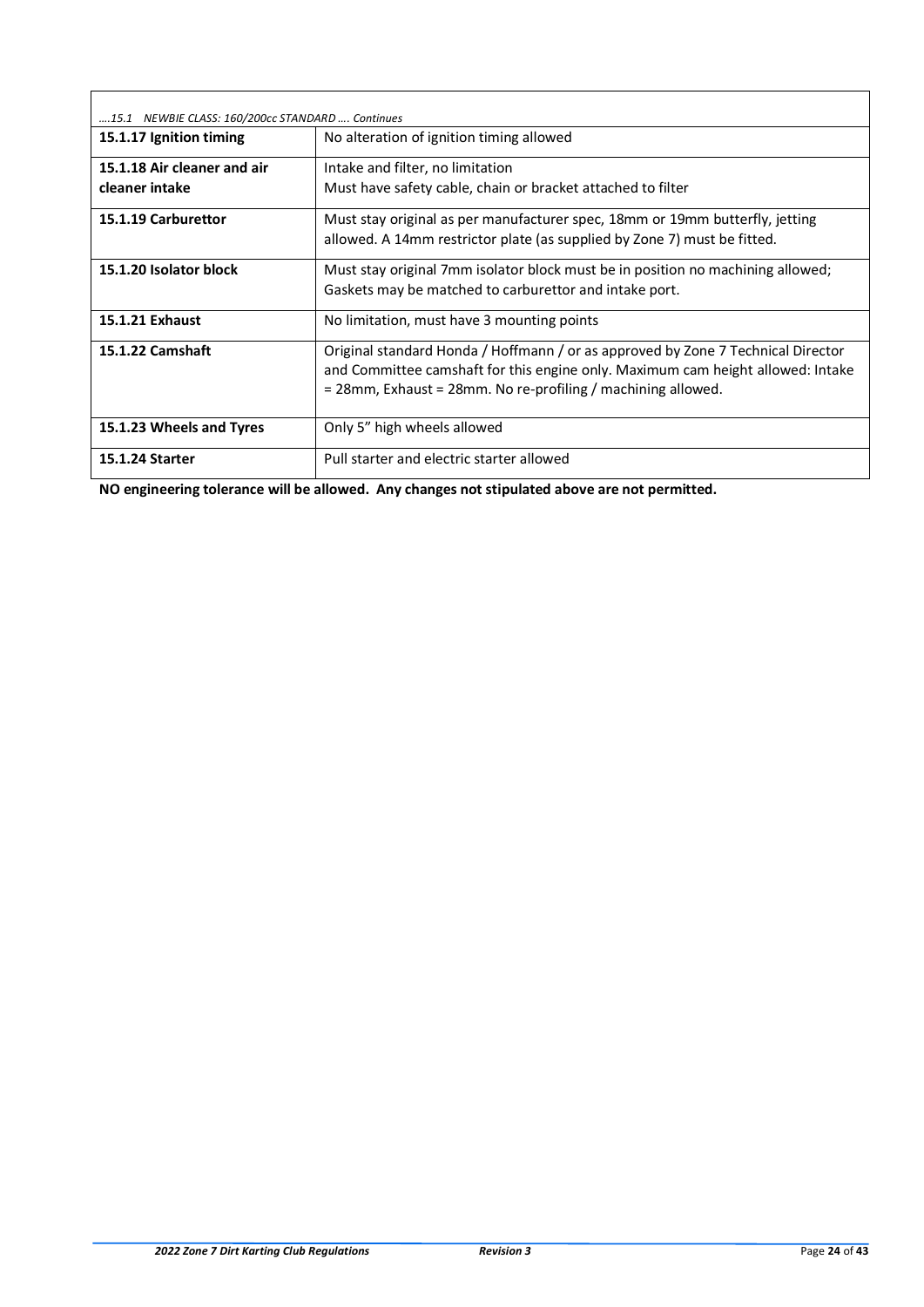# <span id="page-24-0"></span>15.2. **JUNIORS: 160/200cc STANDARD**

This is a standard class Open to competitors from the year of their 5<sup>th</sup> birthday to 31<sup>st</sup> December of the year in which their 14th birthday occurs. The engine (Honda / Hoffmann / / or as approved by Zone 7 Technical Director and Committee) must comply with the original 160/200cc specifications.

Minimum weight - 105Kg

The following changes are permitted:

- Machine crankshaft to fit a bearing on big end.
- Machine connecting rod to fit big end bearing.
- Machine crankshaft end to fit a clutch.
- Remove low oil sensor and governor.
- Skimming of cylinder head.
- An electric starter may be fitted.
- Air cleaner and exhaust may be replaced.
- Top mount fuel tank may be removed, and a pulse fitting may be fitted for the fuel pump. No electric fuel pumps.
- No other machining allowed, unless specified below.

| 15.2.1 Engine maximum size                    | 166cc/199cc                                                                                                                                                                                                                       |
|-----------------------------------------------|-----------------------------------------------------------------------------------------------------------------------------------------------------------------------------------------------------------------------------------|
| 15.2.2 Engine type                            | Honda GX or "look alike" (Chinese Motors), No Briggs and Stratton                                                                                                                                                                 |
| 15.2.3 Cylinder head                          | Cylinder head combustion chamber must have a capacity of not less than 12cc when<br>plug is fitted. Only skimming allowed. No welding. No porting or polishing of ports<br>allowed.                                               |
| 15.2.4 Head gasket                            | Original Honda / Hoffmann / or as approved by Zone 7 Technical Director and<br>Committee, head gasket for this engine only. No handcrafted head gaskets allowed.                                                                  |
| 15.2.5 Valve springs                          | Springs - 29 - 30,5mm free length.<br>Must stay original as per manufacturer spec.                                                                                                                                                |
| <b>15.2.6 Valves</b>                          | Original Honda or "look alike" 200cc allowed. No Competition parts will be allowed.<br>Diameters: Intake head - 25mm max.<br>Intake stem $-5,318$ mm $-5,48$ mm<br>Exhaust head - 24mm max<br>Exhaust stem $-5,275$ mm $-5,44$ mm |
| 15.2.7 Cotters and retainers                  | Must stay original as per manufacturer spec.                                                                                                                                                                                      |
| 15.2.8 Valve rockers                          | Original Honda or "look alike" 200cc rockers allowed. No Competition parts will be<br>allowed.                                                                                                                                    |
| 15.2.9 Pushrods                               | Must stay original as per manufacturer spec.                                                                                                                                                                                      |
| 15.2.10 Piston                                | Must stay original as per manufacturer spec 68mm Piston only. 0,5mm oversize<br>allowed. May not protrude the block. No machining allowed.                                                                                        |
| 15.2.11 Conrod                                | Must stay original as per manufacturer spec (machining allowed for bearing).                                                                                                                                                      |
| 15.2.12 Crankshaft                            | Must stay original as per manufacturer spec 54mm Stroke (machining allowed for<br>clearances clutch & bearing).                                                                                                                   |
| 15.2.13 Flywheel & Cooling Fan                | Must stay original as per manufacturer spec, original key and keyway, no machining<br>allowed. Only Cast iron flywheels allowed. Cooling fan compulsory - must remain<br>standard – no alterations allowed.                       |
| 15.2.14 Flywheel key                          | Key must be in place, and original as per manufacturers spec                                                                                                                                                                      |
| 15.2.15 Coil                                  | Must stay original as per manufacturer spec, 6mm bolts to be used, mounted on<br>original mounting points, bolts and coil may not be machined.                                                                                    |
| 15.2.16 Ignition timing                       | No alteration of ignition timing allowed.                                                                                                                                                                                         |
| 15.2.17 Air cleaner and air<br>cleaner intake | Intake and filter, no limitation.<br>Must have safety cable, chain or bracket attached to filter.                                                                                                                                 |
| 15.2 JUNIORS: 160/200cc STANDARD              |                                                                                                                                                                                                                                   |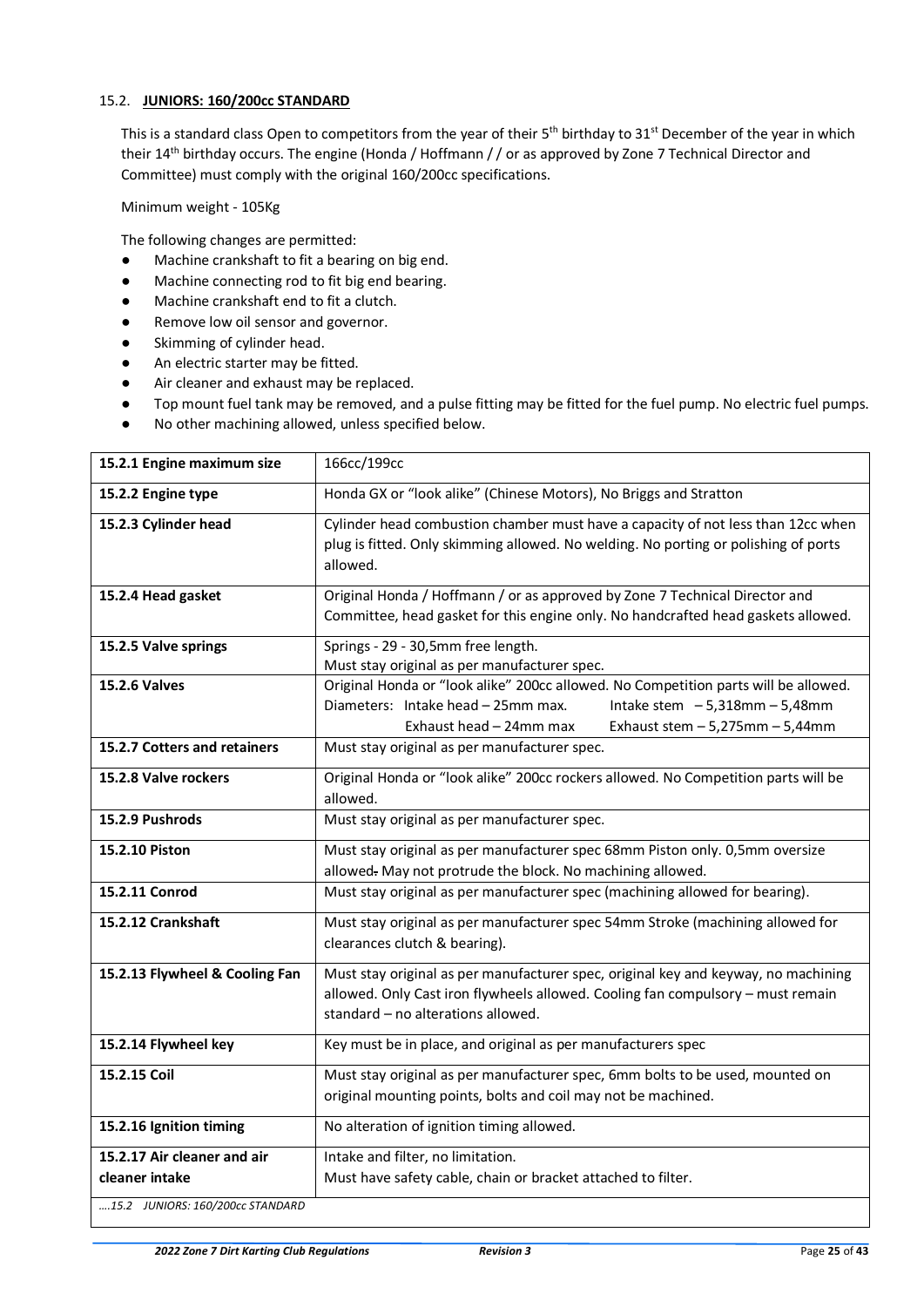| 15.2 JUNIORS: 160/200cc STANDARD  Continues |                                                                                  |
|---------------------------------------------|----------------------------------------------------------------------------------|
| 15.2.18 Carburettor                         | Must stay original as per manufacturer spec, 18mm or 19mm butterfly, jetting     |
|                                             | allowed. No adjustable main jests. Mounting points to remain standard.           |
| 15.2.20 Isolator block                      | Must stay original 7mm isolator block must be in position no machining allowed;  |
|                                             | Gaskets may be matched to carburettor and intake port.                           |
| 15.2.21 Exhaust                             | No limitation, must face downward and must have 3 mounting points                |
| 15.2.22 Camshaft                            | Original standard Honda / Hoffmann / or as approved by Zone 7 Technical Director |
|                                             | and Committee camshaft for this engine only.                                     |
|                                             | Maximum cam height allowed: Intake = 28mm, Exhaust = 28mm.                       |
|                                             | No re-profiling / machining allowed.                                             |
| 15.2.23 Wheels and Tyres                    | Only 5" high wheels allowed                                                      |
| <b>15.2.24 Starter</b>                      | Pull starter and electric starter allowed                                        |

**No engineering tolerance will be allowed. Any changes not stipulated above are not permitted.**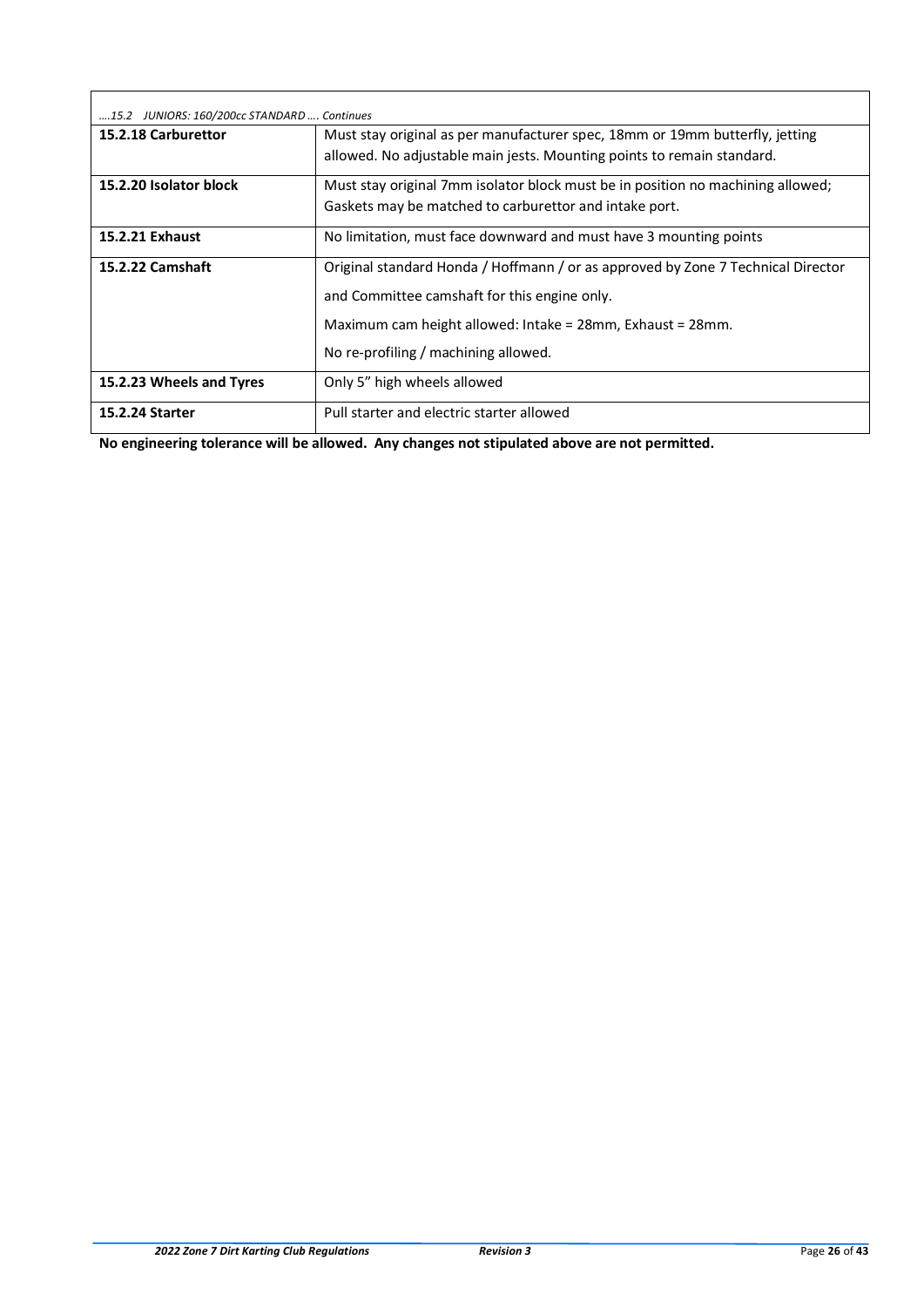# <span id="page-26-0"></span>15.3. **JUNIORS: 160CC / 200CC PRO**

Open to competitors from the year of their 9th birthday to 31st December of the year in which their 14th birthday occurs.

Minimum weight - 105kg

The following changes are permitted:

- Machine crankshaft to fit a bearing on big end.
- Machine connecting rod to fit big end bearing.
- Machine crankshaft end to fit a clutch.
- Remove low oil sensor and governor.
- Skimming of cylinder head.
- An electric starter may be fitted.
- Air cleaner and exhaust may be replaced.
- Top mount fuel tank may be removed, and a pulse fitting may be fitted for the fuel pump. No electric fuel pumps.
- No other machining allowed, unless specified below.

| 15.3.1 Engine maximum size      | 166cc / 206cc                                                                                                           |
|---------------------------------|-------------------------------------------------------------------------------------------------------------------------|
| 15.3.2 Engine type              | Honda GX and Clone only, No Briggs and Stratton                                                                         |
| 15.3.3 Cylinder head            | Porting allowed<br>Welding and Machining allowed<br>Minimum combustion chamber size 12cc with spark plug in place       |
| 15.3.4 Head gasket              | Must stay original as per manufacturer spec, includes steel gasket                                                      |
| <b>15.3.5 Valves</b>            | Intake head size 25mm<br>Exhaust head size 24mm<br>Aftermarket valves allowed<br>Machining allowed                      |
| 15.3.6 Valve springs            | No limitation                                                                                                           |
| 15.3.7 Cotters and retainers    | No limitation                                                                                                           |
| 15.3.8 Valve rockers            | 1.3 to 1 ratio rockers only<br>No other limitation                                                                      |
| 15.3.9 Pushrods                 | No limitation                                                                                                           |
| 15.3.10 Piston                  | Maximum 68.5mm<br>No dome pistons<br>May not protrude the block                                                         |
| 15.3.11 Conrod                  | No limitation                                                                                                           |
| 15.3.12 Crankshaft              | Must stay original as per manufacturer spec 45mm or 54mm Stroke (machining<br>allowed for clearances, clutch & bearing) |
| 15.3.13 Flywheel                | Must stay original as per manufacturer spec. Includes GXV160 aluminium flywheels.<br>No Machining allowed.              |
| 15.3.14 Flywheel key            | No limitation                                                                                                           |
| 15.3.15 Fan                     | Must stay original as per manufacturer spec                                                                             |
| 15.3.16 Coil                    | Must stay original as per manufacturer spec                                                                             |
| 15.3.17 Ignition timing         | No limitation                                                                                                           |
| 15.3 JUNIORS: 160CC / 200CC PRO |                                                                                                                         |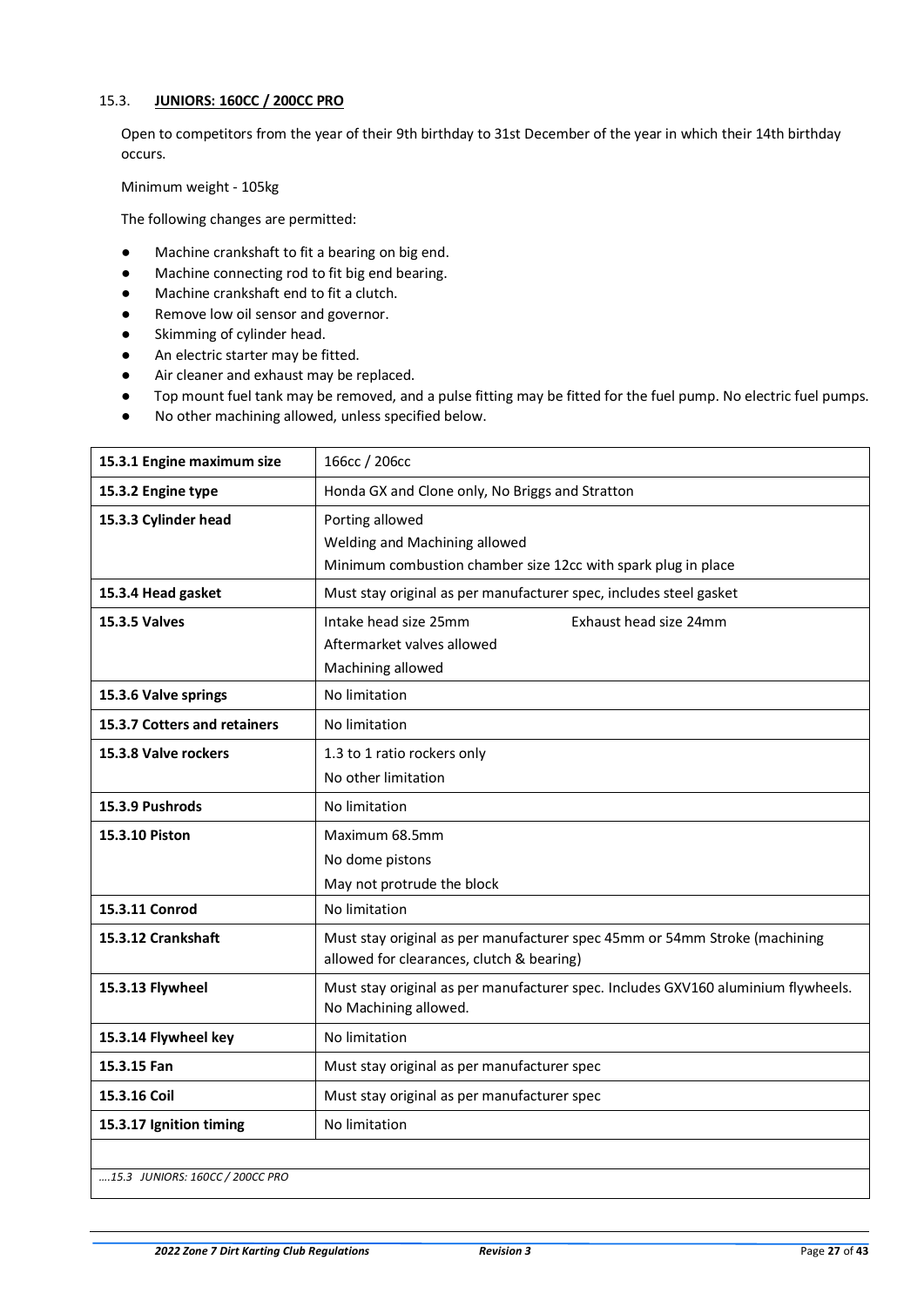| 15.3 JUNIORS: 160CC / 200CC PRO  Continues |                                                                    |
|--------------------------------------------|--------------------------------------------------------------------|
| 15.3.18 Air cleaner and air                | No limitation                                                      |
| cleaner intake                             | Must have safety cable, chain or bracket attached to filter        |
| 15.3.19 Carburettor                        | Honda GX type carburettor only - 18mm or 19mm butterfly            |
|                                            | Jetting allowed. Machining allowed                                 |
| 15.3.20 Isolator block                     | Spacer block allowed, Maximum 40mm thick                           |
|                                            | Machining allowed                                                  |
| 15.3.21 Exhaust                            | No limitation, Must face downwards and must have 3 mounting points |
| 15.3.22 Camshaft                           | No limitation                                                      |
| 15.3.23 Wheels and Tyres                   | Only 5" High Wheels allowed                                        |
| <b>15.3.24 Starter</b>                     | Pull starter and electric starter allowed                          |

 **No engineering tolerance will be allowed. Any changes not stipulated above are not permitted.**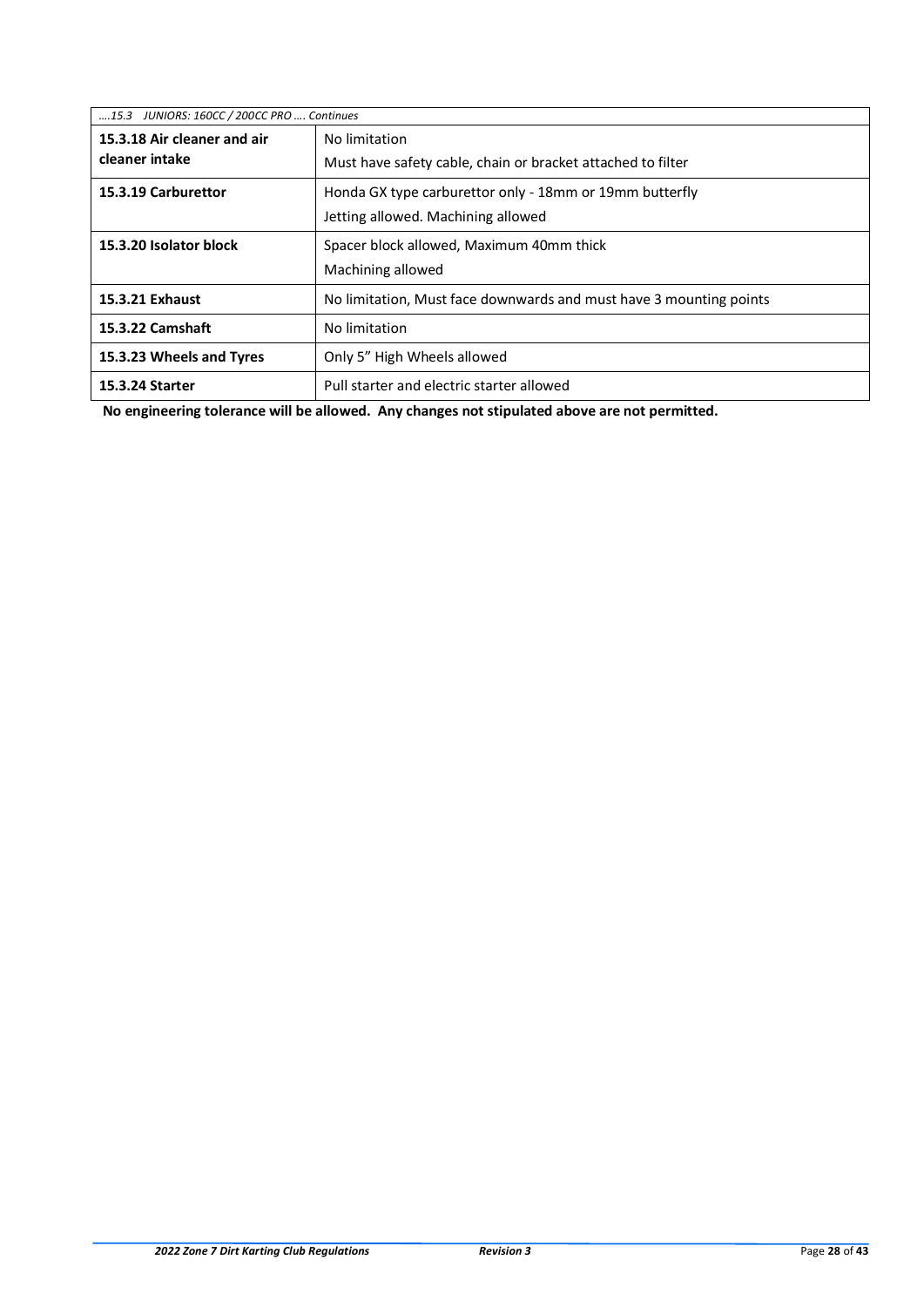# <span id="page-28-0"></span>15.4. **270CC CLASS**

Open to competitors from the year of their 11th birthday. New driver's, will be required to start at the back of the pack, and carry an X over their number, for a minimum of 3 events.

Minimum weight - 150Kg.

| 15.4.1 Engine maximum size   | 274cc                                                                                                                                                 |
|------------------------------|-------------------------------------------------------------------------------------------------------------------------------------------------------|
| 15.4.2 Engine type           | Honda GX and Clone only, No Briggs and Stratton                                                                                                       |
| 15.4.3 Cylinder head         | No limitation                                                                                                                                         |
| 15.4.4 Head gasket           | Must stay original as per manufacturer spec, includes steel gasket                                                                                    |
| <b>15.4.5 Valves</b>         | Head: Intake Valve: 30mm (Max)<br>Head: Exhaust Valve: 26mm (Max)<br>Stem: Intake Valve: 6,44mm - 6.59mm<br>Stem: Exhaust Valve: 6,40mm - 6,55mm      |
| 15.4.6 Valve springs         | Original Honda or "Look alike" Valve springs with a Free length 37.5mm - 39mm                                                                         |
| 15.4.7 Cotters and retainers | Original Honda or "Look alike"                                                                                                                        |
| 15.4.8 Valve rockers         | 1.2 to 1 ratio rockers only<br>Champion rockers allowed as per ratio stipulated<br>No other limitation                                                |
| 15.4.9 Pushrods              | No limitation                                                                                                                                         |
| 15.4.10 Piston               | Maximum 77.5mm<br>No dome pistons<br>May not protrude the block<br>Machining allowed for conrod                                                       |
| 15.4.11 Conrod               | No limitations but must comply with original stroke and standard length as per<br><b>Manufacturers Specifications</b>                                 |
| 15.4.12 Crankshaft           | Must stay original as per manufacturer spec 58mm Stroke (machining allowed for<br>clearances, clutch & bearing)<br><b>Balancing allowed</b>           |
| 15.4.13 Flywheel             | Must stay original as per manufacturer spec, No Machining allowed                                                                                     |
| 15.4.14 Flywheel key         | Standard Key - No timing adjustment permitted                                                                                                         |
| 15.4.15 Fan                  | Must stay original as per manufacturer spec                                                                                                           |
| 15.4.16 Coil                 | Must stay original as per manufacturer spec                                                                                                           |
| 15.4.17 Ignition timing      | Must stay original as per manufacturer spec                                                                                                           |
| 15.4.18 Air cleaner and air  | No limitation                                                                                                                                         |
| cleaner intake               | Must have safety cable, chain or bracket attached to filter                                                                                           |
| 15.4.19 Carburettor          | Honda GX type carburettor only<br>23mm butterfly<br>Jetting allowed - Adjustable main jets allowed<br>No Machining allowed - Original mounting points |
| 15.4.20 Isolator block       | Up to 50mm spacer block allowed<br>Only one allowed<br>Machining allowed                                                                              |
| 15.4.21 Exhaust              | No limitation, must face downwards and have 3 mounting points                                                                                         |
| 15.4.22 Camshaft             | No limitation                                                                                                                                         |
| 15.4.23 Wheels and Tyres     | Only 5" High wheels allowed                                                                                                                           |
| 15.4.24 Starter              | Pull starter and electric starter allowed                                                                                                             |

**No engineering tolerance will be allowed. Any changes not stipulated above are not permitted.**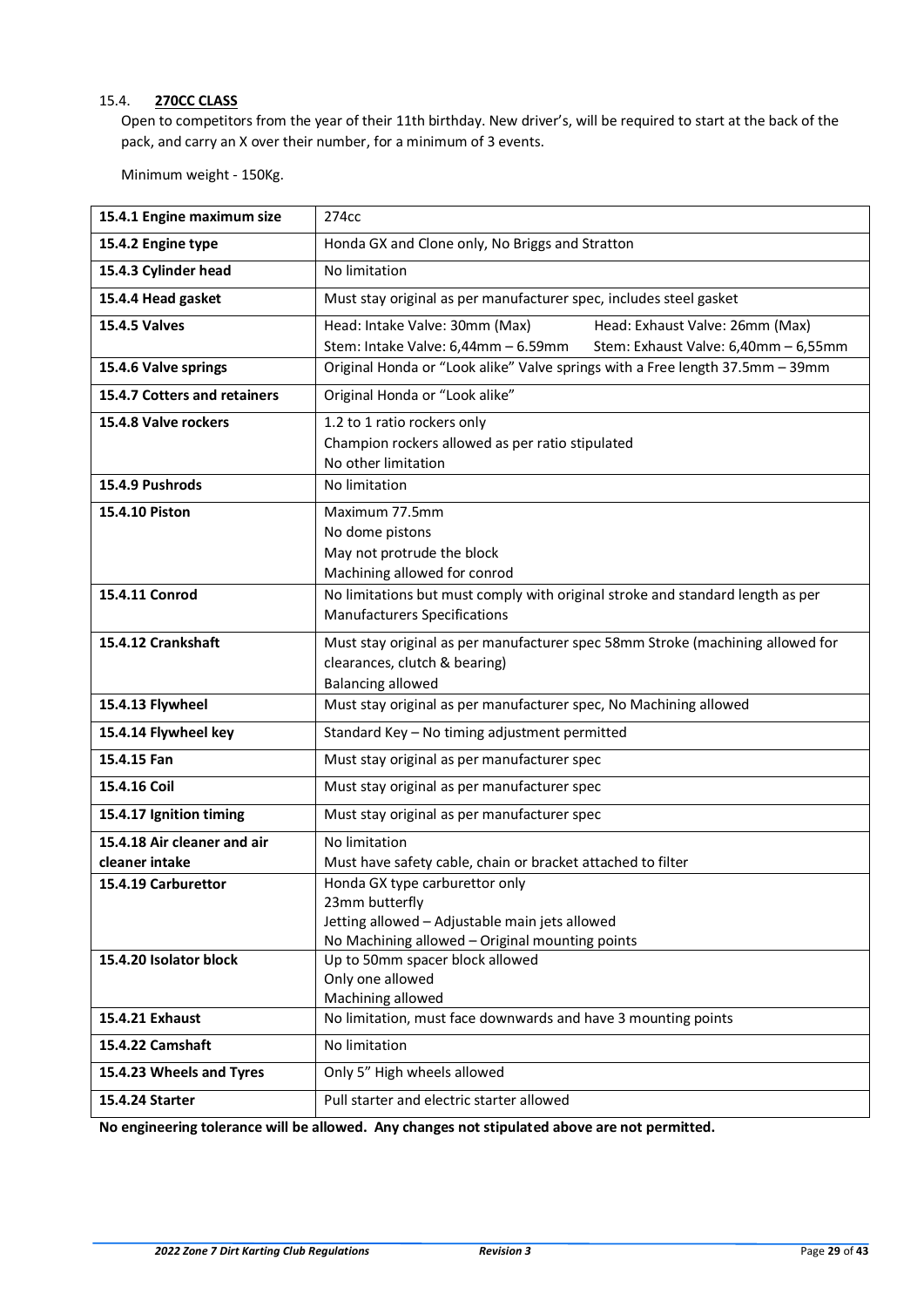# <span id="page-29-0"></span>15.5. **390CC STANDARD - LADIES**

Open to competitors from the year of their 16th birthday.

Minimum weight - 170kg

The engine (Honda / Hoffmann / or as approved by Zone 7 Technical Director and Committee), must comply with the original 390cc specifications. The following changes are permitted:

- Machine crank shaft to fit a bearing on big end.
- Machine connecting rod to fit big end bearing.
- Skimming of cylinder head and machining spring seat to allow Hoffmann valves.
- Remove low oil sensor and governor.
- An electric starter may be fitted.
- Valves Air cleaner and exhaust may be replaced.
- Top mount fuel tank may be removed, and a pulse fitting may be fitted for the fuel pump.
- Valves may be machined to fit cotters and to cut stem length only.
- No other machining allowed, unless specified below.

| 15.5.1 Engine maximum size    | 395cc                                                                                   |
|-------------------------------|-----------------------------------------------------------------------------------------|
| 15.5.2 Engine casing          | Honda / Hoffman / small plant / "Look alike" or as approved by Zone 7 Technical         |
|                               | Director and Committee (Chinese motors) 340-390cc.                                      |
| 15.5.3 Valves and springs     | Any valve may be used, on the following conditions:                                     |
|                               | Valve head diameter to correspond with original Hoffmann/Honda / or as approved         |
|                               | by Zone 7 Technical Director and Committee valves for this engine.                      |
|                               | Length of valve stems to correspond with original Hoffmann/Honda / or as approved       |
|                               | by Zone 7 Technical Director and Committee valves for this engine.                      |
|                               | Original Hoffmann/Honda / or as approved by Zone 7 Technical Director and               |
|                               | Committee 390cc valve springs with 37.5-39.0mm free length to be used only.             |
|                               | Only machining allowed on valve will be cutting to length and grooving for cotters.     |
| 15.5.4 Valve rockers          | Must stay original as per Manufacturer spec. Rocker 1:1;                                |
|                               | No 270cc or NR Rockers allowed                                                          |
| 15.5.5 Diameter of valve head | Intake: 35mm Max.<br>Exhaust: 31mm Max                                                  |
| 15.5.6 Diameter of valve stem | Intake: 6.4mm - 6.6mm<br>Exhaust: 6.4mm - 6.6mm                                         |
| 15.5.7 Piston and Rings       | Original Honda / Hoffmann / or as approved by Zone 7 Technical Director and             |
|                               | Committee, pistons and rings for this engine only to a maximum of $50TH$ oversize.      |
|                               | No machining on piston allowed. Dish or Flattop (Honda / Hoffman / Small Plant)         |
|                               | allowed. Ring size 3mm or 1.5mm.                                                        |
|                               | Piston may not protrude above bore. 88.5mm maximum diameter.                            |
| 15.5.8 Crank and Conrod       | Original Honda / Hoffmann / Small plant or Look alike or as approved by Zone 7          |
|                               | Technical Director and Committee 390cc 64mm stroke crankshaft. It can only be           |
|                               | machined to fit the big end bearing and clutch. No Impact conrods allowed.              |
| 15.5.9 Flywheel and cooling   | Original standard 390cc Cast Iron flywheel (pull start) or ring gear flywheel (electric |
| fan                           | start) no machining allowed and standard key to be fitted. No UTZ Flywheels             |
|                               | allowed. No alteration of ignition timing.                                              |
|                               | Standard 390cc cooling fan to be fitted, no alterations allowed - No 270cc Cooling      |
|                               | Fans allowed.                                                                           |
| 15.5.10 Coil                  | Original standard 390cc coil and M6 bolts no machining allowed and original             |
|                               | mounting points.                                                                        |
|                               |                                                                                         |
|                               |                                                                                         |

*….15.5 390CC STANDARD - LADIES*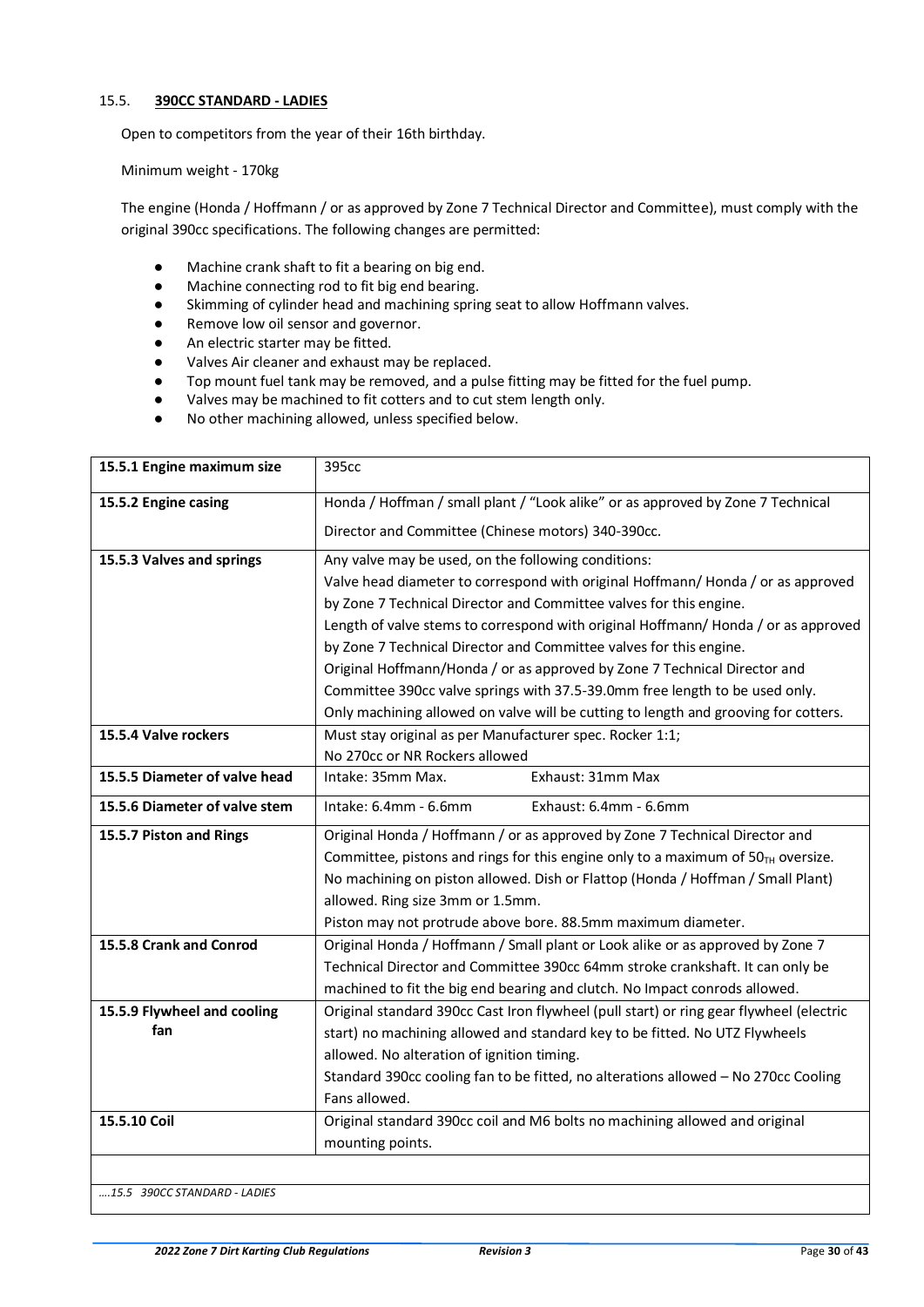| 15.5 390CC STANDARD - LADIES Continues |                                                                                      |
|----------------------------------------|--------------------------------------------------------------------------------------|
| 15.5.11 Air Cleaner                    | Air cleaner may be replaced and safety cable from air cleaner to motor to be fitted. |
| 15.5.12 Carburettor                    | Honda / Hoffmann / or as approved by Zone 7 Technical Director and Committee         |
|                                        | 390cc carburettor for this engine only. Butterfly size = 27mm;                       |
|                                        | No adjustable main jets allowed, and no machining allowed. Choke must be fitted.     |
| 15.5.13 Isolator Block                 | Original 15mm isolator block must be in position no machining allowed. Gaskets may   |
|                                        | be matched to carburettor and intake port.                                           |
| 15.5.14 Cylinder head                  | Cylinder head combustion chamber must have a capacity of not less than 36cc when     |
|                                        | plug is fitted only skimming allowed no welding. No porting or polishing of ports    |
|                                        | allowed.                                                                             |
| 15.5.15 Head gasket                    | Original Honda / Hoffmann / or as approved by Zone 7 Technical Director and          |
|                                        | Committee head gasket for this engine only.                                          |
| 15.5.16 Exhaust                        | Exhaust may be replaced but must face downwards. Must have 3 mounting points.        |
| <b>15.5.17 Camshaft</b>                | Any Cam, locally cut, self made are allowed.                                         |
|                                        | Maximum Lift allowed: 6.7 Intake/Exhaust (Max)                                       |
| 15.5.18 Wheels and Tyres               | Only 5" High Wheels allowed.                                                         |

**No engineering tolerance will be allowed. Any changes not stipulated above are not permitted. No balancing allowed.**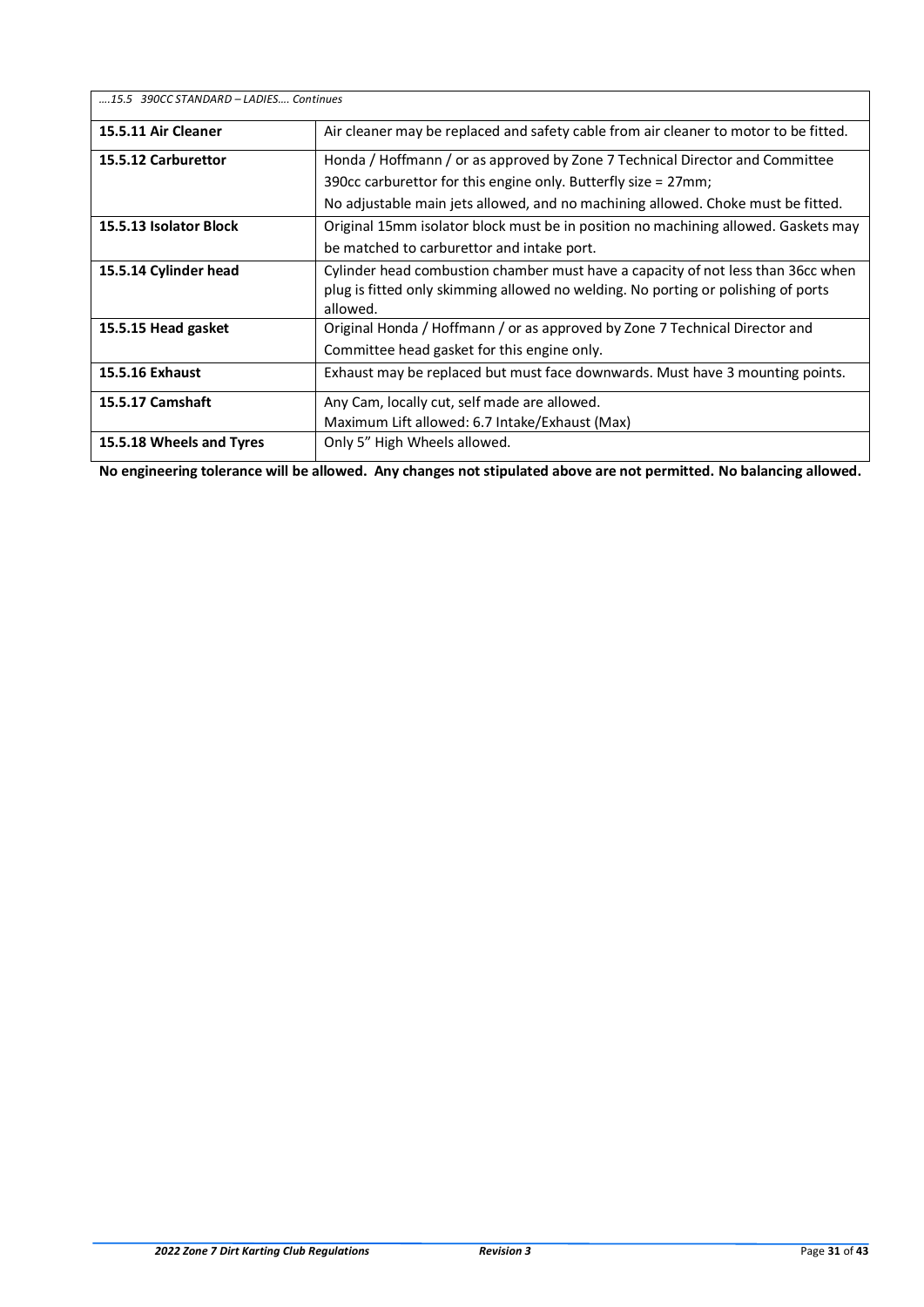# <span id="page-31-0"></span>15.6. **390CC STANDARD CLASS**

Open to competitors from the year of their 16th birthday.

Minimum weight - 180kg

The engine (Honda / Hoffmann / or as approved by Zone 7 Technical Director and Committee), must comply with the original 390cc specifications. The following changes are permitted:

- Machine crank shaft to fit a bearing on big end.
- Machine connecting rod to fit big end bearing.
- Skimming of cylinder head and machining spring seat to allow Hoffmann valves.
- Remove low oil sensor and governor.
- An electric starter may be fitted.
- Valves Air cleaner and exhaust may be replaced.
- Top mount fuel tank may be removed, and a pulse fitting may be fitted for the fuel pump.
- Valves may be machined to fit cotters and to cut stem length only.
- No other machining allowed, unless specified below.

| 15.6.1 Engine maximum size    | 395cc                                                                                   |
|-------------------------------|-----------------------------------------------------------------------------------------|
| 15.6.2 Engine casing          | Honda / Hoffman / small plant / "Look alike" or as approved by Zone 7 Technical         |
|                               | Director and Committee (Chinese motors) 340-390cc.                                      |
| 15.6.3 Valves and springs     | Any valve may be used, on the following conditions:                                     |
|                               | Valve head diameter to correspond with original Hoffmann/Honda / or as approved         |
|                               | by Zone 7 Technical Director and Committee valves for this engine.                      |
|                               | Length of valve stems to correspond with original Hoffmann/Honda / or as approved       |
|                               | by Zone 7 Technical Director and Committee valves for this engine.                      |
|                               | Original Hoffmann/Honda / or as approved by Zone 7 Technical Director and               |
|                               | Committee 390cc valve springs with 37.5-39.0mm free length to be used only.             |
|                               | Only machining allowed on valve will be cutting to length and grooving for cotters.     |
| 15.6.4 Valve rockers          | Must stay original as per Manufacturer spec. Rocker 1:1;                                |
|                               | No 270cc or NR Rockers allowed                                                          |
| 15.6.5 Diameter of valve head | Intake: 35mm Max.<br>Exhaust: 31mm Max                                                  |
| 15.6.6 Diameter of valve stem | Intake: 6.4mm - 6.6mm<br>Exhaust: 6.4mm - 6.6mm                                         |
| 15.6.7 Piston and Rings       | Original Honda / Hoffmann / or as approved by Zone 7 Technical Director and             |
|                               | Committee, pistons and rings for this engine only to a maximum of $50TH$ oversize.      |
|                               | No machining on piston allowed. Dish or Flattop (Honda / Hoffman / Small Plant)         |
|                               | allowed. Ring size 3mm or 1.5mm.                                                        |
|                               | Piston may not protrude above bore. 88.5mm maximum diameter.                            |
| 15.6.8 Crank and Conrod       | Original Honda / Hoffmann / Small plant or Look alike or as approved by Zone 7          |
|                               | Technical Director and Committee 390cc 64mm stroke crankshaft. It can only be           |
|                               | machined to fit the big end bearing and clutch. No Impact conrods allowed.              |
| 15.6.9 Flywheel and cooling   | Original standard 390cc Cast Iron flywheel (pull start) or ring gear flywheel (electric |
| fan                           | start) no machining allowed and standard key to be fitted. No UT2 Flywheels             |
|                               | allowed. No alteration of ignition timing.                                              |
|                               | Standard 390cc cooling fan to be fitted, no alterations allowed - No 270cc Cooling      |
|                               | Fans allowed.                                                                           |
| 15.6.10 Coil                  | Original standard 390cc coil and M6 bolts no machining allowed and original             |
|                               | mounting points.                                                                        |
| 15.6.11 Air Cleaner           | Air cleaner may be replaced and safety cable from air cleaner to motor to be fitted.    |
|                               |                                                                                         |

*….15.6 390CC STANDARD*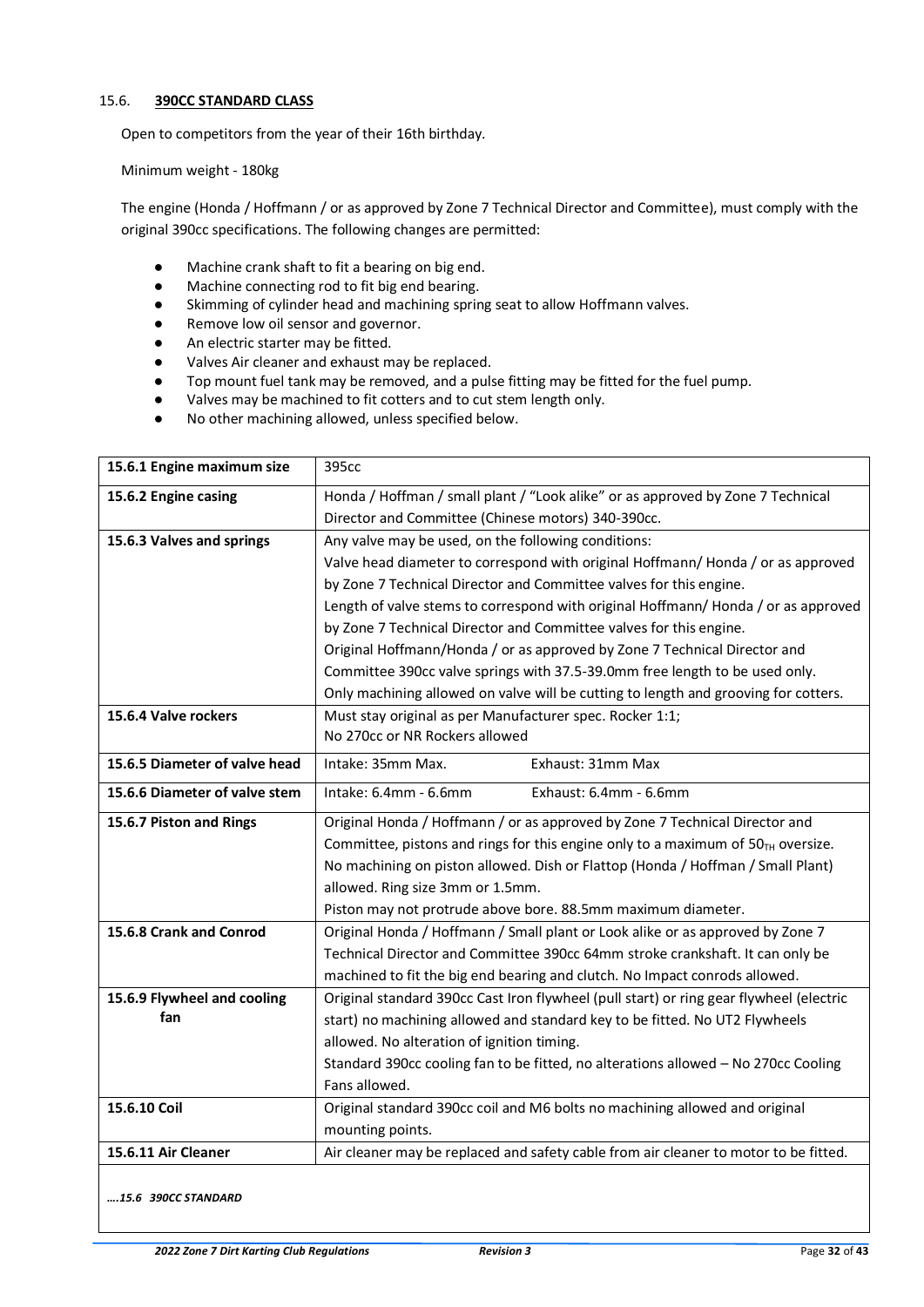| 15.6 390CC STANDARD  Continues |                                                                                    |
|--------------------------------|------------------------------------------------------------------------------------|
| 15.6.12 Carburettor            | Honda / Hoffmann / or as approved by Zone 7 Technical Director and Committee       |
|                                | 390cc carburettor for this engine only. Butterfly size = 27mm;                     |
|                                | No adjustable main jets allowed, and no machining allowed. Choke must be fitted.   |
| 15.5.13 Isolator Block         | Original 15mm isolator block must be in position no machining allowed. Gaskets may |
|                                | be matched to carburettor and intake port.                                         |
| 15.5.14 Cylinder head          | Cylinder head combustion chamber must have a capacity of not less than 36cc when   |
|                                | plug is fitted only skimming allowed no welding. No porting or polishing of ports  |
|                                | allowed.                                                                           |
| 15.6.15 Head gasket            | Original Honda / Hoffmann / or as approved by Zone 7 Technical Director and        |
|                                | Committee head gasket for this engine only.                                        |
| <b>15.6.16 Exhaust</b>         | Exhaust may be replaced but must face downwards. Must have 3 mounting points.      |
| <b>15.6.17 Camshaft</b>        | Any Cam, locally cut or self made are allowed.                                     |
|                                | Maximum Lift allowed: 6.7 Intake/Exhaust (Max)                                     |
| 15.6.18 Wheels and Tyres       | Only 5" High Wheels allowed.                                                       |

**No engineering tolerance will be allowed. Any changes not stipulated above are not permitted. No balancing allowed.**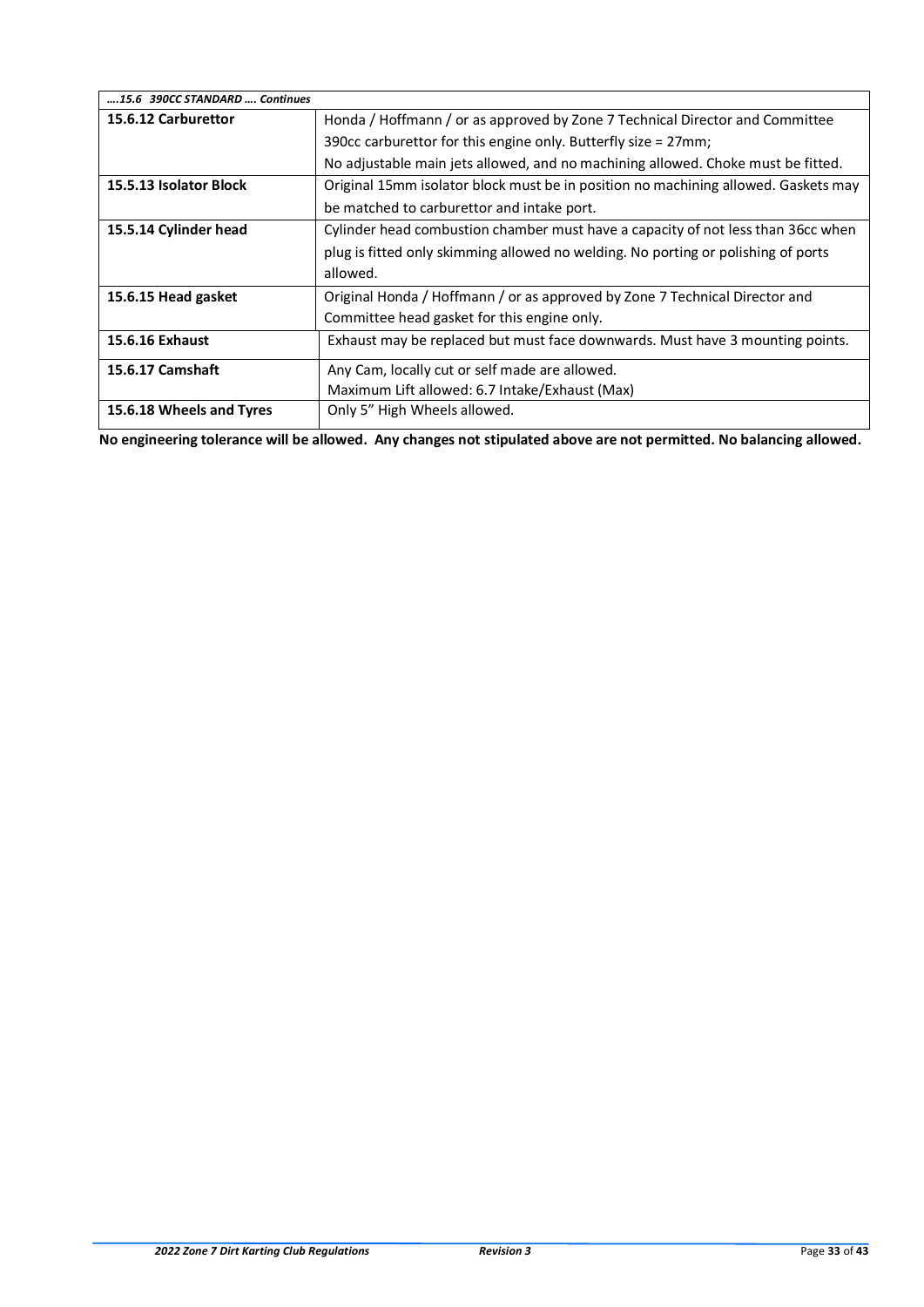# <span id="page-33-0"></span>15.7. **390CC MODIFIED CLASS**

Open to competitors from the year of their 18th birthday.

Minimum Weight - 180kg

| 15.7.1 Engine maximum size   | 396cc                                                                                                                                       |
|------------------------------|---------------------------------------------------------------------------------------------------------------------------------------------|
| 15.7.2 Engine type           | Honda GX/Hoffman and Clone only, No Briggs and Stratton                                                                                     |
| 15.7.3 Cylinder head         | No limitation                                                                                                                               |
| 15.7.4 Head gasket           | Must stay original as per manufacturer spec, includes steel gasket                                                                          |
| <b>15.7.5 Valves</b>         | Intake head size - 37mm                                                                                                                     |
|                              | Exhaust head size - 32mm                                                                                                                    |
|                              | Aftermarket valves allowed                                                                                                                  |
|                              | Machining allowed                                                                                                                           |
| 15.7.6 Valve springs         | No limitation                                                                                                                               |
| 15.7.7 Cotters and retainers | No limitation                                                                                                                               |
| 15.7.8 Valve rockers         | 1.2 to 1 ratio rockers only                                                                                                                 |
|                              | No other limitation                                                                                                                         |
| 15.7.9 Pushrods              | No limitation                                                                                                                               |
| 15.7.10 Piston               | Maximum 88.5mm                                                                                                                              |
|                              | No dome pistons                                                                                                                             |
|                              | May not protrude the block                                                                                                                  |
| 15.7.11 Conrod               | No limitation                                                                                                                               |
| 15.7.12 Crankshaft           | Must be original as per manufacturer spec stroke 64mm stroke (machining allowed                                                             |
|                              | for clearances, clutch & bearing)                                                                                                           |
| 15.7.13 Flywheel             | Must stay original as per manufacturer spec. No Machining allowed                                                                           |
|                              | No UTZ Flywheels Allowed. No Aluminium Flywheels allowed                                                                                    |
| 15.7.14 Flywheel key         | No limitation                                                                                                                               |
| 15.7.15 Fan                  | Must stay original as per manufacturer spec                                                                                                 |
| 15.7.16 Coil                 | Must stay original as per manufacturer spec. No UTZ Coils allowed. No NR Coils.<br>6mm Bold. No machining allowed. Original mounting points |
| 15.7.17 Ignition timing      | No limitation                                                                                                                               |
| 15.7.18 Air cleaner and air  | No limitation                                                                                                                               |
| cleaner intake               | Must have safety cable, chain or bracket attached to filter                                                                                 |
| 15.7.19 Carburettor          | Honda GX type carburettor / look alike                                                                                                      |
|                              | 27mm butterfly                                                                                                                              |
|                              | Jetting allowed<br>Machining allowed                                                                                                        |
| 15.7.20 Isolator block       | Machining allowed maximum 50mm thick, Aluminium or Teflon                                                                                   |
| 15.7.21 Exhaust              | No limitation. Must face downwards. Must have 3 mounting points                                                                             |
| 15.7.22 Camshaft             | No limitation                                                                                                                               |
| 15.7.23 Wheels and Tyres     | Only 5" high wheels allowed                                                                                                                 |
| 15.7.24 Starter              | Pull starter and electric starter allowed                                                                                                   |

**No engineering tolerance will be allowed. Any changes not stipulated above are not permitted.**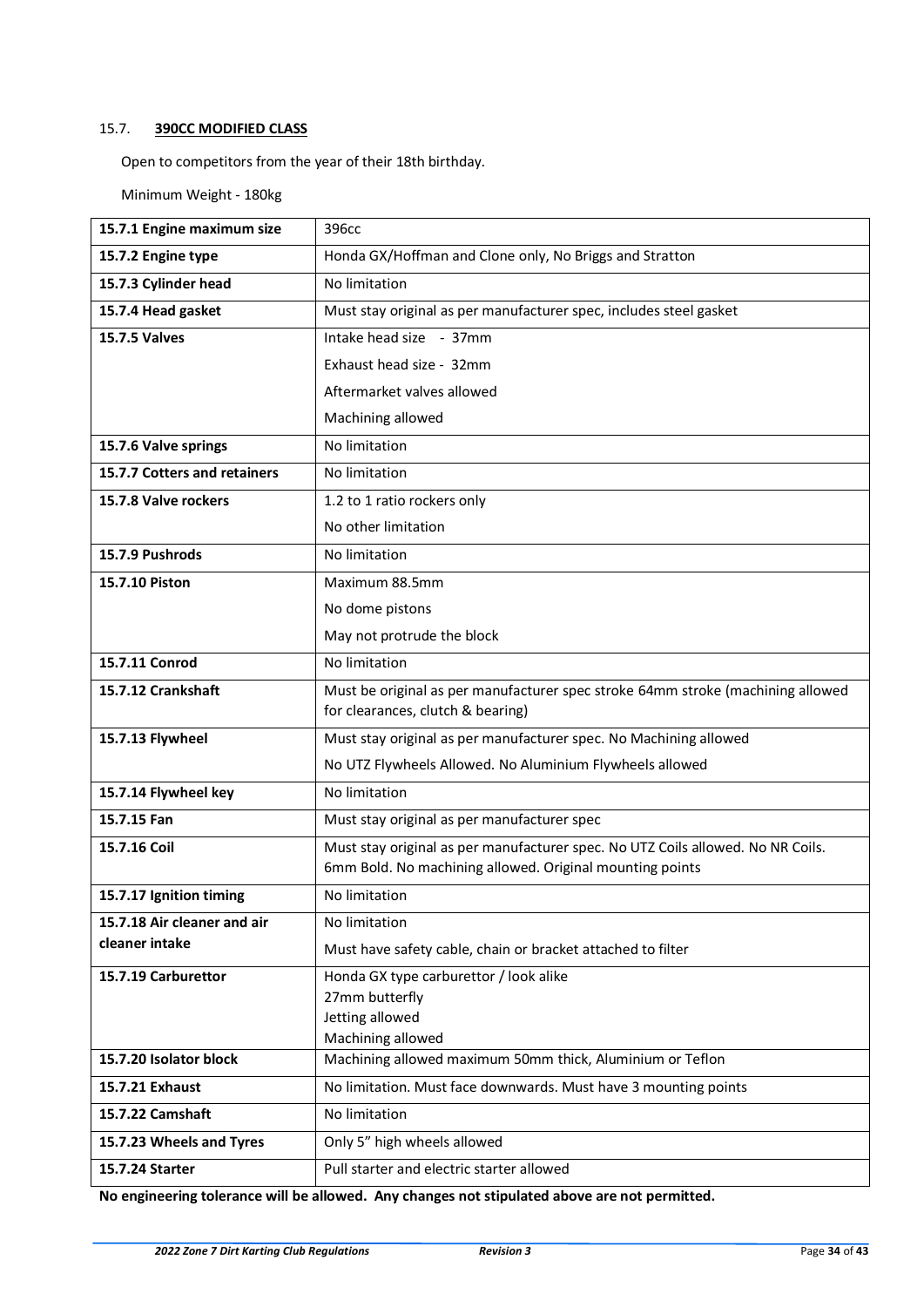# <span id="page-34-0"></span>15.8. **300CC CLASS**

Open to competitors from the year of their 14th birthday.

Minimum weight - 175kg (with Driver and Kit)

| 15.8.1 Engine maximum size   | 307cc                                                                                        |
|------------------------------|----------------------------------------------------------------------------------------------|
| 15.8.2 Engine type           | Honda GX and Clone only, Briggs and Stratton allowed                                         |
| 15.8.3 Cylinder head         | No limitation                                                                                |
| 15.8.4 Head gasket           | No limitation                                                                                |
| <b>15.8.5 Valves</b>         | No limitation                                                                                |
| 15.8.6 Valve springs         | No limitation                                                                                |
| 15.8.7 Cotters and retainers | No limitation                                                                                |
| 15.8.8 Valve rockers         | No limitation                                                                                |
| 15.8.9 Pushrods              | No limitation                                                                                |
| 15.8.10 Piston               | No limitation                                                                                |
| 15.8.11 Conrod               | No limitation                                                                                |
| 15.8.12 Crankshaft           | No limitation                                                                                |
| 15.8.13 Flywheel             | No limitation                                                                                |
| 15.8.14 Flywheel key         | No limitation                                                                                |
| 15.8.15 Fan                  | No limitation                                                                                |
| 15.8.16 Coil                 | Must stay original as per manufacturer spec Briggs and Stratton or Honda GX (2 wire<br>Coil) |
| 15.8.17 Ignition timing      | No limitation                                                                                |
| 15.8.18 Air cleaner and air  | No limitation                                                                                |
| cleaner intake               | Must have safety cable, chain or bracket attached to filter                                  |
| 15.8.19 Carburettor          | No limitation                                                                                |
| 15.8.20 Isolator block       | No limitation                                                                                |
| 15.8.21 Exhaust              | No limitation. Must face downwards. Must have 3 mounting points                              |
| 15.8.22 Camshaft             | No limitation                                                                                |
| 15.8.23 Wheels and tyres     | Only 5" high wheels allowed                                                                  |
| 15.8.24 Starter              | Pull starter and electric starter allowed                                                    |

**No engineering tolerance will be allowed. Any changes not stipulated above are not permitted.**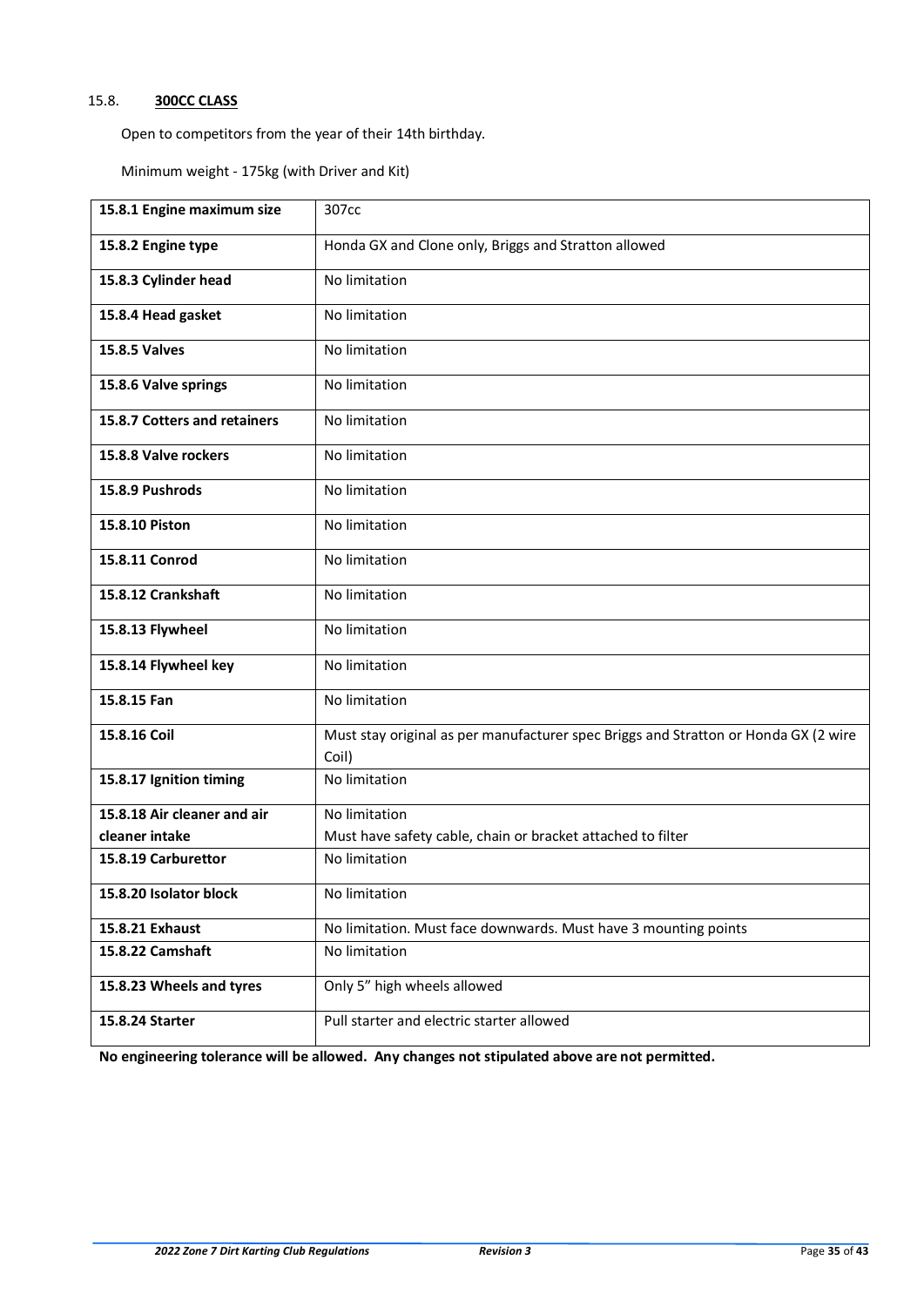# <span id="page-35-0"></span>15.9. **300cc WINGS**

Open to competitors from the year of their 14th birthday.

Minimum weight - 180kg

| 15.9.1 Engine maximum size   | 307cc                                                                                                                                                                                                                                                                                                                                                                                                                                                                                                 |
|------------------------------|-------------------------------------------------------------------------------------------------------------------------------------------------------------------------------------------------------------------------------------------------------------------------------------------------------------------------------------------------------------------------------------------------------------------------------------------------------------------------------------------------------|
| 15.9.2 Engine type           | Honda GX and Clone only, Briggs and Stratton allowed                                                                                                                                                                                                                                                                                                                                                                                                                                                  |
| 15.9.3 Cylinder head         | No limitation                                                                                                                                                                                                                                                                                                                                                                                                                                                                                         |
| 15.9.4 Head gasket           | No limitation                                                                                                                                                                                                                                                                                                                                                                                                                                                                                         |
| <b>15.9.5 Valves</b>         | No limitation                                                                                                                                                                                                                                                                                                                                                                                                                                                                                         |
| 15.9.6 Valve springs         | No limitation                                                                                                                                                                                                                                                                                                                                                                                                                                                                                         |
| 15.9.7 Cotters and retainers | No limitation                                                                                                                                                                                                                                                                                                                                                                                                                                                                                         |
| 15.9.8 Valve rockers         | No limitation                                                                                                                                                                                                                                                                                                                                                                                                                                                                                         |
| 15.9.9 Pushrods              | No limitation                                                                                                                                                                                                                                                                                                                                                                                                                                                                                         |
| 15.9.10 Piston               | No limitation                                                                                                                                                                                                                                                                                                                                                                                                                                                                                         |
| 15.9.11 Conrod               | No limitation                                                                                                                                                                                                                                                                                                                                                                                                                                                                                         |
| 15.9.12 Crankshaft           | No limitation                                                                                                                                                                                                                                                                                                                                                                                                                                                                                         |
| 15.9.13 Flywheel             | No limitation                                                                                                                                                                                                                                                                                                                                                                                                                                                                                         |
| 15.9.14 Flywheel key         | No limitation                                                                                                                                                                                                                                                                                                                                                                                                                                                                                         |
| 15.9.15 Fan                  | No limitation                                                                                                                                                                                                                                                                                                                                                                                                                                                                                         |
| 15.9.16 Coil                 | Must stay original as per manufacturer spec Briggs and Stratton or Honda GX                                                                                                                                                                                                                                                                                                                                                                                                                           |
| 15.9.17 Ignition timing      | No limitation                                                                                                                                                                                                                                                                                                                                                                                                                                                                                         |
| 15.9.18 Air cleaner and air  | No limitation                                                                                                                                                                                                                                                                                                                                                                                                                                                                                         |
| cleaner intake               | Must have safety cable, chain or bracket attached to filter                                                                                                                                                                                                                                                                                                                                                                                                                                           |
| 15.9.19 Carburettor          | No limitation                                                                                                                                                                                                                                                                                                                                                                                                                                                                                         |
| 15.9.20 Isolator block       | No limitation                                                                                                                                                                                                                                                                                                                                                                                                                                                                                         |
| 15.9.21 Exhaust              | No limitation, Must face downward. Must have 3 mounting points                                                                                                                                                                                                                                                                                                                                                                                                                                        |
| 15.9.22 Camshaft             | No limitation                                                                                                                                                                                                                                                                                                                                                                                                                                                                                         |
| 15.9.23 Starter              | Pull starter and electric starter allowed                                                                                                                                                                                                                                                                                                                                                                                                                                                             |
| 15.9.24 Cage                 | Cage constructed out of ferrous metal with min OD of 21mm & min wall thickness<br>2mm or 25mm OD & 1.6mm wall thickness                                                                                                                                                                                                                                                                                                                                                                               |
|                              | Frame to no less than 100mm above Your head                                                                                                                                                                                                                                                                                                                                                                                                                                                           |
| 15.9.25 Wing                 | Centre Wing:<br>Length (front to back)<br>Min - 750mm<br>Max - 1000<br>Width (left to right)<br>Min - 900<br>Max - 1200<br>Side wings not to exceed<br>600mm high x 1300mm long<br>And no less than<br>300mm high x 1100mm long<br>Wing sides to be bend 45 degrees at top and bottom<br>Must have left and right sides fitted on wing<br>Front wing optional<br>Visitor wing class drivers are allowed to race with their own club wing dimensions,<br>but must bring a copy of their club rule book |
| 15.9.26 Body and look        | Kart to be fitted with a midget "look-a-like" rear and front body kit                                                                                                                                                                                                                                                                                                                                                                                                                                 |
| 15.9 300CC WING              |                                                                                                                                                                                                                                                                                                                                                                                                                                                                                                       |
| 15.9 300CC WING  Continues   |                                                                                                                                                                                                                                                                                                                                                                                                                                                                                                       |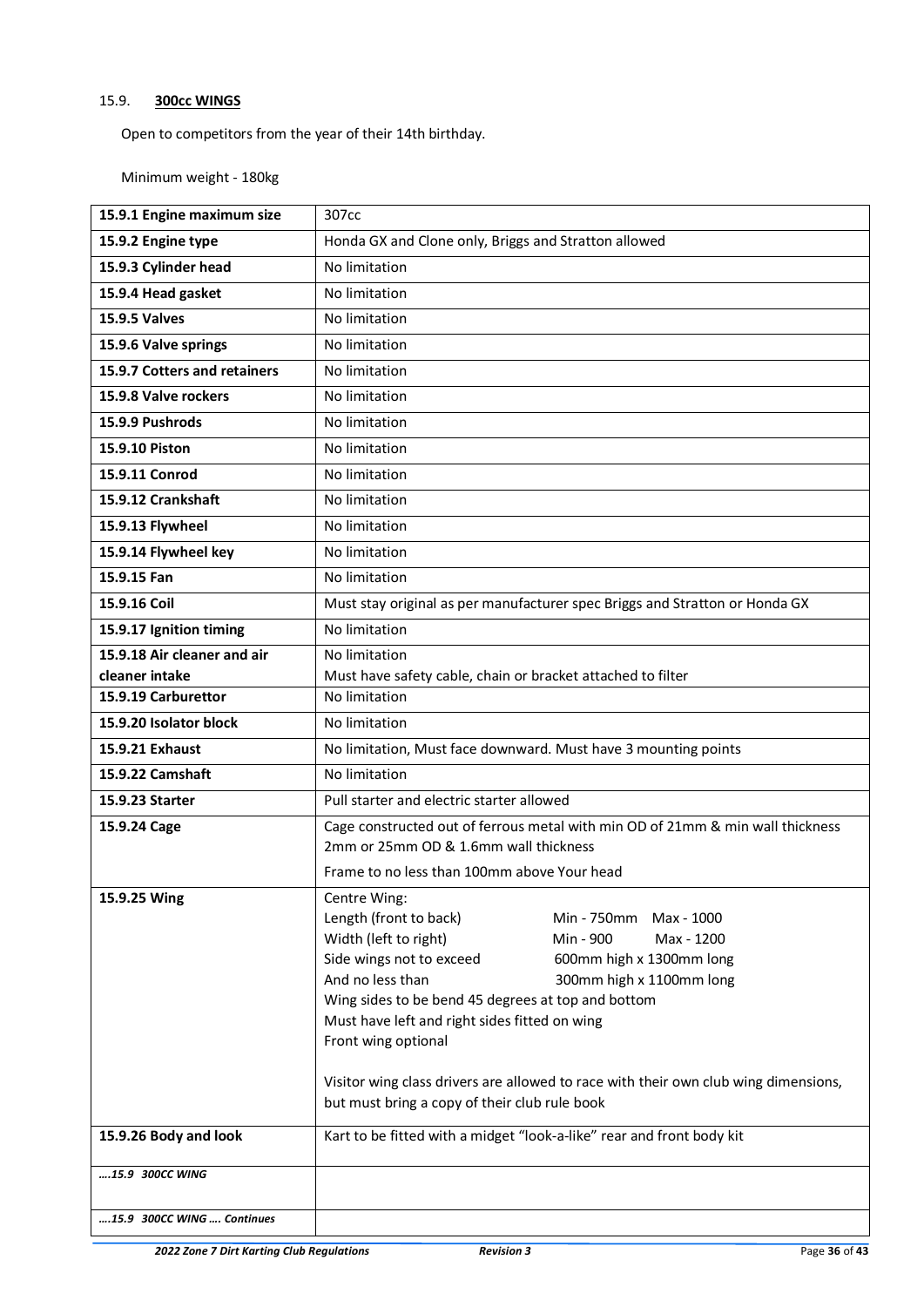| 15.9.27 Nerf Bar             | Nerf bar to run a minimum gap between front and rear tyres                                                                                     |
|------------------------------|------------------------------------------------------------------------------------------------------------------------------------------------|
|                              | Aluminium or steel allowed, minimum 22mm diameter with 1.5mm wall thickness or<br>ferrous steel, minimum 19mm diameter with 2mm wall thickness |
|                              | Rear wheels may not protrude past the nerf bars                                                                                                |
| 15.9.28 Tyres and rims       | 5" and 6" allowed                                                                                                                              |
| 15.9.29 Seat                 | Must be aluminium, Minimum 3mm thickness, back section must be at least 100mm<br>higher than Your shoulders                                    |
| 15.9.30 Harness/safety belts | Minimum 4 point harness/safety belts to be used                                                                                                |

**No engineering tolerance will be allowed. Any changes not stipulated above are not permitted.**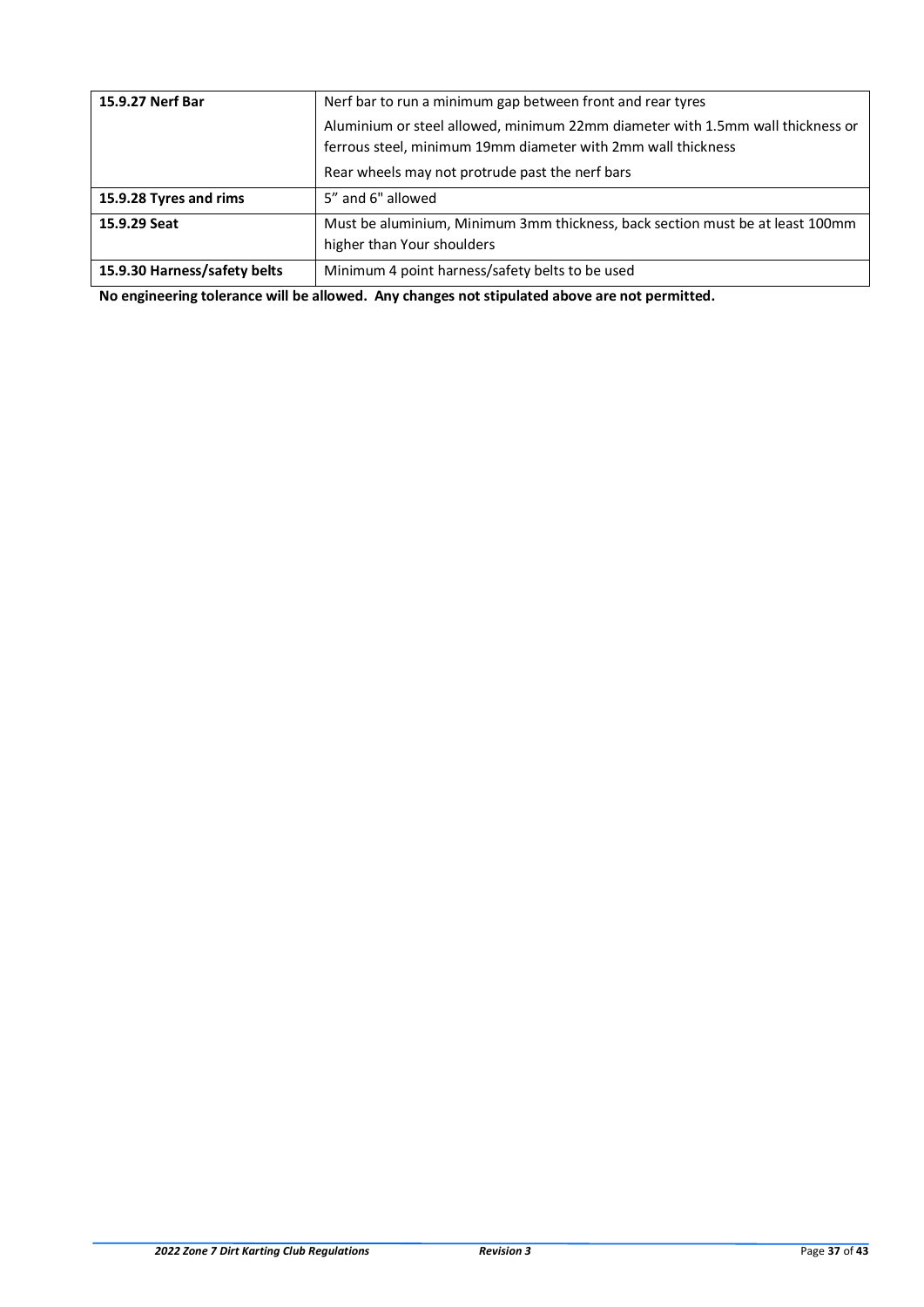# <span id="page-37-0"></span>15.10. **SUPERMODS:**

Open to competitors from the year of their 18th birthday.

Minimum Weight - 190kg

| 15.10.1 Engine maximum size   | 426cc                                                                       |
|-------------------------------|-----------------------------------------------------------------------------|
| 15.10.2 Engine type           | Honda GX and Clone only, Briggs and Stratton allowed                        |
| 15.10.3 Cylinder head         | No limitation                                                               |
| 15.10.4 Head gasket           | No limitation                                                               |
| 15.10.5 Valves                | No limitation                                                               |
| 15.10.6 Valve springs         | No limitation                                                               |
| 15.10.7 Cotters and retainers | No limitation                                                               |
| 15.10.8 Valve rockers         | No limitation                                                               |
| 15.10.9 Pushrods              | No limitation                                                               |
| 15.10.10 Piston               | No limitation                                                               |
| 15.10.11 Conrod               | No limitation                                                               |
| 15.10.12 Crankshaft           | No limitation                                                               |
| 15.10.13 Flywheel             | No limitation                                                               |
| 15.10.14 Flywheel key         | No limitation                                                               |
| 15.10.15 Fan                  | No limitation                                                               |
| 15.10.16 Coil                 | Must stay original as per manufacturer spec Briggs and Stratton or Honda GX |
| 15.10.17 Ignition timing      | No limitation                                                               |
| 15.10.18 Air cleaner and air  | No limitation                                                               |
| cleaner intake                | Must have safety cable, chain or bracket attached to filter                 |
| 15.10.19 Carburettor          | No limitation                                                               |
| 15.10.20 Isolator block       | No limitation                                                               |
| 15.10.21 Exhaust              | No limitation                                                               |
|                               | Must have 3 mounting points                                                 |
| 15.10.22 Camshaft             | No limitation                                                               |
| 15.10.23 Wheels and Tyres     | Only 5" wheels allowed                                                      |
| 15.10.24 Starter              | Pull starter and electric starter allowed                                   |

**No engineering tolerance will be allowed. Any changes not stipulated above are not permitted.**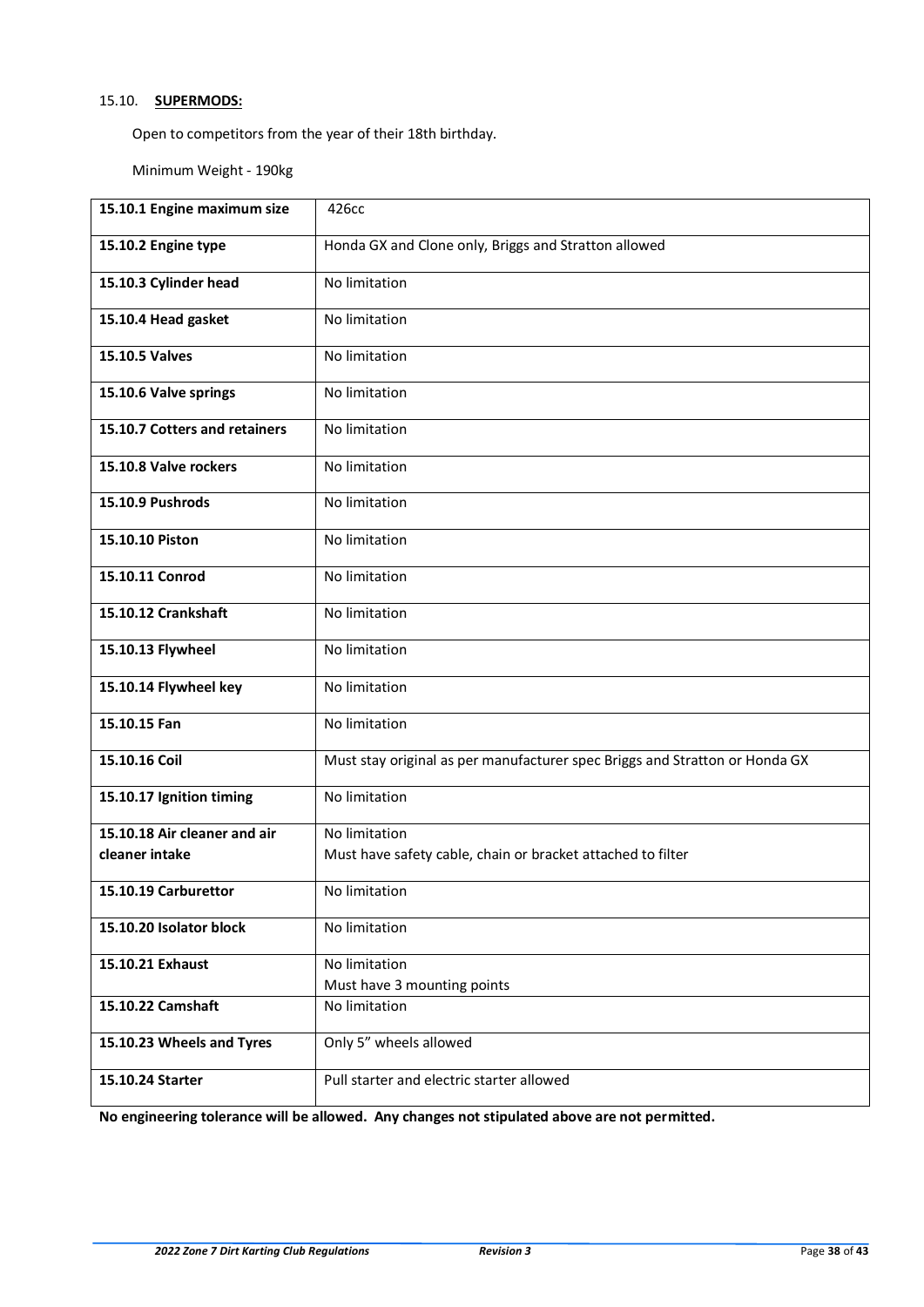# <span id="page-38-0"></span>15.11. **WING KARTS: A**

Open to competitors from the year of their 18th birthday.

Minimum Weight - 200kg

| 154.11.1 Engine maximum size  | 466cc[AT1]                                                                                                                                                              |
|-------------------------------|-------------------------------------------------------------------------------------------------------------------------------------------------------------------------|
| 15.11.2 Engine type           | Honda GX, Clone, Briggs and Stratton.                                                                                                                                   |
| 15.11.3 Cylinder head         | No limitation (but subject to 14.11.2 - engine type)                                                                                                                    |
| 15.11.4 Head gasket           | No limitation                                                                                                                                                           |
| 15.11.5 Valves                | No limitation                                                                                                                                                           |
| 15.11.6 Valve springs         | No limitation                                                                                                                                                           |
| 15.11.7 Cotters and retainers | No limitation                                                                                                                                                           |
| 15.11.8 Valve rockers         | No limitation                                                                                                                                                           |
| 15.11.9 Pushrods              | No limitation                                                                                                                                                           |
| 15.11.10 Piston               | No limitation                                                                                                                                                           |
| 15.11.11 Conrod               | No limitation                                                                                                                                                           |
| 15.11.12 Crankshaft           | No limitation                                                                                                                                                           |
| 15.11.13 Flywheel             | No limitation                                                                                                                                                           |
| 15.11.14 Flywheel key         | No limitation                                                                                                                                                           |
| 15.11.15 Fan                  | No limitation                                                                                                                                                           |
| 15.11.16 Coil                 | No limitation                                                                                                                                                           |
| 15.11.17 Ignition timing      | No limitation                                                                                                                                                           |
| 15.11.18 Air cleaner and air  | No limitation                                                                                                                                                           |
| cleaner intake                | Must have safety cable, chain or bracket attached to filter                                                                                                             |
| 15.11.19 Carburettor          | No limitation - Fuel injection allowed                                                                                                                                  |
| 15.11.20 Isolator block       | No limitation                                                                                                                                                           |
| 15.11.21 Exhaust              | No limitation                                                                                                                                                           |
|                               | Must have 3 mounting points                                                                                                                                             |
| 15.11.22 Camshaft             | No limitation                                                                                                                                                           |
| 15.11.23 Starter              | Pull starter and electric starter allowed                                                                                                                               |
| 15.11.24 Cage                 | Cage constructed out of ferrous metal with min OD 21mm & min wall thickness 2mm<br>or 25mm OD & 1.6mm wall thickness Frame to no less than 100mm above driver's<br>head |
| 15.11.25 Wing                 | Centre Wing:                                                                                                                                                            |
|                               | Length (front to back)<br>Min - 750mm                                                                                                                                   |
|                               | Length (front to back)<br>Max - 1050mm                                                                                                                                  |
|                               | Width (left to right)<br>Min - 900mm                                                                                                                                    |
|                               | Width (left to right)<br>Max - 1220mm                                                                                                                                   |
|                               | Side wings not to exceed 600mm high x 1400mm long, and no less than 300mm high<br>x 1100mm long                                                                         |
|                               | Wing sides to be bend 45 degrees at top and bottom                                                                                                                      |
|                               | Must have left and right sides fitted on wing                                                                                                                           |
|                               | Front wing optional                                                                                                                                                     |
|                               | Visitor wing class drivers will be allowed to race with their own club wing<br>dimensions, but must bring a copy of their club rule book                                |
| 15.11 WING KARTS – A          |                                                                                                                                                                         |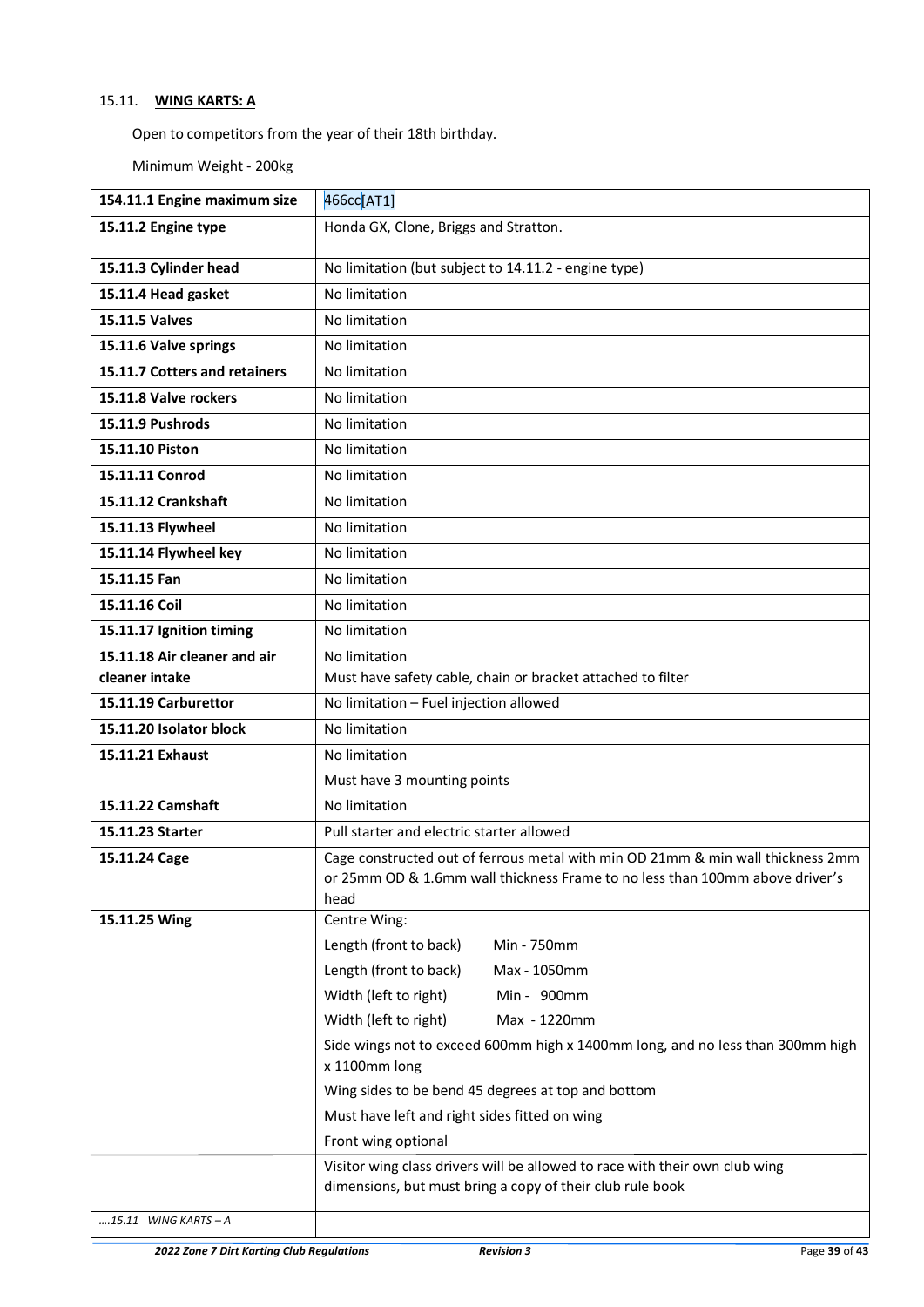| 15.11 WING KARTS - A , Continues |                                                                                                                                                |  |  |
|----------------------------------|------------------------------------------------------------------------------------------------------------------------------------------------|--|--|
| 15.11.26 Body and look           | Kart to be fitted with a midget "look-alike" rear and front body kit. No Aluminium<br>Nose cones or tail tanks <sup>[AT2]</sup> allowed.       |  |  |
|                                  |                                                                                                                                                |  |  |
| 15.11.27 Nerf Bar                | Nerf bar to run a minimum gap between front and rear tyres                                                                                     |  |  |
|                                  | Aluminium or steel allowed, minimum 22mm diameter with 1.5mm wall thickness or<br>ferrous steel, minimum 19mm diameter with 2mm wall thickness |  |  |
|                                  | Rear wheels may not protrude past the nerf bars. Tail bumper no wider than roll<br>cage[AT3].                                                  |  |  |
| 15.11.28 Tyres and rims          | 5" and 6" allowed                                                                                                                              |  |  |
| 15.11.29 Seat                    | Must be aluminium, Minimum 3mm thickness, back section must be at least 100mm<br>higher than the driver's shoulders.                           |  |  |
| 15.11.30 Harness/Safety Belts    | Minimum 4-point harness/safety belts to be used.                                                                                               |  |  |

**No engineering tolerance will be allowed. Any changes not stipulated above are not permitted.**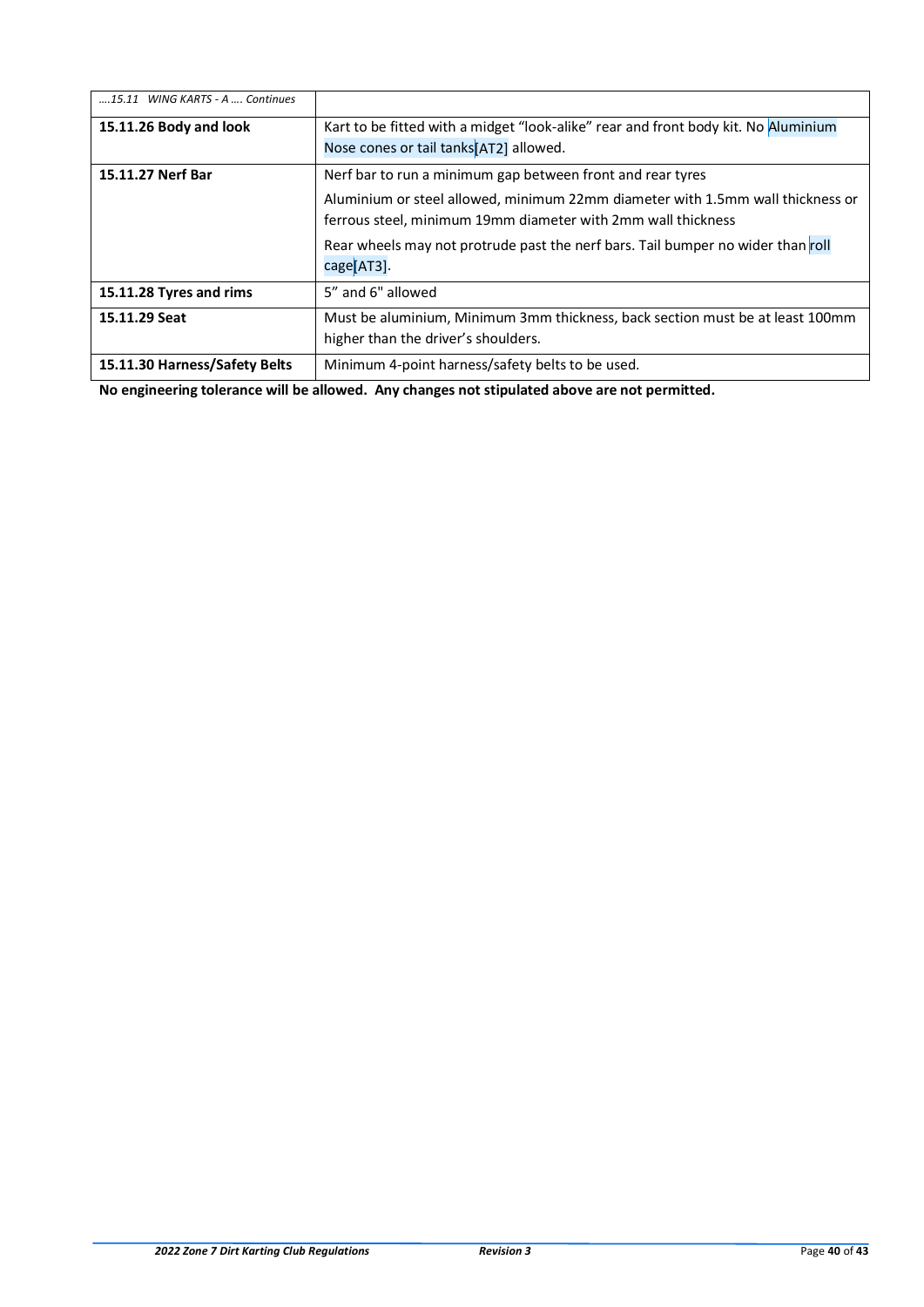# <span id="page-40-0"></span>15.12. **BEETLES 680CC**

Competitors over the age of 32 years old.

Minimum weight - 225Kg with driver and race kit.

| 15.12.1 Engine maximum size   | 680cc                                                                                                |  |  |  |
|-------------------------------|------------------------------------------------------------------------------------------------------|--|--|--|
| 15.12.2 Engine type           | Torx-GB680 V-Twin and IDEAL 678cc engines only                                                       |  |  |  |
| 15.12.3 Cylinder head         | Must stay original as per manufacturer spec Combustion Chamber minimum of 28cc                       |  |  |  |
| 15.12.4 Head gasket           | Must stay original as per manufacturer spec Fibre or steel standard gasket only                      |  |  |  |
| 15.12.5 Valves                | Must stay original as per manufacturer spec                                                          |  |  |  |
|                               | 35mm Intake.<br>31mm Exhaust                                                                         |  |  |  |
|                               | 6,5mm stem diameter                                                                                  |  |  |  |
| 15.12.6 Valve springs         | Must stay original as per manufacturer spec                                                          |  |  |  |
|                               | 38 to 40mm height                                                                                    |  |  |  |
| 15.12.7 Cotters and retainers | Must stay original as per manufacturer spec                                                          |  |  |  |
| 15.12.8 Valve rockers         | Must stay original as per manufacturer spec.<br>1 to 1.1 ratio only                                  |  |  |  |
| 15.12.9 Pushrods              | Must stay original as per manufacturer spec                                                          |  |  |  |
| 15.12.10 Piston               | Must stay original as per manufacturer spec (first oversize allowed) 78,5mm,<br>maximum size         |  |  |  |
| 15.12.11 Conrod               | Must stay original as per manufacturer spec                                                          |  |  |  |
| 15.12.12 Crankshaft           | Must stay original as per manufacturer spec.<br>71mm stroke                                          |  |  |  |
| 15.12.13 Flywheel             | Must stay original as per manufacturer spec (first oversize allowed) 78,5mm,<br>maximum size         |  |  |  |
| 15.12.14 Flywheel key         | Must stay original as per manufacturer spec                                                          |  |  |  |
| 15.12.15 Fan                  | Must stay original as per manufacturer spec                                                          |  |  |  |
| 15.12.16 Coil                 | Must stay original as per manufacturer spec                                                          |  |  |  |
| 15.12.17 Ignition timing      | Must stay original as per manufacturer spec                                                          |  |  |  |
| 15.12.18 Air cleaner and air  | No limitation. Must have safety cable, chain or bracket attached to filter if loose                  |  |  |  |
| cleaner intake                | item                                                                                                 |  |  |  |
| 15.12.19 Carburettor          | Must stay original as per manufacturer spec Torx GB680                                               |  |  |  |
|                               | -Dual butterfly                                                                                      |  |  |  |
|                               | -Butterfly size 27mm max                                                                             |  |  |  |
|                               | -Ventury size 21.5mm max<br>-Non-adjustable air screw only (remove)                                  |  |  |  |
|                               | Jetting allowed                                                                                      |  |  |  |
| 15.12.20 Isolator block       | Must stay original as per manufacturer spec                                                          |  |  |  |
| 15.12.21 Exhaust              | No limitation                                                                                        |  |  |  |
|                               | Must have 3 mounting points                                                                          |  |  |  |
| 15.12.22 Camshaft             | Must stay original as per manufacturer spec.                                                         |  |  |  |
|                               | Intake and Exhaust: base circle 23 mm, lobe height 30mm<br>Pull starter and electric starter allowed |  |  |  |
| 15.12.23 Starter              |                                                                                                      |  |  |  |
| 15.12.24 Body and look        | Kart to be fitted with a Beetle "look-alike" body kit                                                |  |  |  |
| 15.12 BEETLES 680cc           |                                                                                                      |  |  |  |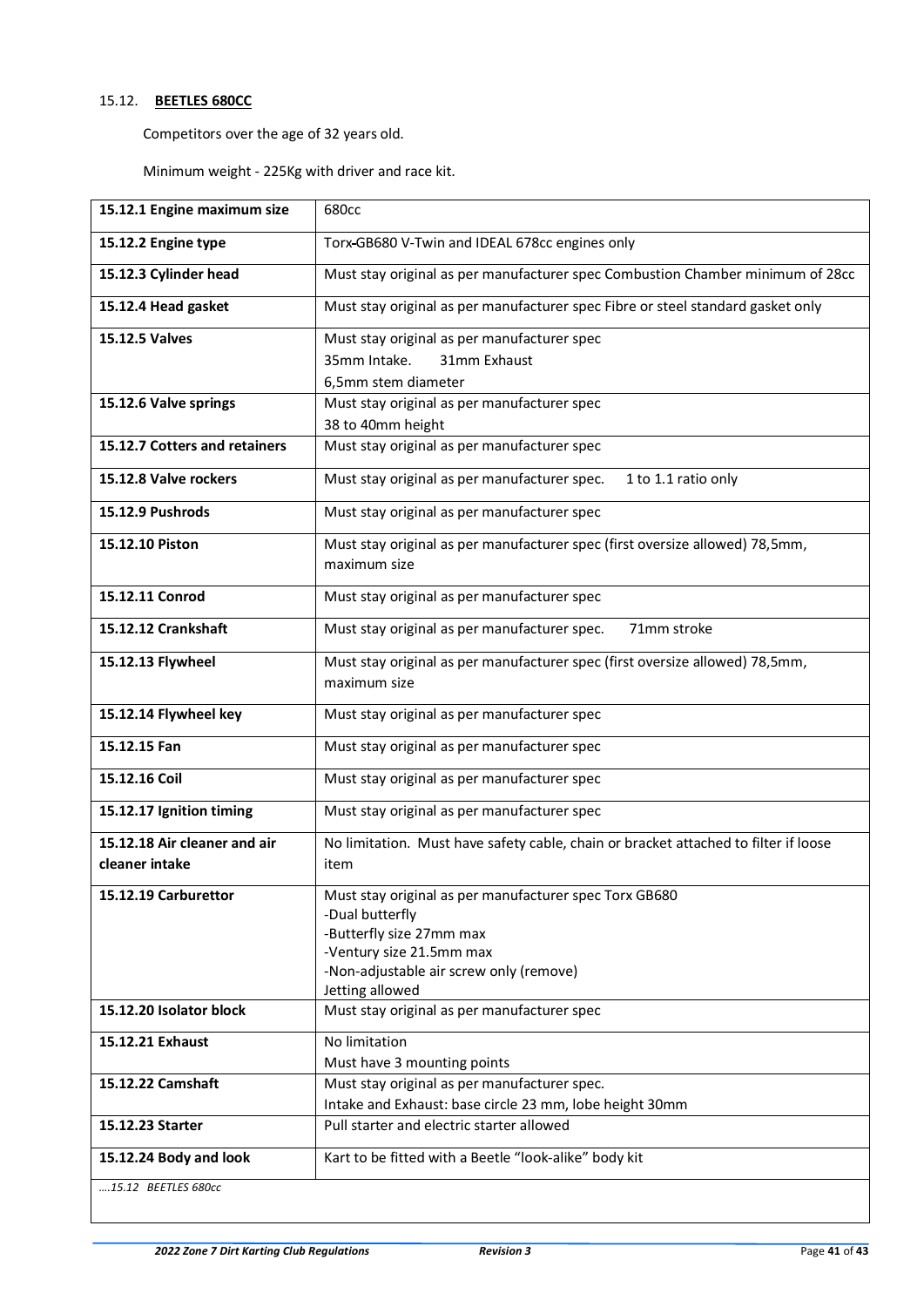| 15.12 BEETLES 680cc  Continues |                                                            |
|--------------------------------|------------------------------------------------------------|
| 15.12.25 Nerf Bar              | Nerf bar to run a minimum gap between front and rear tyres |
| 15.12.26 Tyres                 | 5" & 6" high wheels allowed                                |
| 15.12.27 Brakes                | Front and rear allowed                                     |

**No engineering tolerance will be allowed. Any changes not stipulated above are not permitted.** 

# <span id="page-41-0"></span>15.13 **OPEN CLASS**

Age restriction: 21 years and older.

- Weight to be carried as per Engine Size Class specs. Eg. 300cc – 175kg 390cc Mod – 180kg 425cc Supermod – R 190kg 466cc – 200kg 450cc – 200kg V680cc – 225kg
- This is a modified class. You can do with the engine what you want.
- Maximum 6 inch tires and rims.
- The DD2 125 automatic's karts are allowed. (Kart must start on its own No push starts allowed)
- You may use a single cylinder motorcycle engine up to 450 cc with its gearbox. (No modifications are not allowed on the engine.)

| 15.13.1 Maximum engine cc                                                                     | $300cc - 680cc$                                                              |           |           |  |
|-----------------------------------------------------------------------------------------------|------------------------------------------------------------------------------|-----------|-----------|--|
| 15.13.2 Engine casing                                                                         | Honda, Briggs & Stratton or "look alike" (Chinese motors)                    |           |           |  |
| 15.13.3 Valves & Springs                                                                      | <b>Diameters</b>                                                             | Head (mm) | Stem (mm) |  |
|                                                                                               | Intake valve                                                                 |           |           |  |
|                                                                                               | Exhaust valve                                                                |           |           |  |
| 15.13.4 Piston & rings                                                                        | No limitations                                                               |           |           |  |
| 15.13.5 Crank & Conrod                                                                        | No limitations                                                               |           |           |  |
| 15.13.6 Flywheel & cooling fan                                                                | No limitations/ No machining allowed on the flywheel                         |           |           |  |
| 15.13.7 Coil                                                                                  | No limitations                                                               |           |           |  |
| 15.13.8 Air cleaner                                                                           | No limitation<br>Must have safety cable, chain or bracket attached to filter |           |           |  |
| 15.13.9 Carburettor                                                                           | No limitations                                                               |           |           |  |
| 15.13.10 Isolator block                                                                       | No limitations                                                               |           |           |  |
| 15.13.11 Cylinder head                                                                        | No limitations                                                               |           |           |  |
| 15.13.12 Head gasket                                                                          | No limitations                                                               |           |           |  |
| 15.13.13 Exhaust                                                                              | No limitation<br>Must have 3 mounting points                                 |           |           |  |
| 15.13.14 Camshaft                                                                             | No limitations                                                               |           |           |  |
| 15.13.15 Combined Weight                                                                      | No limitations: As per engine size                                           |           |           |  |
| No engineering tolerance will be allowed. Any changes not stipulated above are not permitted. |                                                                              |           |           |  |